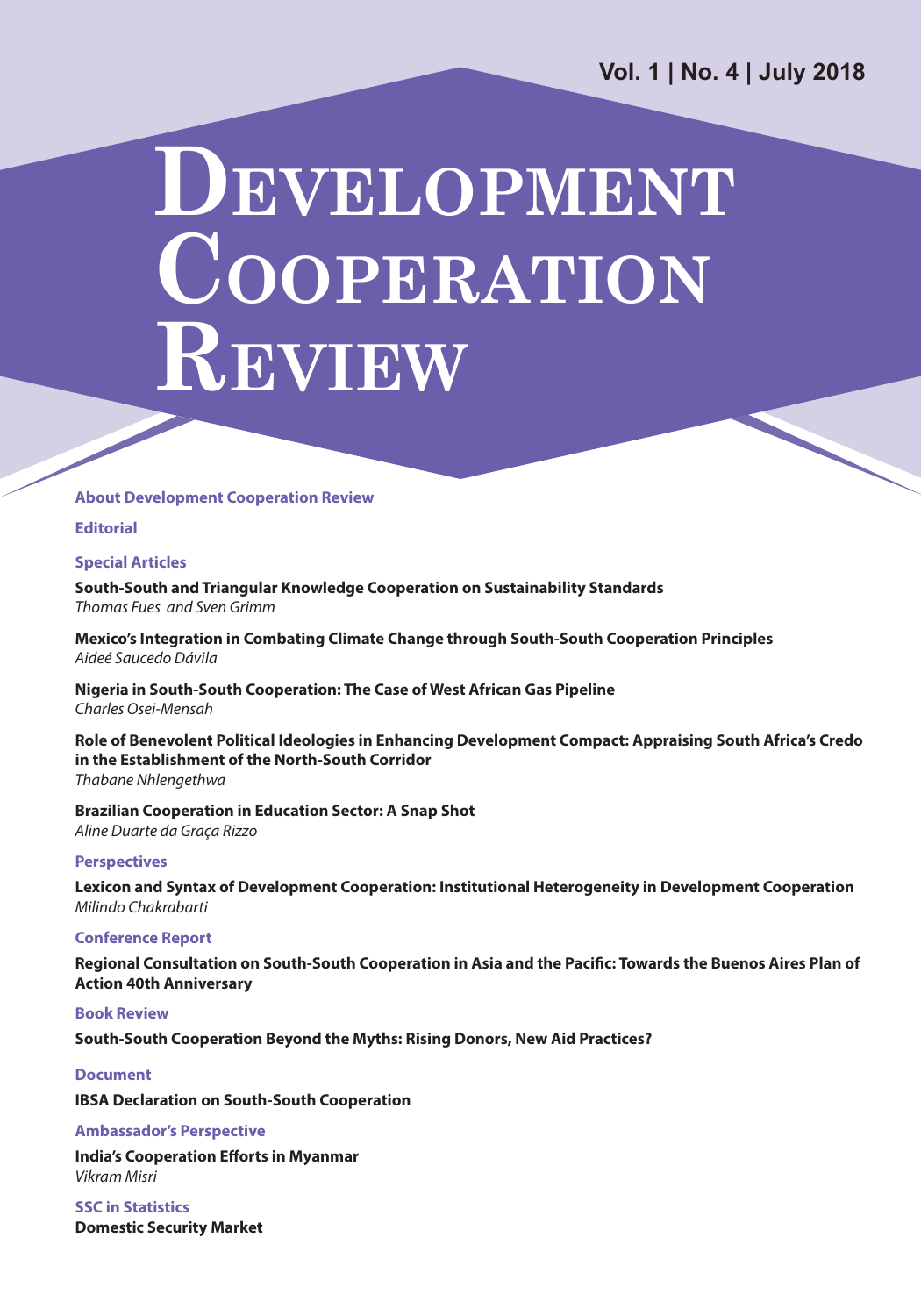#### **Development Cooperation Review**

#### **Editorial Board**

| <b>Editors</b>                |                                                                                                      |  |  |
|-------------------------------|------------------------------------------------------------------------------------------------------|--|--|
| Sachin Chaturvedi             | Director General, Research and Information System for Developing<br>Countries (RIS)                  |  |  |
| Amar Sinha                    | Distinguished Fellow, RIS                                                                            |  |  |
| <b>Managing Editor</b>        |                                                                                                      |  |  |
| Milindo Chakrabarti           | Visiting Fellow, RIS                                                                                 |  |  |
| <b>Associate Editor</b>       |                                                                                                      |  |  |
| <b>Pranay Sinha</b>           | Visiting Fellow, RIS                                                                                 |  |  |
| Assistant Editor              |                                                                                                      |  |  |
| Pratyush Sharma               | Researcher, RIS                                                                                      |  |  |
|                               | <b>Editorial Advisory Board</b>                                                                      |  |  |
| Mohan Kumar                   | Chairman, RIS                                                                                        |  |  |
| <b>Jorge Chediek</b>          | Director of United Nations Office for South-South Cooperation                                        |  |  |
| Li Xiaoyun                    | Chair, China International Development Research Network                                              |  |  |
| Dinkar Asthana                | Joint Secretary in DPA-II, Ministry of External Affairs                                              |  |  |
| Anuradha Chenoy               | Former Dean at School of International Studies, Jawaharlal Nehru<br>University                       |  |  |
| <b>Elizabeth Sidiropoulos</b> | Chief Executive of the South African Institute of International Affairs                              |  |  |
| Rajesh Tandon                 | Founder, Participatory Research in Asia (PRIA)                                                       |  |  |
| André de Mello e Souza        | Senior Research Fellow at Instituto de Pesquisa Econômica Aplicada<br>(IPEA)                         |  |  |
| Gulshan Sachdeva              | Jean Monnet Chair and Director, Europe Area Studies Programme,<br>Jawaharlal Nehru University        |  |  |
| <b>Thomas Fues</b>            | Former Head of Managing Global Governance programme at German<br>Development Institute               |  |  |
| Ruchita Beri                  | Senior Research Associate, Institute for Defence Studies and Analyses                                |  |  |
| Philani Mthembu               | Executive Director, Institute for Global Dialogue                                                    |  |  |
| Amitabh Behar                 | Chief Executive Officer, Oxfam India                                                                 |  |  |
| Siriporn Wajjwalku            | Associate Professor, Political Science at Thammasat University                                       |  |  |
| <b>Harsh V Pant</b>           | Distinguished Fellow and Head of ORF's Strategic Studies programme                                   |  |  |
| Mustafizur Rahman             | Distinguished Fellow, Centre for Policy Dialogue                                                     |  |  |
| Kaustuv Kanti Bandyopadhyay   | Director of Society for Participatory Research in Asia (PRIA)                                        |  |  |
| Bishwambher Pyakuryal         | Ambassador of Nepal to Sri Lanka and Maldives                                                        |  |  |
| Sreeram Chaulia               | Professor and Dean at the Jindal School of International Affairs                                     |  |  |
| Dushni Weerakoon              | Executive Director and Head of Macroeconomic Policy Research,<br><b>Institute for Policy Studies</b> |  |  |
| <b>Swaran Singh</b>           | Professor for Diplomacy and Disarmament, Jawaharlal Nehru University                                 |  |  |
| Harsh Jaitli                  | Chief Executive Officer of Voluntary Action Network India (VANI)                                     |  |  |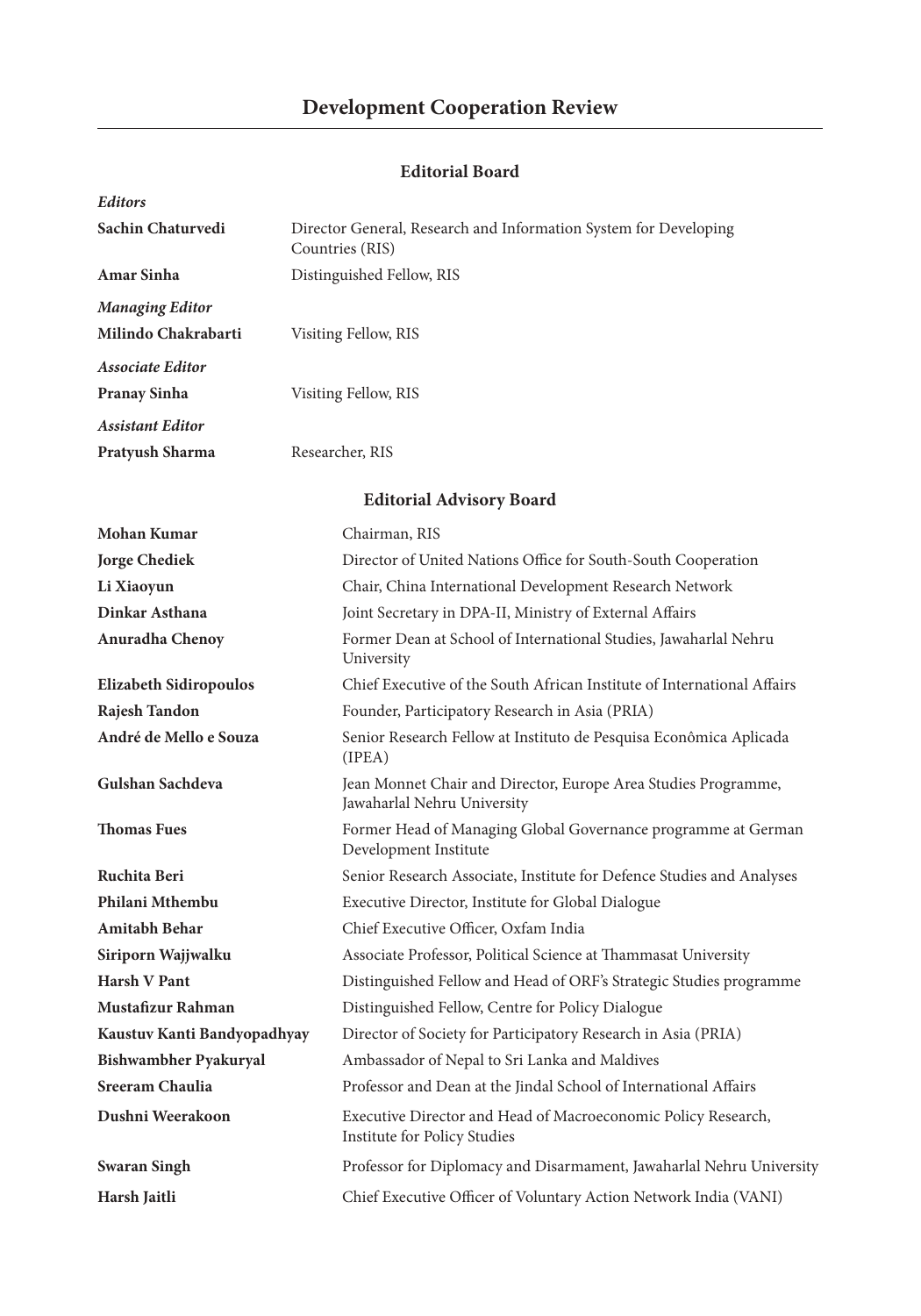# **DEVELOPMENT COOPERATION REVIEW**

Vol. 1 No.4 July 2018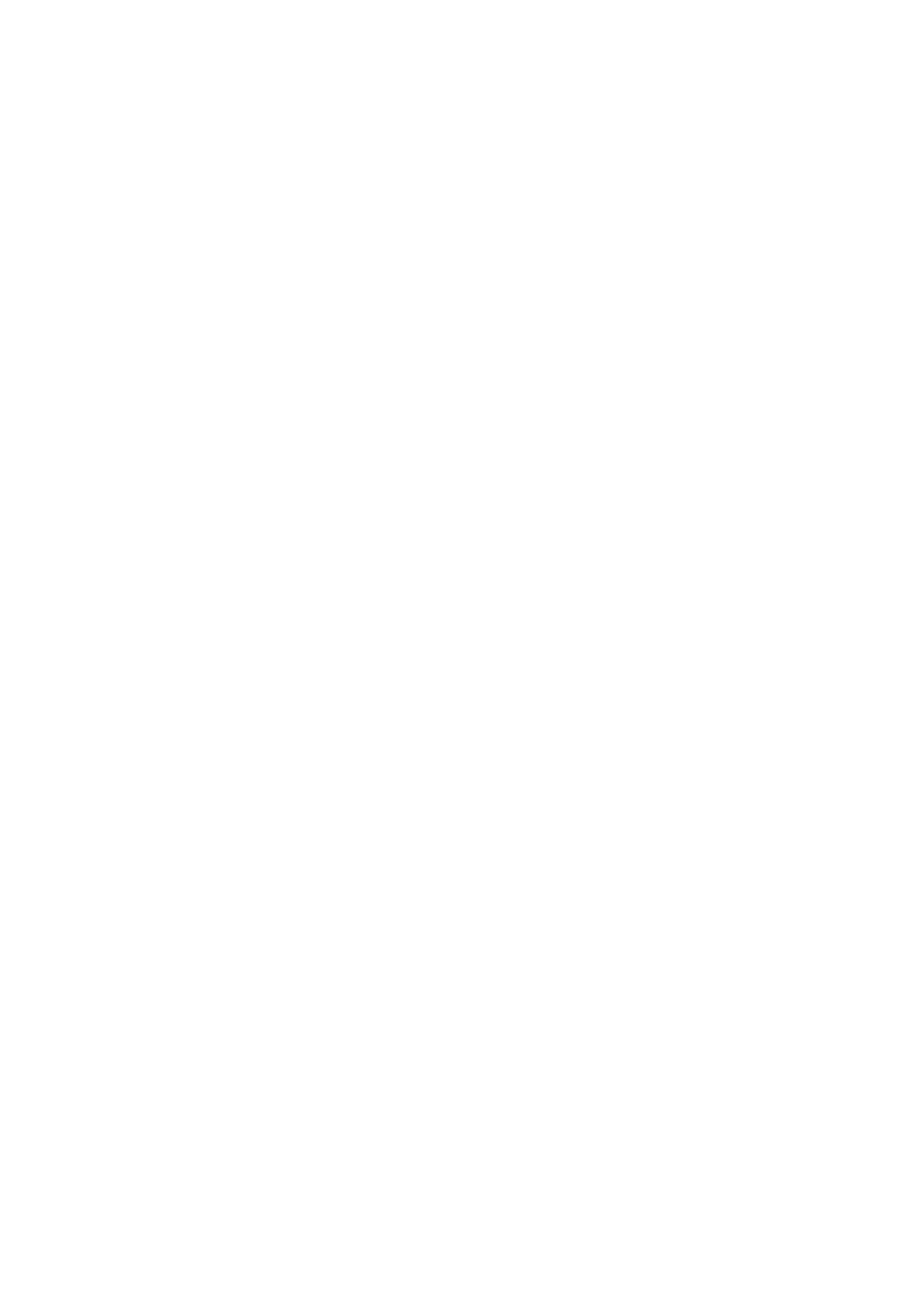# **DEVELOPMENT COOPERATION REVIEW**

Vol. 1 | No. 4 | July 2018

# **CONTENTS**

| <b>About Development Cooperation Review</b>                                                                                                                                                           | 2  |
|-------------------------------------------------------------------------------------------------------------------------------------------------------------------------------------------------------|----|
| <b>Editorial</b>                                                                                                                                                                                      | 3  |
|                                                                                                                                                                                                       |    |
| <b>Special Articles</b>                                                                                                                                                                               |    |
| South-South and Triangular Knowledge Cooperation on Sustainability Standards<br>Thomas Fues and Sven Grimm                                                                                            | 5  |
| Mexico's Integration in Combating Climate Change through South-South<br><b>Cooperation Principles</b><br>Aideé Saucedo Dávila                                                                         | 10 |
| Nigeria in South-South Cooperation: The Case of West African Gas Pipeline<br>Charles Osei-Mensah                                                                                                      | 14 |
| Role of Benevolent Political Ideologies in Enhancing Development<br><b>Compact: Appraising South Africa's Credo in the Establishment of the</b><br><b>North-South Corridor</b><br>Thabane Nhlengethwa | 18 |
| Brazilian Cooperation in Education Sector: A Snap Shot<br>Aline Duarte da Graça Rizzo                                                                                                                 | 23 |
| <b>Perspectives</b><br>Lexicon and Syntax of Development Cooperation: Institutional Heterogeneity in<br><b>Development Cooperation</b><br>Milindo Chakrabarti                                         | 26 |
| <b>Conference Report</b>                                                                                                                                                                              |    |
| Regional Consultation on South-South Cooperation in Asia and the Pacific:<br>Towards the Buenos Aires Plan of Action 40th Anniversary                                                                 | 29 |
| <b>Book Review</b>                                                                                                                                                                                    |    |
| South-South Cooperation Beyond the Myths: Rising Donors, New Aid Practices?                                                                                                                           | 32 |
| <b>Document</b>                                                                                                                                                                                       |    |
| <b>IBSA Declaration on South-South Cooperation</b>                                                                                                                                                    | 35 |
| <b>Ambassador's Perspective</b>                                                                                                                                                                       |    |
| <b>India's Cooperation Efforts in Myanmar</b><br><b>Vikram Misri</b>                                                                                                                                  | 38 |
| <b>SSC in Statistics</b>                                                                                                                                                                              |    |
| <b>Domestic Security Market</b>                                                                                                                                                                       | 40 |
|                                                                                                                                                                                                       |    |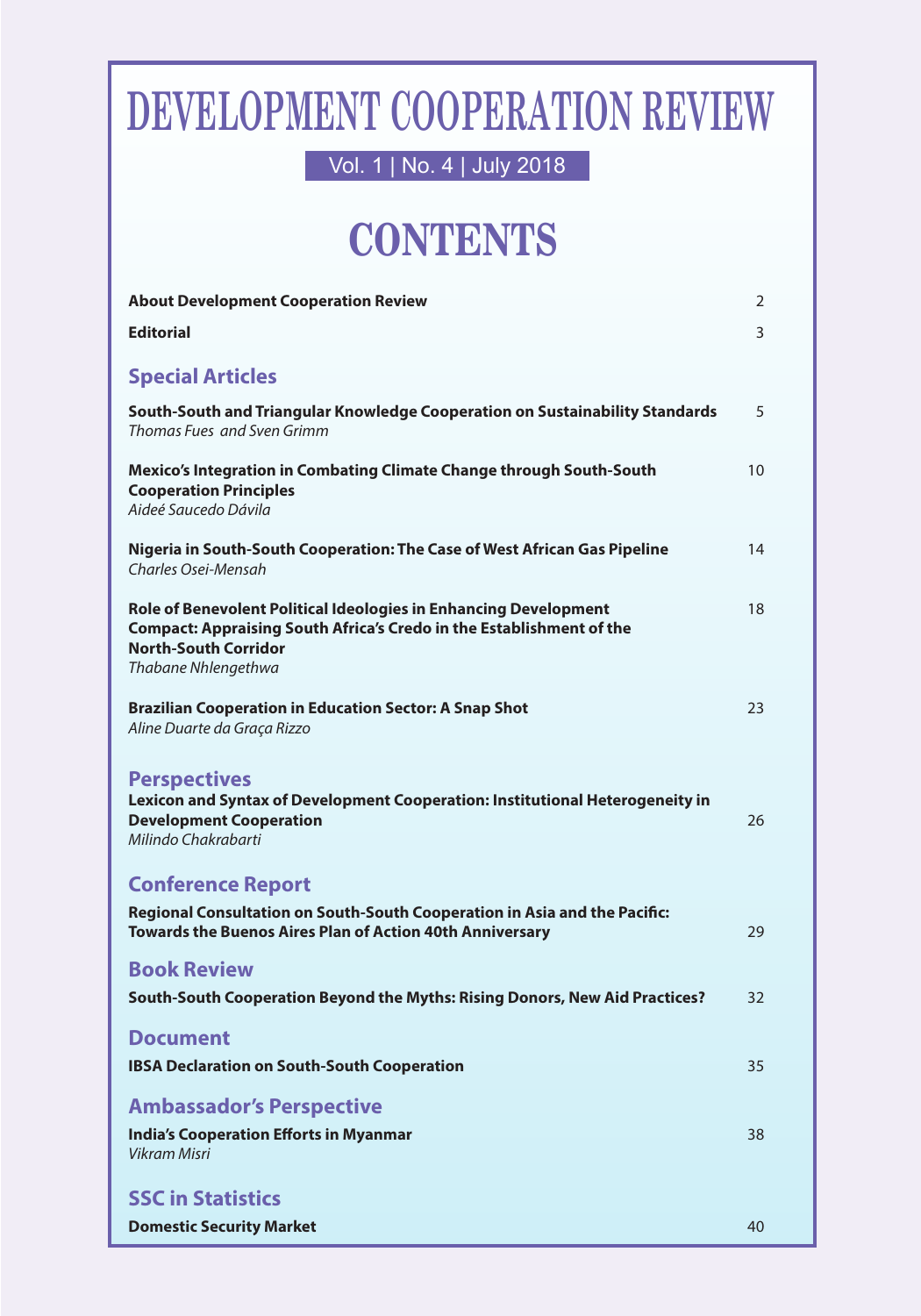### **About Development Cooperation Review**

evelopment Cooperation Review (DCR) aspires to capture holistic<br>harrative around global development cooperation and fill an important<br>documentation of Southern-led development cooperation processes. Despite narrative around global development cooperation and fill an important knowledge gap towards theorisation, empirical verification and documentation of Southern-led development cooperation processes. Despite growing volumes of development partnerships around the Southern world, there remains an absence of detailed information, analysis and its contribution to global development processes. Even though there have been sporadic efforts in documenting some of the activities, a continuous effort in chronicling the diverse experiences in South-South Cooperation (SSC) is still absent. RIS has endeavoured to launch DCR, a monthly periodical, to fill this gap.

DCR is designed to bring policy-makers, officials, researchers, academics and the development practitioners onto a global platform to share their ideas, experiences and concerns vis-a-vis development cooperation. The periodical would further allow us to feature special write-ups, analyses, opinion pieces, commentaries and in general the South's take on the emerging narratives of global architecture of development cooperation, including ODA.

The necessity of a publication that analysis development cooperation landscape through a Southern lens cannot be overemphasised, given the prevailing practice of looking at SSC from a typical Northern perspective. Through this publication, readers can keep themselves abreast of efforts carried out worldwide and also with the latest information about diversified efforts at development cooperation. The periodical will review and analyse bilateral/ multilateral cooperation efforts, highlight key developments and issues in SSC and other narratives of development cooperation, besides underlining their discernible trends and patterns. In the evolving narrative on SSC, different modalities and divergent ideas are emerging.

The establishment of Network of Southern Think Tanks (NeST) Southbased Forum for Indian Development Cooperation (FIDC) and involving active participation of scholars and practitioners in development cooperation may be considered a welcome invitation to the quest for understanding the achievements and taking care of the challenges facing the present architecture of global development cooperation in general and South-South Cooperation (SSC) in particular. The need for a platform like DCR that would facilitate open dialogue among the stakeholders was felt ever since these two organisations were in place. It is felt that DCR will fill the existing vacuum to a larger extent.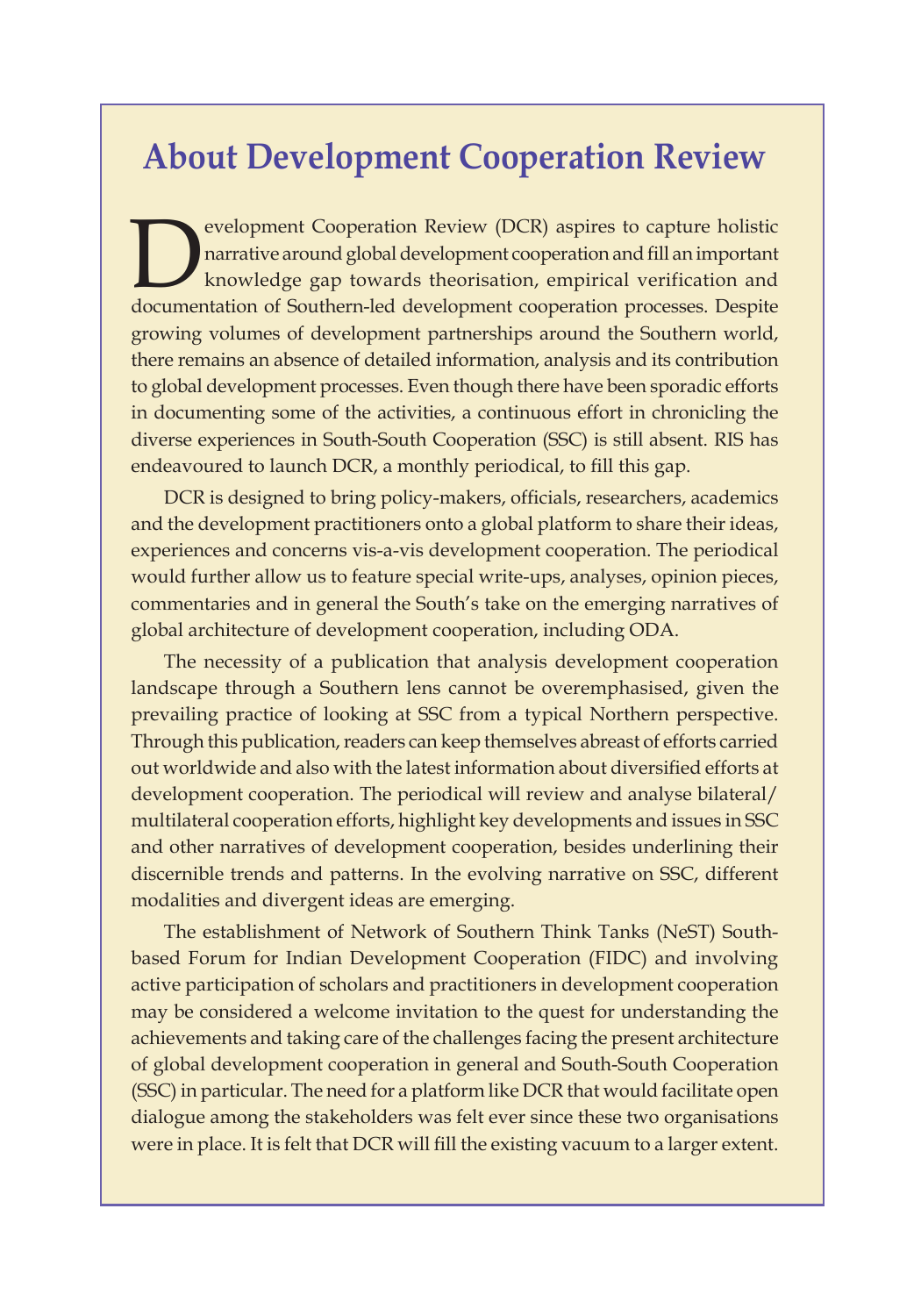### **Editorial**

Continuing with the spirit of having special articles, perspectives, conference reports, book reviews and statistics on South-South Cooperation (SSC), Development Cooperation Review is out with its fourth issue. In this reports, book reviews and statistics on South-South Cooperation (SSC), Development Cooperation Review is out with its fourth issue. In this issue, the first article is on South-South and triangular knowledge cooperation on sustainability standards. The write-up highlights interests of the South in sustainability standards. The authors also talk about the challenges at national and international levels in formulating policy responses. The second write-up of the section discusses the role of Mexico in combating climate change through SSC. The article presents details regarding the alarming situation where Mexico is slated to experience major increase in temperature over the next decade, that is reckoned with significantly higher than the global average. The article proposes a Green SSC initiative and elucidates the Mexican experience in this regard.

The third special article is on the case study of West African Gas Pipeline Project. The article discusses objective of the project, the project description, capacity of the pipeline, project benefits, and challenges, ending with ownership and project sponsorship. The penultimate special article is on SSC initiatives of Brazil. The article highlights the sector specificity of Brazilian development cooperation, followed by the operational and institutional mechanism in the country towards South-South projects. The last special article discusses the case study of the North-South Railway Corridor Railways and Connections in South Africa. The article relates the developmental project with the African ethos of *Ubuntu* ("I am; because we are").

The next section of the DCR is dedicated to our on-going 'Lexicon and Syntax' series on development cooperation. This issue talks about the institutional heterogeneity in development cooperation and carries forward the debate of premise control in the post-Paris declaration phase from the previous issue.

The conference report section of DCR discusses the key points of deliberations at the Regional Consultation on South-South Cooperation in Asia and the Pacific held on 27-29 June, United Nations Conference Centre, Bangkok. DCR then takes up the book review of "South-South Cooperation Beyond the Myths: Rising Donors, New Aid Practices?" edited by Isaline Bergamaschi, Phoebe Moore and Arlene B. Tickner.

In the Ambassador's perspective section, development cooperation projects and initiatives between India and Myanmar have been explored in a detailed manner. We are thankful to Vikram Misri for his contribution.

The fourth issue of DCR concludes with the 'SSC in Statistics' section that emphasises on domestic security market in the South.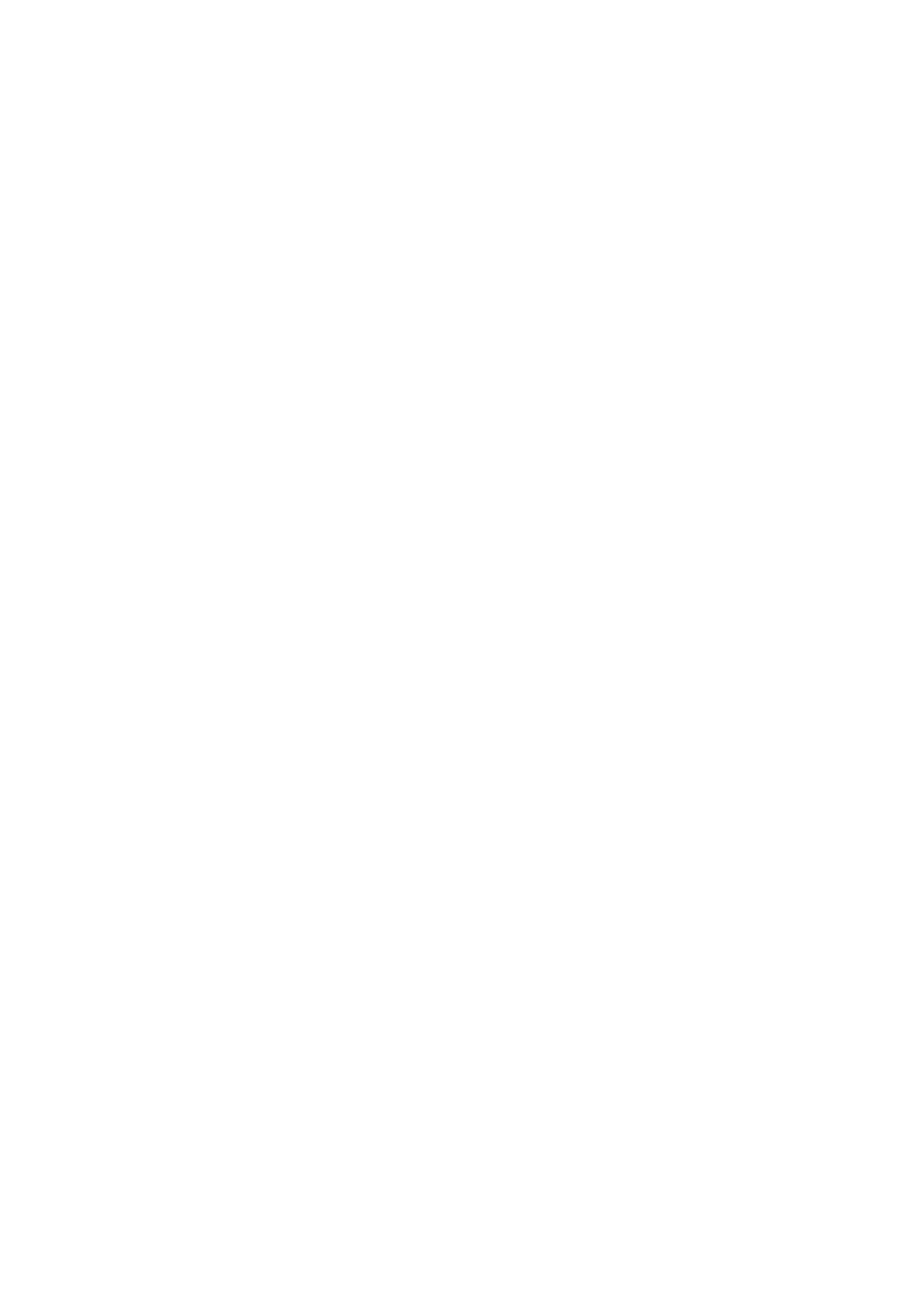# **South-South and Triangular Knowledge Cooperation on Sustainability Standards**



*Thomas Fues\**



*Sven Grimm\*\**

The rapid evolution of proactive engagement with sustainability standards in the South to a large extent, depended on the support from the United Nations system...

UNFSS facilitates exchange of experiences, analytical studies, networking and training and plays an important role in the formation of national VSS platforms.

Voluntary sustainability standards (VSS) are<br>exerting a growing influence on domestic<br>markets and global value chains. Three exerting a growing influence on domestic markets and global value chains. Three main factors drive the evolution of product-specific labels and certification schemes. First, more affluent consumers – be that in advanced economies or among the expanding middle-class in developing and middleincome countries – increasingly look out for "clean" or "green" goods and services, which meet certain social, labour, environmental and health criteria (Pande, 2017). Second, the corporate sector has discovered the value of VSS for supply chain management, competitive advantage and reputational protection. Finally, responding to societal concerns and political targets, not least so with regard to implementing the Agenda 2030, public procurement in South and North has begun to incorporate sustainability considerations.

This text addresses the burgeoning interest of the South in voluntary or, as some say, private sustainability standards. It highlights multi-stakeholder efforts to establish national VSS platforms, assisted by the United Nations Forum on Sustainability Standards (UNFSS). South-South and triangular knowledge cooperation within the Managing Global Governance (MGG)1 Network has played an important role in facilitating such progress. In conclusion, we discuss challenges for VSS at the national and the international level and formulate appropriate policy responses.

#### **Shift of attitudes in the South**

The rapid growth of VSS has created a veritable standards jungle where consumers, producers, traders and public authorities have great difficulties in orienting themselves. Globally, there are more than 500 product labels promising sustainability, thereby also seeking

Former researcher and head of department for MGG Program at German Development Institute, Bonn, Germany.

<sup>\*\*</sup> Co-Chair of Inter- and transnational cooperation at German Development Institute, Bonn, Germany.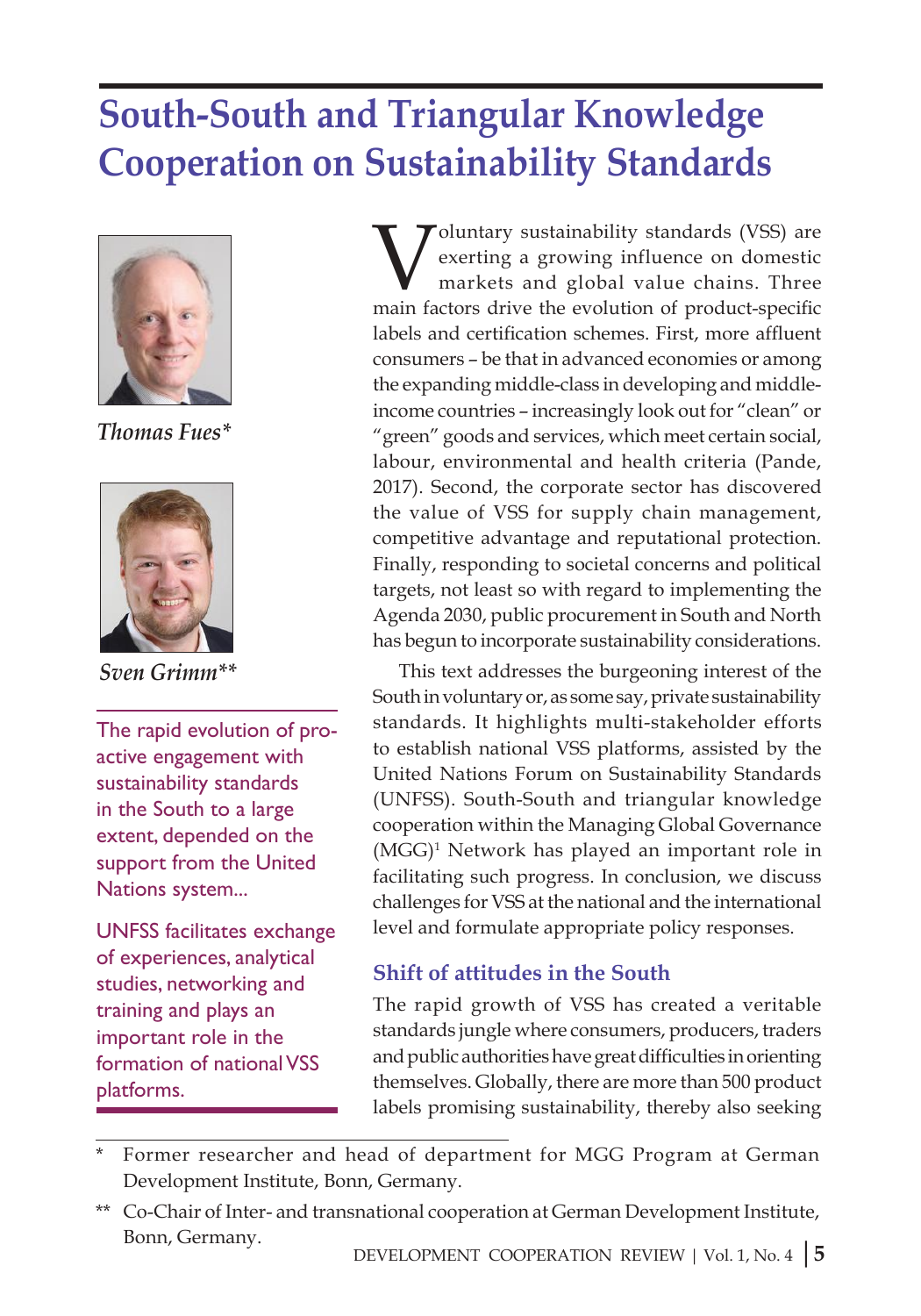to distinguish themselves from competing products. The assessment of their impact and the comparability of schemes are impaired by a lack of transparency and incomplete empirical evidence (ISEAL, 2018). Sustainability claims of individual companies which are not backed up by independent third-party verification add further layers of complexity to the puzzle. In this discussion, we find differing perspectives between the Global South and North. Historically, Southern countries have rejected voluntary/private standards conceived in the North as protectionist tools, which act as barriers to trade. Observers point also to the discriminatory effects of VSS on micro, small and medium-sized enterprises (MSMEs) which play a dominant role in less industrialised economies (Sommer, 2017).

The sceptical, often outright hostile, attitudes in the South have, of late, given way to more nuanced perspectives and we can observe convergence on some points. Southern countries, and particularly rising powers, now want to participate in shaping VSS according to their development needs. The paradigm shift can be understood as a countermeasure to the unfettered liberalisation of world trade, which has led to unfair and harmful social and ecological competition. From this point of view, VSS are not seen through the lens of individual enterprises and their supply chains, but rather as policy instruments which should serve the societal objectives of macro-economic transformation. Evidence for the fundamental change of opinion in the South can be identified in the setting up of multi-stakeholder forums, which are meant ensure that VSS align with national priorities while achieving sustainability outcomes. A remarkable

aspect in all cases is the active involvement of public authorities. This underlines the pragmatic trend towards hybrid forms of co-regulation, moving beyond the unproductive polarisation between private and regulatory concepts (UNFSS, 2015).

In a short period of time, from March 2016 to June 2017, the heavyweights in the South, viz. India, Brazil and China, established national VSS platforms built on multi-stakeholder principles. These are mandated to function as clearing house for information exchange, analytical work, collaborative action and policy advice. Since March 2016, the Quality Council of India (QCI), a joint institution of the Ministry of Commerce and Trade and three industry federations, acts as secretariat for the national platform. In May 2017, the Brazilian Institute of Metrology, Quality and Technology (INMETRO), which is part of the Ministry of Industry and Foreign Trade, was charged with such task. The official Standardization Administration of China (SAC) and the multi-stakeholder China Association for Standardization (CAS) work in tandem to coordinate their country's platform established in June 2017. In Mexico, the Ministry of Economy initiated the preparatory process for a VSS platform by hosting an international conference in December 2017. And two other rising powers of the South are planning similar steps: BSN, the standardization agency of Indonesia, and the South African Bureau of Standards (SABS) are presently exploring the possibility of establishing similar forums. In other developing countries, stakeholders are also engaging with VSS: In Laos, Vanuatu and the Philippines, the UN Conference on Trade and Development (UNCTAD) is implementing a project that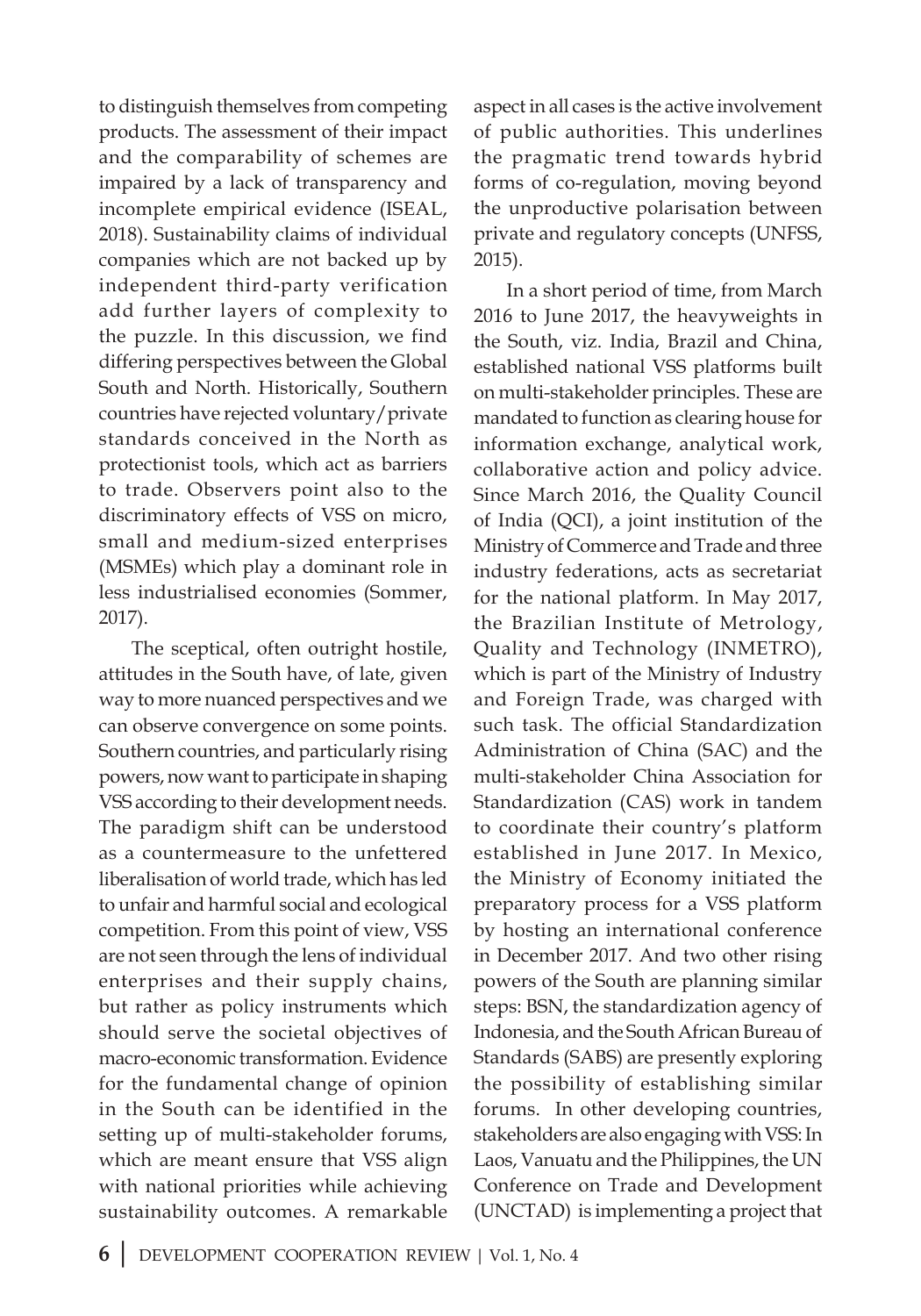aims at strengthening domestic capacities to make the best use out of VSS for agricultural exports, eventually leading to national multi-stakeholder platforms.

#### **South-South and triangular interaction**

In recent years, VSS platforms, national standards bodies and other stakeholders from the countries mentioned have engaged in extensive exchanges. International participation has turned the launch of platforms into opportunities for broad-based South-South and triangular interaction, including nonstate transnational engagement. Without this, the events would have been national formats conducted in the local language. Transnational knowledge cooperation on VSS has added value by facilitating joint learning and innovation. For example, the Indian standards for yoga, medicinal herbs and traditional healers (QCI, 2018) have met with interest by partners from other countries. Similarly, the partnership between QCI and the African Organisation for Standardisation (ARSO) has attracted the attention of peers. In these various types of cooperation, triangular cooperation can also provide useful avenues for mutual support and collective action. A widely recognised example is the partnership of INMETRO, the secretariat of Brazil's VSS platform, with the National Metrology Institute of Germany (PTB). They have joined hands in capacity building for Mozambique's Institute for Quality Standardization. In another programme, QCI collaborates with PTB and the South Asian Association for Regional Cooperation (SAARC) to hone accreditation facilities in the region. Triangular knowledge cooperation on VSS between Southern countries, international

organizations and German actors plays an important role in the MGG Network coordinated by the German Development Institute (DIE).

The rapid evolution of pro-active engagement with sustainability standards in the South to a large extent, depended on the support from the United Nations system. In 2012, five UN agencies, the Food and Agriculture Organization (FAO), the International Trade Centre, UNCTAD, UN Environment and UNIDO, the UN Industrial Development Organization, launched UNFSS to coordinate their activities and to provide support to interested governments and non-state stakeholders. UNFSS facilitates exchange of experiences, analytical studies, networking and training and plays an important role in the formation of national VSS platforms.

#### **Conclusions and way forward**

The ever-growing diversity, overlap and duplication of VSS, sometimes openly competing with each other, represent significant problems for all stakeholders. A still growing standards jungle is likely to undermine credibility amongst consumers for all labels, if there is no framework to ensure trustworthiness of standards. Further proliferation of standards can be expected, for example, in addressing urgent environmental concerns like carbon and water footprints and social dimensions such as decent work and human rights or ethical aspects such as animal welfare in husbandry. Southern governments and VSS platforms are thus confronted with a triple challenge. First, they need to prepare their economies for increasing requirements in foreign countries through targeted industrial policies as well as improvement in quality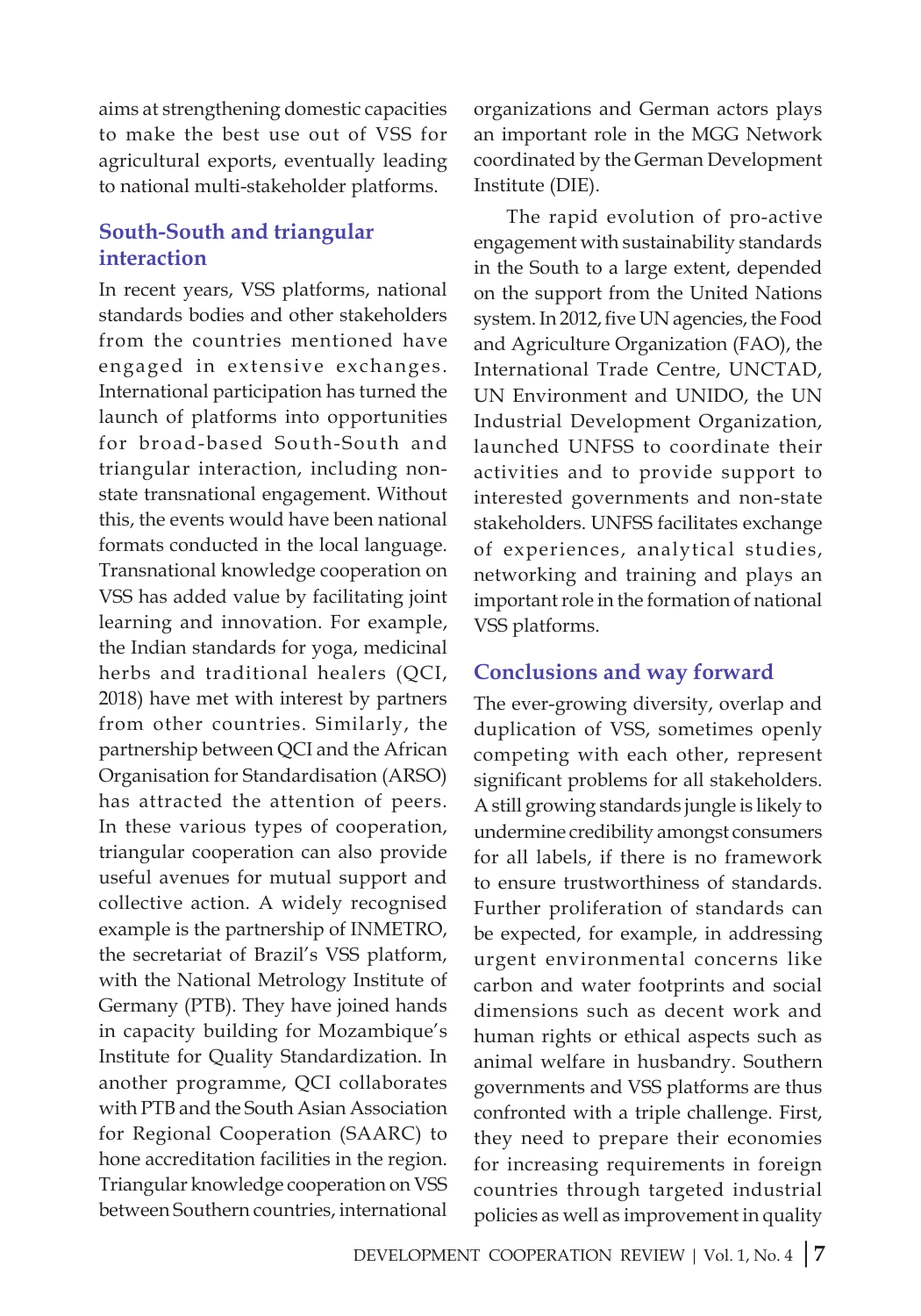infrastructure and accreditation systems. Second, they are called upon to align the use of VSS in domestic markets with national priorities by adaption to local conditions and regulatory oversight. In separate developments, China and India, are presently exploring formal endorsement procedures for VSS, ensuring a 'standard for standards'. This would imply the definition of macro-economic criteria which could be used in assessing existing and new VSS frameworks. Once put in place, public recognition of a particular scheme - for example relating to support of MSMEs and procurement - could be made conditional on meeting such stipulations.

Third, Southern actors need to strengthen collective agency in international standard-setting processes in order to safeguard their interests against advanced economies and foreign multinational corporations (Sreenivasan, 2018). This implies that they should collaborate in addressing global governance gaps for VSS. There exists no multilateral organisation or mechanism which could guide the evolution of such standards across borders, ensuring a transparent and fair process, providing legitimacy and lowering transaction costs. Since the World Trade Organization (WTO) treats VSS as private schemes, it considers them outside of its remit. The UN system, through UNFSS, plays a supportive role but has neither the authority nor adequate resources to shape the VSS architecture for the global common good. It seems advisable to find an authoritative institutional solution responsible for the meta-governance of sustainability standards, concerning, for example, normative features and principles for the allocation of rights and obligations as well as multi-stakeholder relations. At the

operational level, specialized multilateral institutions should determine the technical details of individual standards. In the case of agricultural, forestry and seafood products this would, of course, be the FAO. The organs of UNFCCC, the climate convention, could oversee the evolution of metrics measuring the carbon content of products and services.

Future international work on VSS can be built on a remarkable consensus of G 20 leaders at the 2017 Hamburg Summit where they declared: "In order to achieve sustainable and inclusive supply chains, we commit to fostering the implementation of labour, social and environmental standards and human rights in line with internationally recognised frameworks". However, transformative change has to move beyond purely voluntary approaches and has to establish a comprehensive regulatory framework at the global level. In a policy brief produced during the German G20 presidency, the Think20 Task Force on Trade and Investment called for a 'Global Pact for Sustainable Trade', which would set binding minimum standards for environmental protection as well as for labour conditions and protection of human rights (T20, 2017). Transnational knowledge cooperation needs to play a proactive role in transformative change by providing conceptual and policy frameworks for concrete steps in this direction.

#### **Endnote**

Managing Global Governance (MGG) provides an innovative platform for training, knowledge cooperation and policy dialogue of government and non-governmental actors from significant rising powers and Germany / Europe. The MGG Programme is financed by the Federal Ministry for Economic Cooperation and Development (BMZ) that has given the mandate to the DIE to run the programme. The Training Department (as part of DIE's research programme "Inter- and transnational cooperation with the Global South") is responsible for the implementation of the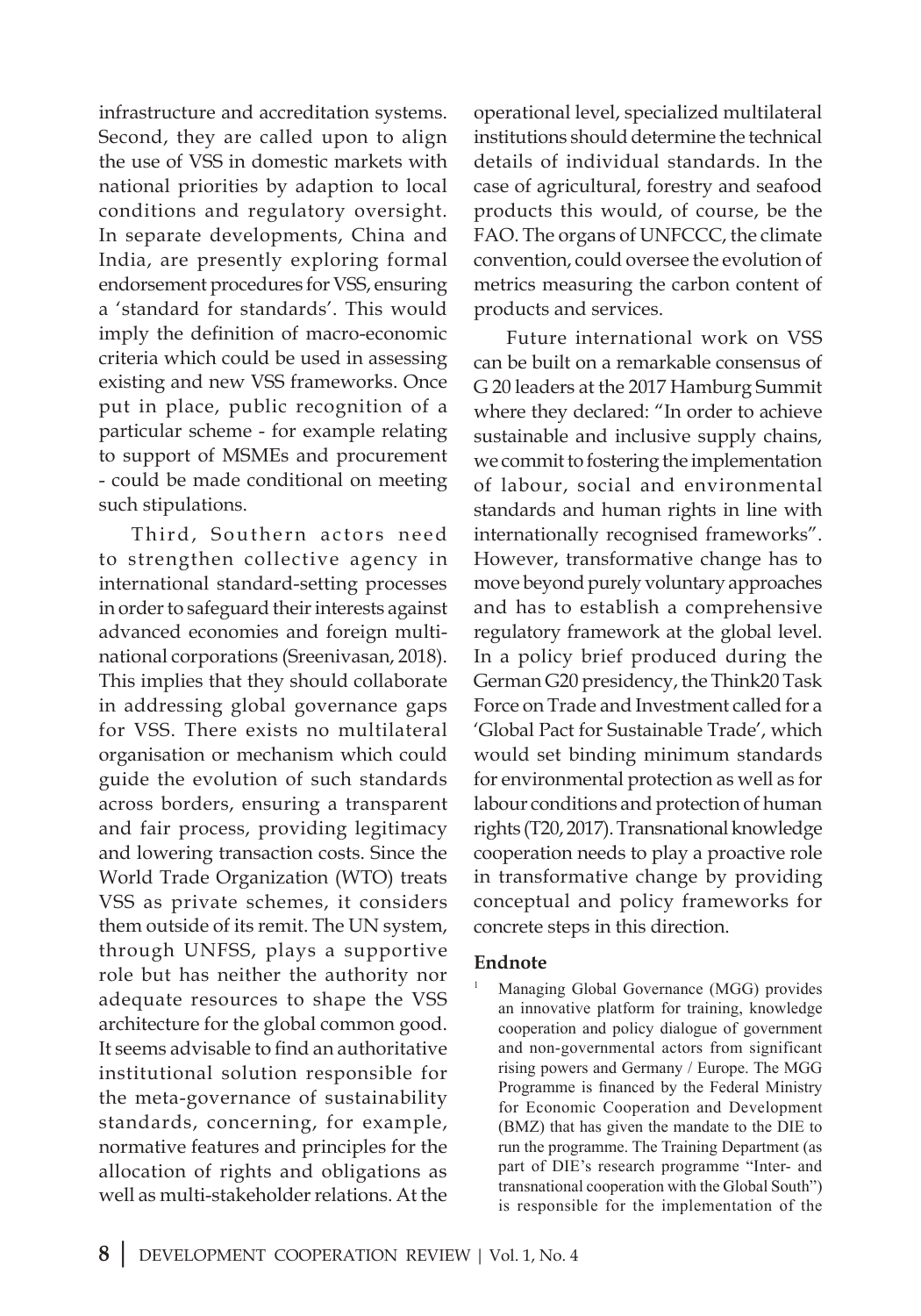Programme.

#### **References**

- ISEAL. 2018. *The effectiveness of standards in driving adoption of sustainability practices: A state of knowledge review*. Available at: http://www.standardsimpacts.org/ sites/default/files/Full\_report\_The\_ effectiveness\_of\_standards\_in\_driving\_ adoption\_of\_sustainability\_practices\_ FINAL.pdf
- Pande, M. 2017. *The India story: Impact of private sustainability standards on market access and sustainable development* (UNCTAD Research Paper No. 9). Available at: http://unctad.org/en/ PublicationsLibrary/se-rp-2017d9\_ en.pdf
- QCI. 2018. *Voluntary certification scheme for traditional community healthcare providers*. Available at: http://www.qcin.org/ Traditional-Community-Healthcare-Providers.php: Quality Council of India.
- Sommer, C. 2017. *Drivers and constraints for adopting sustainability standards in small and medium-sized enterprises (SMEs)* (DIE

Discussion Paper 21).

- Sreenivasan, A. 2018. *Medical device MNCs run the show at global standards organisation meetings, complex rules hurt MSMEs*. Available at: http:// pharmabiz.com/ArticleDetails.aspx- ?aid=108462&sid=1&utm\_source= feedburner&utm\_medium=twitter&utm\_campaign=Feed%3A+PharmabizNews+%28Pharma biz+Top+News%29
- T20. 2017. *Fostering the sustainability of global value chains (GVCs)*. Available at: http:// www.g20-insights.org/policy\_briefs/ fostering-sustainability-global-value-chains-gvcs/: Think 20 Task Force on Trade and Investment.
- UNFSS. 2015. *Meeting sustainability goals: Voluntary sustainability standards and the role of the government* (2nd Flagship Report). Available at: https://unfss. files.wordpress.com/2016/09/final\_unfss-report\_28092016.pdf: UN Forum on Sustainability Standards.

#### **10 African nations face \$1 trillion infrastructure funding gap**

A group of 10 African nations, including some of the continent's rising economic stars, will fall \$1 trillion short of the infrastructure financing required to meet U.N. development goals by 2040, a study released recently found.

The report by the Global Infrastructure Hub (GIH) of the G20 exposes the challenges facing one of the world's least developed regions. But it also highlights the opportunities for investors willing to take the plunge. "Africa is a fascinating continent for investors," GIH Chief Executive Chris Heathcote told Reuters. The GIH report focuses on Morocco, Ethiopia, Ivory Coast, Senegal, Egypt, Ghana, Tunisia, Benin, Guinea and Rwanda - all participants in the G20's 'Compact with Africa' initiative, which aims to channel investment to the continent.

To keep pace with success stories such as Vietnam in terms of developing roads, railways, airports, sea ports, electricity, water and physical telecommunications infrastructure these nations will require investments of \$2 trillion through 2040. Meeting the U.N. Sustainable Development Goals, which call for universal access to power and water by 2030, would require \$383 billion in additional investment, the study found, bringing the total to around \$2.4 trillion. If they maintain their current average investment level of 4.9 percent of gross domestic product, that would leave the 10 countries with a 42 percent funding gap to fill.

*Source:* http://www.newtimes.co.rw/business/10-african-nations-face-1-trillion-infrastructurefunding-gap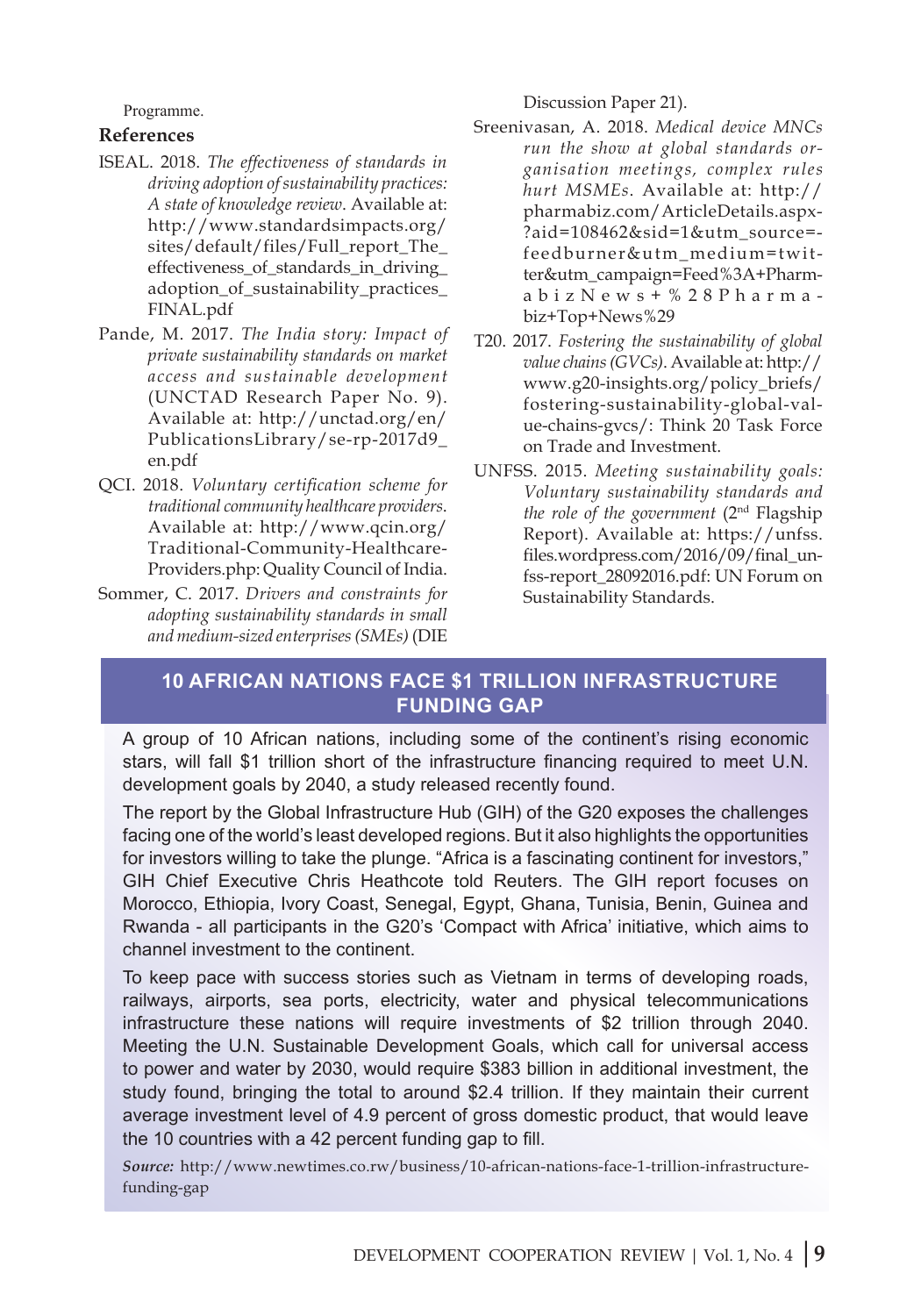### **Mexico's Integration in Combating Climate Change through South-South Cooperation Principle**





*Aideé Saucedo Dávila\**

Since many years, Mexico has been forming cooperative bonds across the region. The main reason for this approach has been the Mexican Law for International Development Cooperation, which states that Mexico's main target region for the International Cooperation is Central America.

exico is a "megadiverse" country due to its vast quantity, diversity and uniqueness of plant and animal forms. It has seacoasts in the Atlantic and the Pacific Oceans, and has a mountainous landscape also. Its landscape diversity provides varied environment, soil and weather.

Geographic characteristics of the country make it highly vulnerable to climate change. Its location between two oceans, latitude and geographical relief, expose it to different hydro-meteorological phenomena. Besides, diverse socio-ecological and socio-economic tendencies, industrialization, urbanization, and indiscriminate use of natural resources accentuate climate-change effects.

The scientific evidence points out that in the forthcoming decades, Mexico would experience a generalized temperature increase of 6 per cent, which would be higher than the global increase. Consequently, there would be increased risk of climate events, such as heat waves or decreasing agricultural yields (even in locations where historically no yield losses were recorded), droughts

<sup>\*</sup> Author is at National Institute of Ecology and Climate Change, Mexico. The views are personal.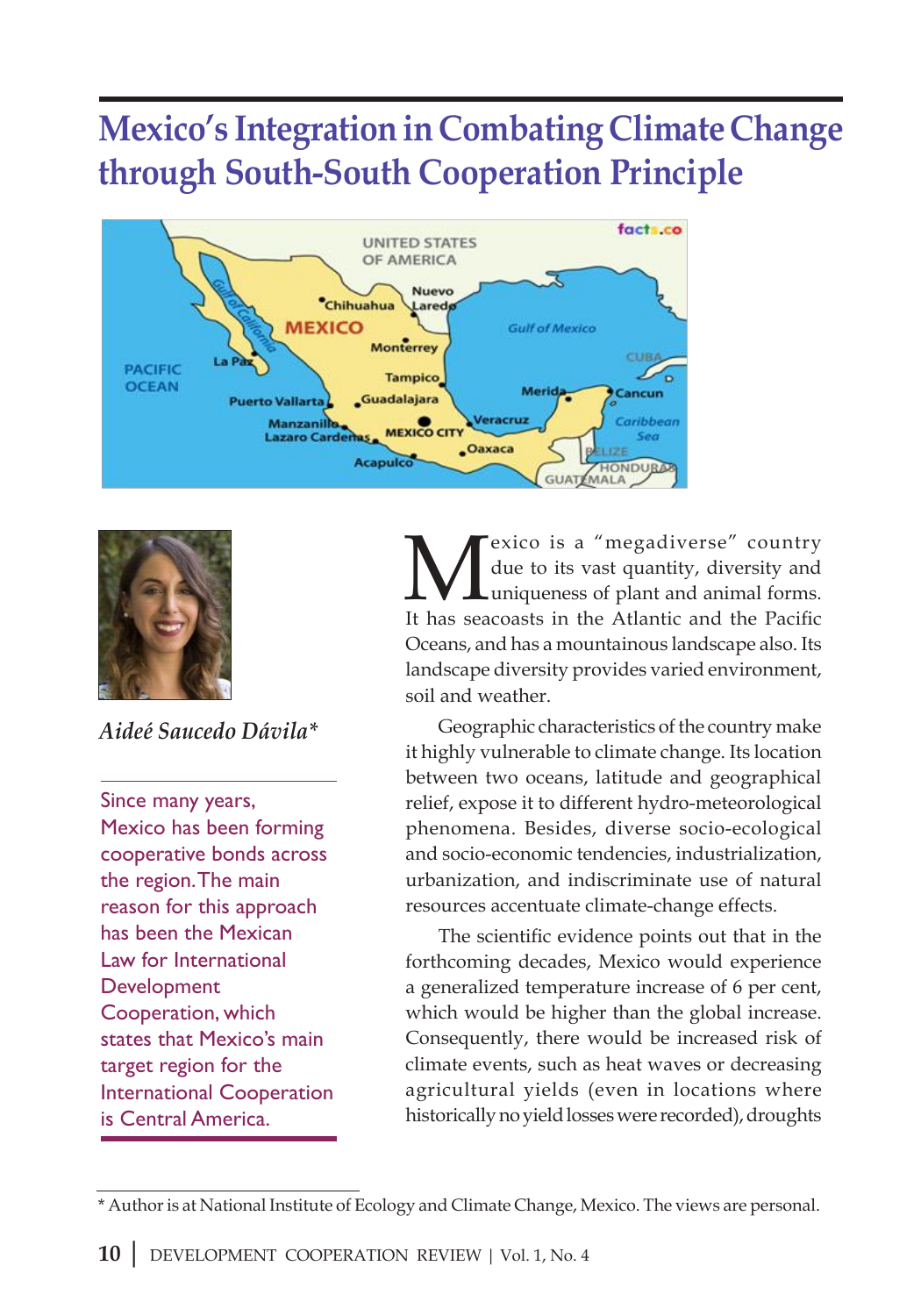and floods. The Mexican government has developed a legal framework as a solution to these pressing problems, which would help the country abate effects of climate change. This comprises enactment of the General Law on Climate Change in 2012 - the second of its kind in the world - as well as a National Climate Change Strategy in 2013, and a Special Programme on Climate Change for 2014-2018 (Diario Oficial de la Federación, 2013). Along with the supra legal framework, Mexico has a law on the International Development Cooperation since 2011. Hence, this legal infrastructure as a whole reduces effects of climate change in Mexico as well as in the continent.

Since many years, Mexico has been forming cooperative bonds across the region. The main reason for this approach has been the Mexican Law for International Development Cooperation, which states that Mexico's main target region for the International Cooperation is Central America. Countries in Latin America and the Caribbean are very vulnerable to climate change. As an upper-middle income country and one with strong political and economic ties with the developed countries, Mexico has the capacity and is predisposed to receive and offer international cooperation. Mexico acts as a recipient of financial assistance from the North and a provider of technical assistance to the South. The reasons behind this practice are wide and distinctive, but exist mainly because of the financial constraints that the Federal Public Administration is experiencing since the past decade.

#### **Green South-South Cooperation**

Climate change negotiations are dynamic, are for a noble purpose, and have a

solid knowledge foundation derived from scientific inputs from all around the world. Still, these negotiations face one of the greatest challenges in the 21st century diplomacy. However, due to global efforts, climate diplomacy is experiencing a momentum derived from the latest accomplishments within the United Nations Framework Convention on Climate Change (UNFCCC); for example, the fast tracked entry into the Paris Agreement.

Although this accomplishment took place within an archetypal institution from the North – which undoubtedly propelled some cooperation projects in the developing countries – the efforts of the global South have influenced it. All negotiation groups from the South enriched the agenda with issues promoting equality and accessibility to means of implementation such as finance, technology transference and capacity building along with ambitious goals. In doing so, Mexico took the lead and pushed forward, for example, inclusion of increase in the level of ambition, gender and human rights.

It is also important to note that Mexico's political agenda acknowledges that climate change actions need to be included in the developing world, the South. This implies that significant changes would take place in countries like Costa Rica. And this would have huge impact on the international cooperation agenda of the global South. This situation warrants some type of cooperation, though specifically in climate change negotiations; without compromising on transformational projects from the North and the South, as it would be impossible to abate climate change effects.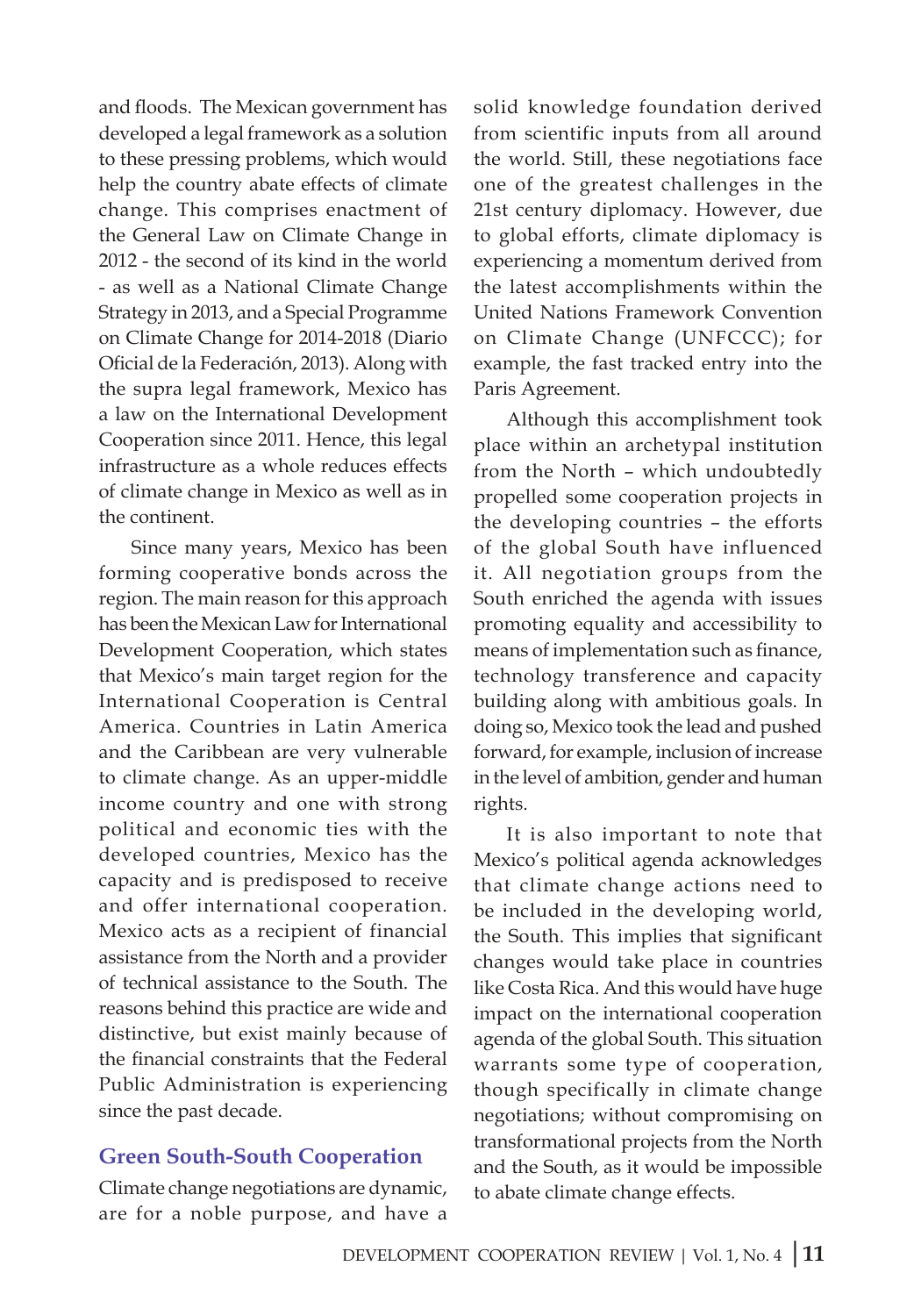Regarding climate change, Mexico is the leader in Latin America and the Caribbean (LAC). Many countries approach the Mexican authorities for cooperation projects -- specially the National Institute of Ecology and Climate Change. As a provider of assistance, acceptance rate of the Mexican government for these intended cooperations is very high, especially in terms of technical assistance and capacity- building. These cooperation projects promote partnership among countries.

In this regard, one of the highlights of cooperating with Mexico, and in general terms with the global South, is that recipient countries engage in cooperation projects knowing that their needs and priorities would be taken into account. In consequence, countries have an opportunity to progress of their own, while following their national plans.

#### **Perspectives from Mexican Experience**

The climate change cooperation has the following schemes: bilateral, multilateral, regional and triangular. The predominant cooperation schemes among Mexico and LAC are bilateral, regional and triangular in nature.

Based on the experiences from the above- mentioned cooperation schemes regarding climate change, there are many lessons learnt from the SSC in the region among Mexico and other countries. The following are the most relevant ones:

• The SSC brings in a fresh perspective to foreign policy and is a viable option to promote development – whether environmental, economical and/or social – in terms of a partnership.

- Based on the principles of nonintervention and self-determination, Mexico does not interfere in the domestic policy of the recipient country.
- Mutual respect is promoted.
- Mexico continuously supports growth of its partners; however, it is important to include a tangible benefit to Mexico. Therefore, it is crucial that parties agree beforehand for a set of mutual benefits, which can be outlined later on cooperation agreements.
- The success rate of the finalised projects is very high, although institutions from the donor country and the recipient country should evaluate results and the impact of a project; at least at a basic level.
- Project evaluation is encouraged as it would provide tools for the improvement of future projects and would allow better planning.
- Considering that in most cases, cooperation schemes are among public sector entities, including international cooperation agencies and intergovernmental organizations, private actors should also be invited to be the part of the triangular cooperation projects.

#### **Conclusion**

The SSC provides a different perspective to cooperation among countries from the global South. Through its different modalities – trade and investment, technology, capacity-building, lines of credits and grants – development can be achieved. For Mexico and its institutions dedicated to climate change, triangular cooperation is a very viable option as it favours development of donor and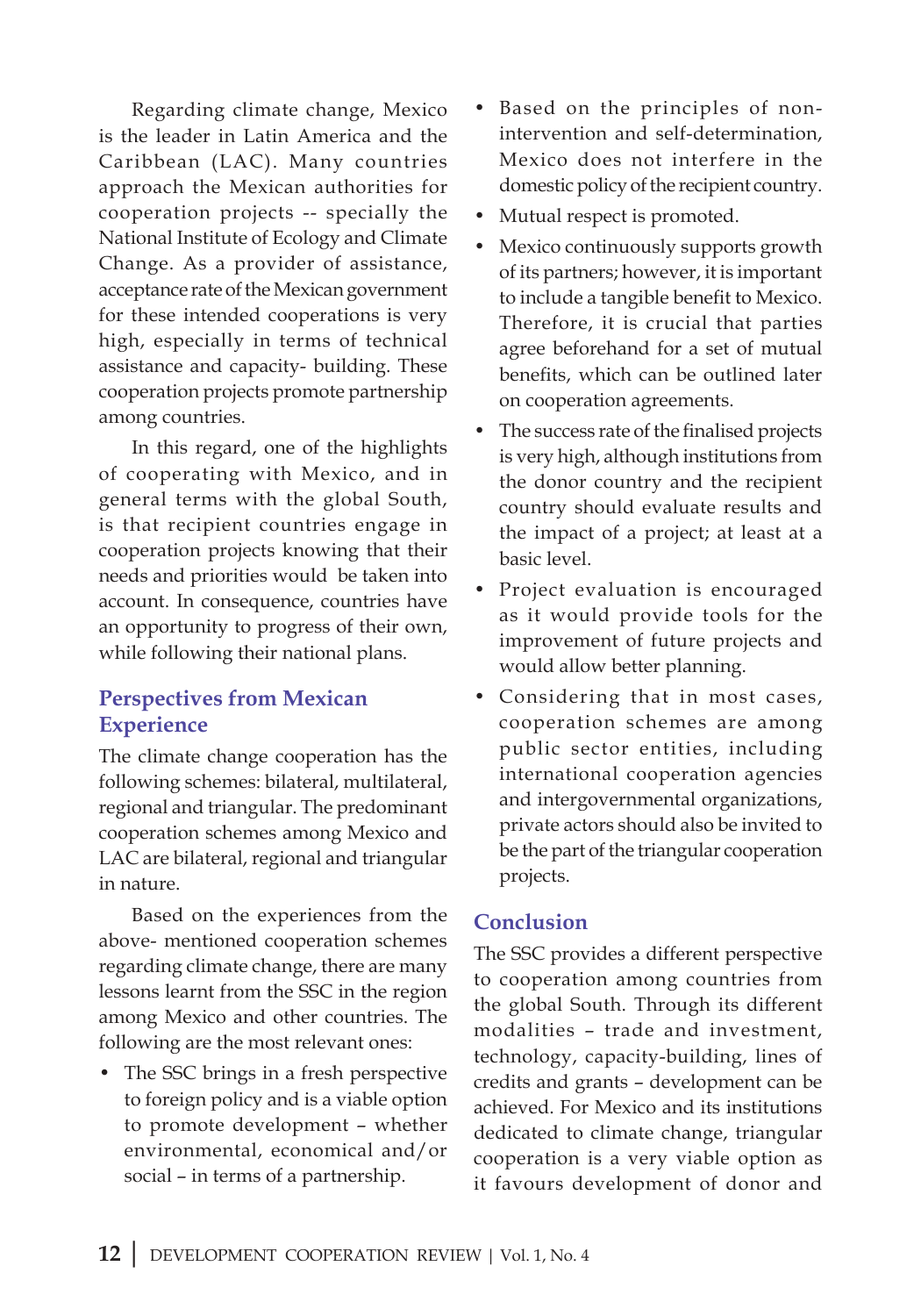recipient countries. Accordingly, through SSC healthy environment would be ensured in the region, and Mexico would be able to acquire leadership again among Latin America and the Caribbean.

#### **References**

- Comisión Nacional para el Conocimiento y Uso de la Biodiversidad. (n.d.) ¿Qué es un país megadiverso? (n.d.). Retrieved November 22, 2016, URL: http://www. biodiversidad.gob.mx/ pais/quees.htm
- Diario Oficial de la Federación. 2014. Programa Especial de Cambio Climático 2014-

2018. (2014, April 28). Retrieved November 22, 2016, URL: http:// www.dof.gob.mx/nota\_detalle.php?co digo=5342492&fecha=28/04/2014

- Diario Oficial de la Federación. 2013. Estrategia Nacional de Cambio Climático. 2013. Retrieved November 22, 2016, URL: http://www. dof.gob.mx/ nota\_detalle.php?codigo=5301093& fecha=03/06/2013
- Forum for Indian Development Cooperation. 2015. South-South Cooperation and India: Insights from FIDC Multi-Stakeholder Policy Dialogues. Policy Brief.

#### **Israel's Mashav extends projects in Ghana**

As part of activities to strengthen development cooperation between Israel and Ghana, the State of Israel's Embassy, will host a MASHAV resource trainer in Accra.

MASHAVI is Israel's Agency for International Development and Cooperation. Dr Sela, who is the former Chief Director of Women's Lobby in Israel and currently an advocator and trainer for women sensitivity and entrepreneurship would lead a series of workshops and dialogue programmes to contribute to Ghana's efforts and processes to socially and economically empower women.

About 30 women from different career backgrounds, levels and belonging to different social groups would benefit from the initiative by Israel's Agency for International Development and Cooperation (MASHAV) in collaboration with the Network of Women in Growth (NEWIG), Amicus Onlus, Inner-City Development Foundation (IDF), Oaks and Wuuds and the Ministry of Gender, Children and Social Protection.

The workshops would focus on areas such as gender sensitivity, women as agents for change, women as business entrepreneurs, mentorship among others. At the end of the workshops, it is envisaged that, these women would be equipped with tools and skills that would help them become change agents in their respective communities in the spheres of entrepreneurship as well as overcome obstacles, specifically related to their professions.

For further details see: http://www.ghananewsagency.org/social/israel-s-mashav-extends-projectsin-ghana-135086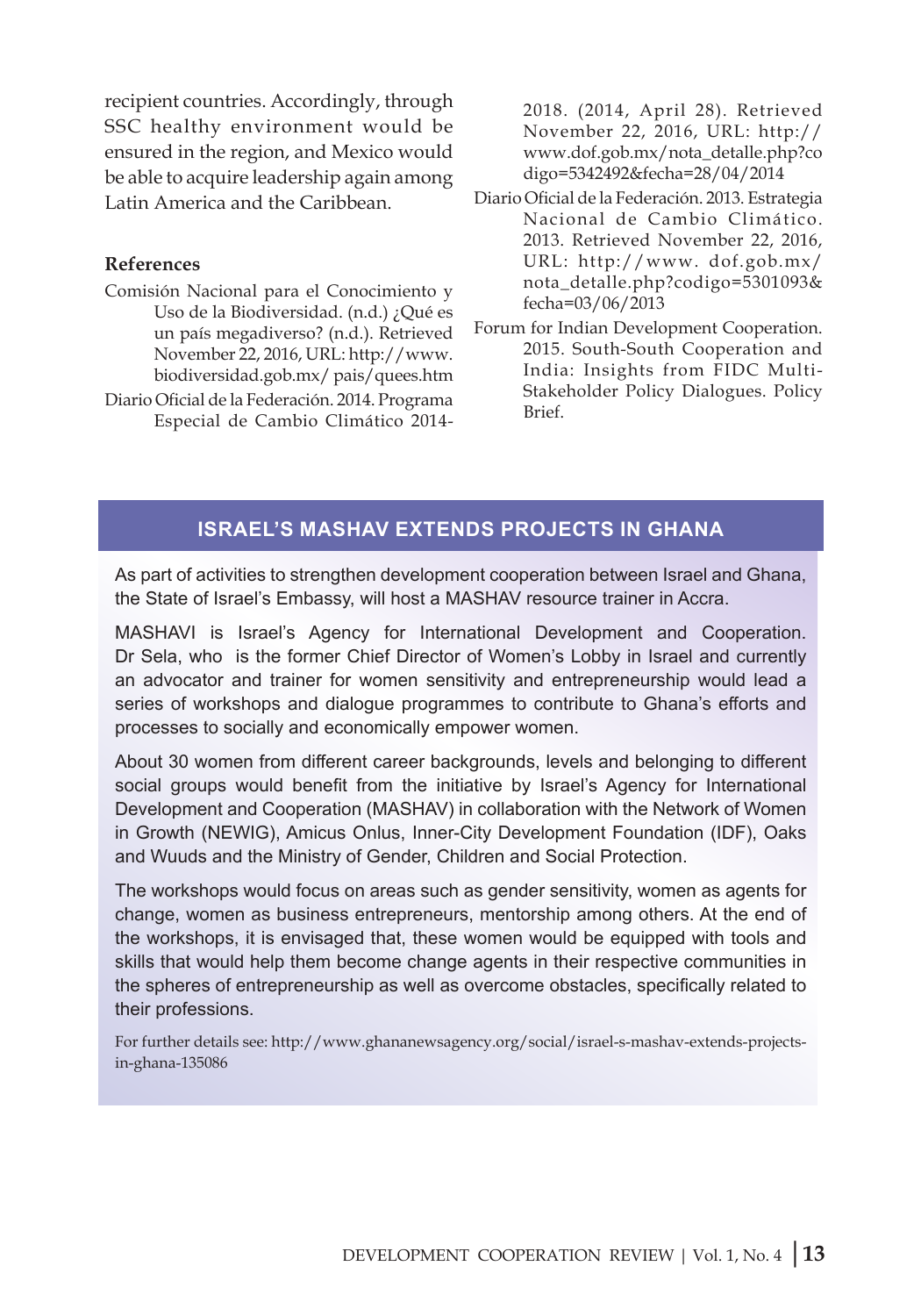# **Nigeria in South South Cooperation: The Case of West African Gas Pipeline**





*Charles Osei-Mensah\**

The project is the sub-region's solution in bringing energy for economic growth and environmental benefits to Ghana, Togo, Benin and Nigeria.

#### **Introduction**

The West African sub-region of which Ghana forms<br>a part is strategically located at the Western part<br>of Africa which is best known as Sub-Saharan<br>Africa Qut of the 54 pations in Africa, there are 16 a part is strategically located at the Western part of Africa which is best known as Sub-Saharan Africa. Out of the 54 nations in Africa, there are 16 countries which make West African sub-continent. The region has enormous mineral resource potential for trade, investment, and industrial development resulting in economic growth. However, lack of available, reliable and cost-effective energy supply is a major challenge for the region. For this, the West African Gas Pipeline (WAGP) project has been launched to bring about sub-region's solution for bringing energy for economic growth and environmental benefits to Ghana, Togo, Benin, and Nigeria.

#### **The West African Gas Pipeline Project**

The West African Gas Pipeline (WAGP) project is an unprecedented energy development project in the sub-

<sup>\*</sup>Author is Assistant Director at Ministry of Foreign Affairs and Regional Integration, Republic of Ghana. The views are personal.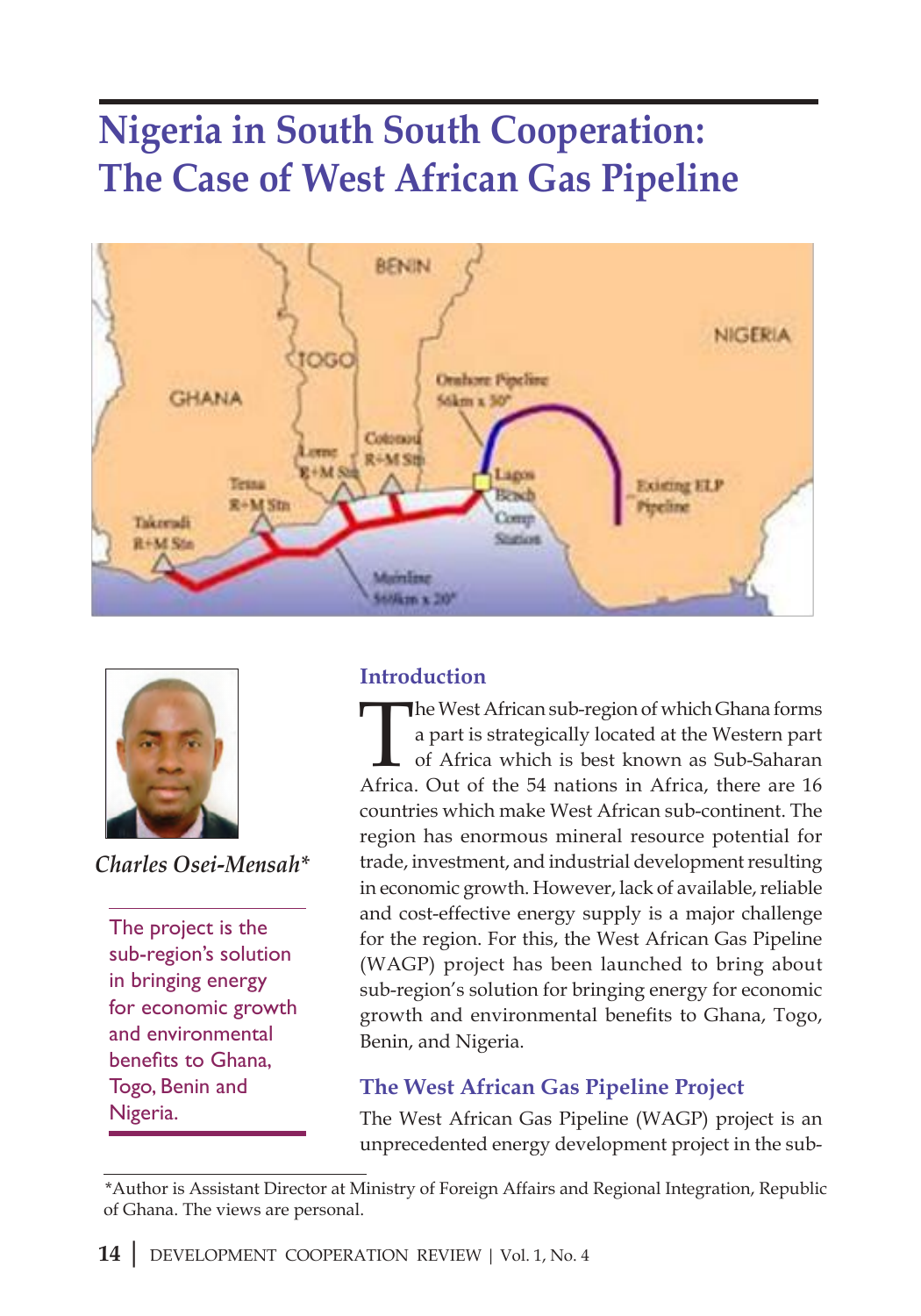region that holds much promise for the effective and economic utilisation of the region's resources for development. The project is an international gas transmission system that transports clean, reliable and cheaper natural gas from Nigeria to customers in the Republic of Benin, the Republic of Togo and the Republic of Ghana. The project has the following milestones in its emergence:

- In 1982, the Economic Community of West African State (ECOWAS), proposed construction of a Natural Gas Pipeline across West Africa as a key Regional economic goal which was the first background in the emergence of the project.
- In 1992, the World Bank study confirmed viability of a natural gas pipeline based on ample reserves of Nigerian Natural Gas and Regional Energy needs which was the second background in the emergence of the project.
- In 1995, Leaders of Nigeria, Ghana, Togo and Benin signed an Agreement for the development of the WAGP which created a formal platform for the emergence of the project.
- In the year 2000, the four nations signed an Inter-governmental Agreement for a harmonised fiscal and regulatory framework for cross-border construction and operation of the gas pipeline.
- In 2003, the four nations and the West African Pipeline Company (WAPCo) signed the International Project Agreement (IPA) for the development of the pipeline. The construction of the WAGP began in 2005 and was completed in 2008 and the supply of gas has started through the pipeline.

#### **Objectives of the Project**

The pipeline project among other seeks to:

- Improve the competitiveness of the energy sectors in Ghana, Benin, Togo and Nigeria;
- Promote the use of cheaper and environmentally cleaner gas from Nigeria in lieu of solid and liquid fuels for power generation and other industrial, commercial, and domestic uses;
- Reform institutional, legal and regulatory frameworks that facilitate private sector participation in the energy sector in the country; and
- Foster regional economic and political integration that would support economic growth, and development of the West Africa electricity market.

#### **Project Description**

WAGP transports purified natural gas free of heavy hydrocarbons, liquids and water, ideally suited as fuel for power plants and industrial applications. Eighty-five per cent of the gas is for power generation and the remaining is for industrial applications.

#### **Pipeline Capacity**

The total pipeline length is approximately 690 kms that travels through onshore and offshore routes from the Niger Delta in Nigeria to Benin Republic and Togo and terminates in Takoradi in Ghana (The Volta River Authority's Takoradi Thermal Power Plant in Ghana), which transports and deliver gas to these four partnering countries. Thus, the project has an option to extend the pipeline to other West African countries in the future, if feasible.

The initial capacity of the project is 175 million cubic feet per day (mmcf/d), and it is ultimately expected to expand to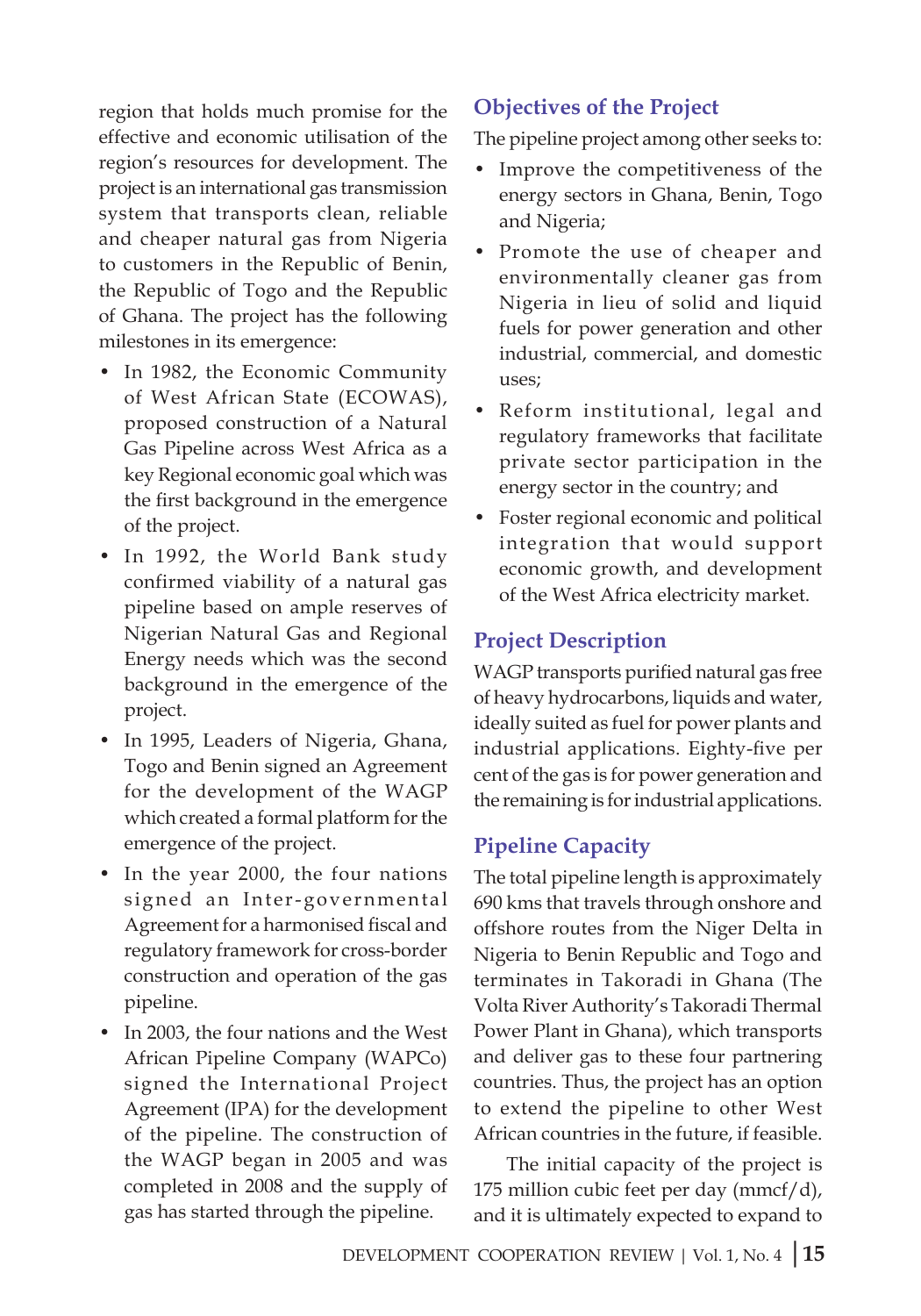475 million cubic feet per day, as demand grows. The main offshore pipeline runs East to West at an average water depth of 35 metres though some sections such as the South-East of Ghana, South of Lome, and the Benin – Nigerian frontier ranges between 50 to 70 metres. Its range from the coast is as varied as the depth. At South of Cape St. Paul in Ghana, it is as close as 3.5 nautical miles (6.5 kilometres) while at its widest section south of Winneba also in Ghana, it is 17.5 nautical miles (32.5 kilometres). The ranges of the Tees from the coast are approximately as follows: Cotonou – 7 nautical miles (13 Km), Lome – 10.3 nautical miles (19 Km) and Tema – 7.8 nautical miles (14 Km). The main pipeline is 20 inches in diameter, Cotonou and Lome laterals are 8 inches, each, while the Tema lateral is 18 inches. The termination point at Takoradi (Aboadzi) forms part of the main pipeline.

#### **Project Benefits**

- The project is the sub-region's solution in bringing energy for economic growth and environmental benefits to Ghana, Togo, Benin and Nigeria.
- It will provide a long-term supply of abundant, clean, relatively cheaper fuel from Nigeria to Ghana, Togo and Benin.
- The pipeline construction and operations will transfer technical knowledge and skills to relevant public agencies, local consultants, contractors and their employees across the four countries.
- WAPCo employs over 100 skilled people from the sub-region, on competitive selection basis. This number had been far greater during construction.
- The pipeline project has provided a new level of regional co-operation and economic integration to enhance regional stability under the auspices of ECOWAS.
- The pipeline as a regional energy infrastructure will serve as a catalyst for direct foreign investment in the partnering countries.
- Nigerian producers will benefit from additional revenues accruing from the sale of associated gas to WAPCo.
- Each of the four countries will have some direct tax benefits. The gas recipient countries will make some fuel gains.

#### **Challenges/Setbacks**

- Delayed work at a Compressor Station at Lagos Beach in Nigeria and Regulating and Metering stations in Tema, Cotonou and Lome posed some initial challenges to the project.
- Project cost escalated due to delays and currency fluctuation.
- Environmental group, Friends of the Earth, has criticised the project, after local communities in Nigeria complained it would damage land, destroy livelihoods and pollute fishing areas.
- On 27 August 2012, the West African Gas Pipeline was damaged when pirates who had tried to board an oil tanker in an attempt to get away from the pursuing Togolese Navy.

#### **Ownership of the West African Gas Pipeline**

• Bermuda Corporation, owns and operates the West African Gas Pipeline Company (WAPCo) Limited. It is a joint venture Limited Liability Company,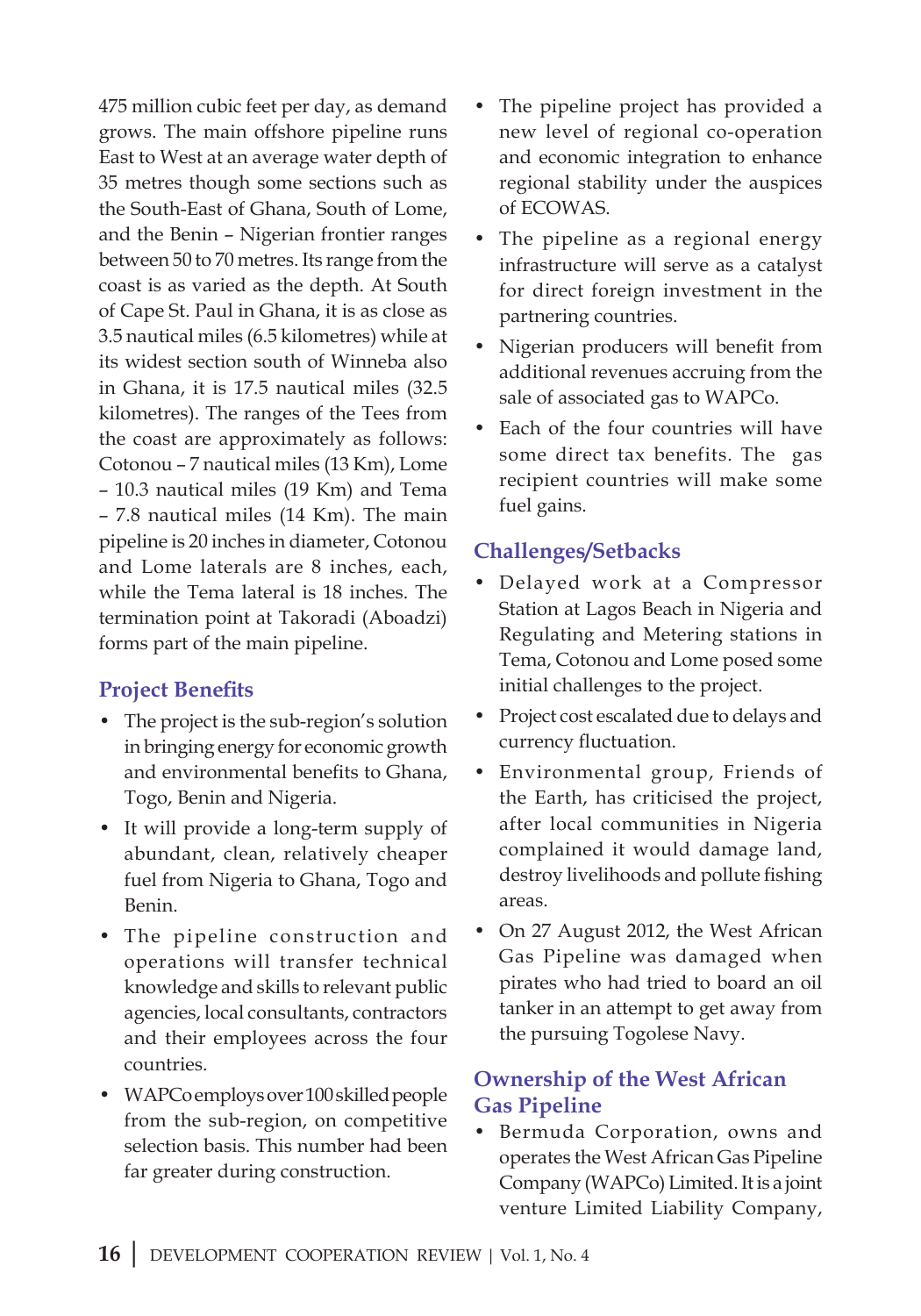owned by both public and private sector companies in Nigeria, Ghana, Benin and Togo.

#### **Project Sponsorship**

The World Bank has sponsored the project through its International Development Agency (IDA), and Multilateral Investment Guarantee Agency (MIGA) has provided the financial and political risk guarantee for the project.

#### **Conclusion**

Commissioning of the pipeline began in late November 2008 and gas supply into the offshore pipeline began on 6 December 2008 from Nigeria to the beneficiary countries which ended at Volta River Authority's Takoradi Thermal Power Plant in Ghana. Takoradi Thermal Power Plant was successfully completed on 14 December 2008. Construction of the Takoradi Regulating and Metering Station was also completed after initial delay. South-South Cooperation had been an integral part of Ghana's development agenda. As even before the WAGP, within the framework of South-South Cooperation, Ghana, supplied Electricity to Togo and Côte d'Ivoire, however, as the population of Ghana increased, the demands for power outstripped the supply. Ghana, therefore, joined hands with other sister countries in the West Coast to construct the West African Pipeline to aurgument her energy need in a win-win manner.

#### **Launch of UNESCO's South-South Cooperation in Action publication**

On 12 June, Prof. Mahmood Al-MullaKhalaf, Chair of the G-77 and China and Ambassador of the Permanent Delegation of Iraq; Mr Jorge Chediek, Special Envoy of the Secretary-General on South-South Cooperation and Director of the UN Office for South-South Cooperation; Mr. Firmin Matoko, Assistant Director-General, Africa Department, UNESCO; and Clare Stark, Strategic Planning Specialist, Bureau of Strategic Planning, UNESCO, launched UNESCO's first dedicated report on South-South and triangular cooperation during a panel discussion at UNESCO's headquarters in Paris.

*Source:* https://www.unsouthsouth.org/2018/06/14/launch-of-unescos-south-south-cooperationin-action-publication/

Report available for download at: https://drive.google.com/file/d/1M1ovACu-6aSJvbF\_2qfqcrVNJXu\_3B18/view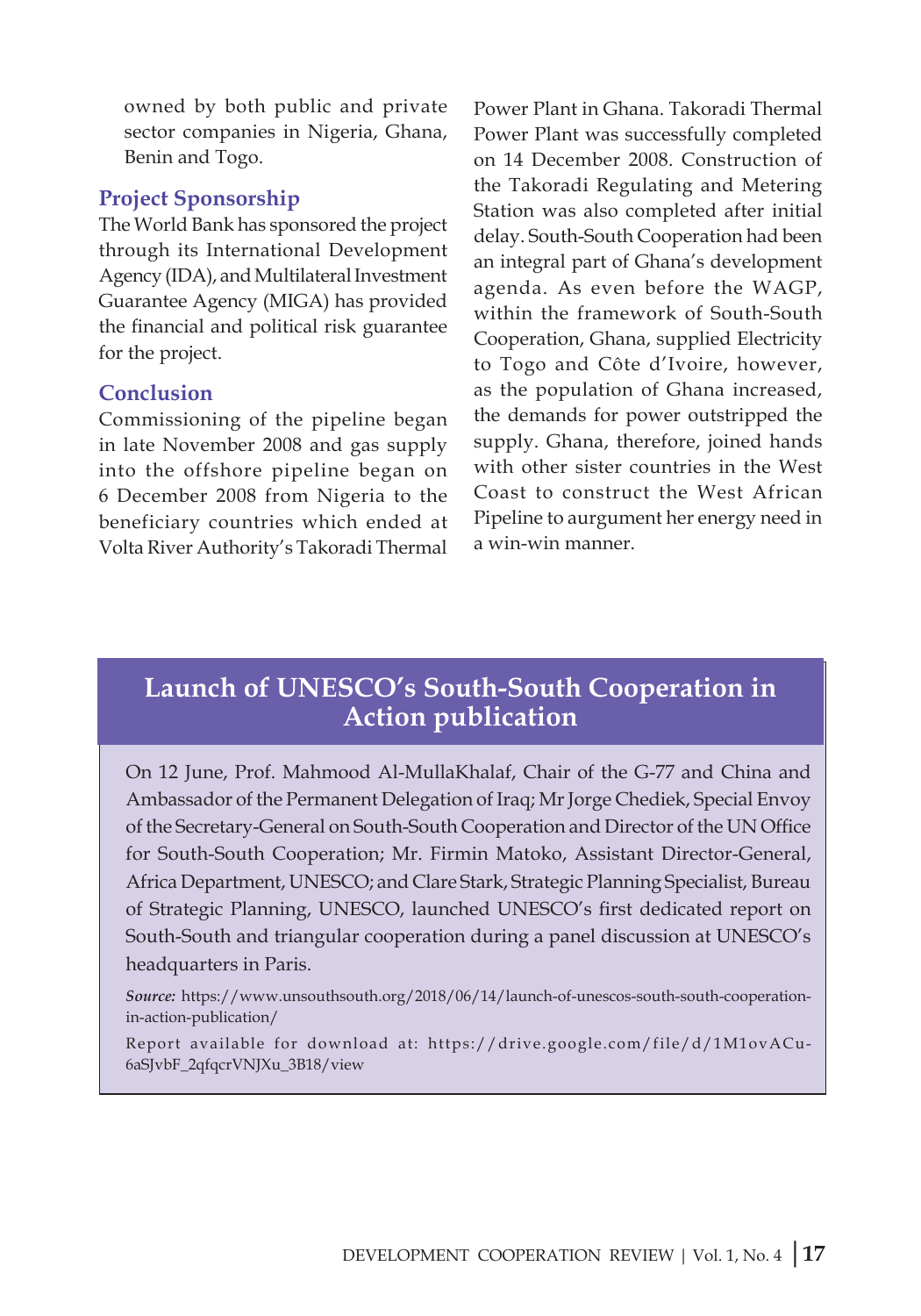# **Role of Benevolent Political Ideologies in Enhancing Development Compact: Appraising South Africa's Credo in the Establishment of the North South Corrido**r



*Thabane Nhlengethwa\**

South Africa is home to some of the most sophisticated rail, road and ports infrastructures in the world. One of the major rail projects in South Africa is the Gibela Rail Project, wherein South Africa will build its own locomotives. This capacity needs to be shared with its neighbours.

#### **Introduction**

It is well documented that notions of the nation state<br>often dovetail with ideologies that are most commonly<br>propounded and propagated by revered political<br>thought leaders in the society, for example, Turkey and t is well documented that notions of the nation state often dovetail with ideologies that are most commonly propounded and propagated by revered political *Kemalism* (Kemal Atatürk), *Nasserism* (Gamal Abdel Nasser) in Egypt and *Gaullism* (Charles de Gaulle) in France.

Characteristically as a country that is home to former President Nelson Rolihlahla Mandela, one of the world's most iconic statesmen and humanitarians, South Africa is no exception to the rule of thumb alluded to. Indeed, since the advent of democracy in 1994, South Africa's national and foreign policy objectives have drawn their moral fabric from Nelson Mandela's talismanic aura and altruism, which derived from the African ethos of *Ubuntu* (Translation: "I am; because we are").

The ethical essence of *Ubuntu* advocates for unity, selfless and humanistic behavior that places less emphasis on the interests of the individual in favour of the furtherance of the common good. Under the ambit of *Ubuntu*, South Africa's foreign and national policy objectives espouse the advancement of various fundamental South-South Cooperation values such as equality, universal human rights, social justice, sovereignty, solidarity, and nondiscrimination. Therefore, South Africa's approach to development cooperation shares an abundance of commonalities with the ancient Indian ideals of "daanam" (giving) and "dharma" (duty), which underline the highly successful Indian approach to development cooperation.

<sup>\*</sup>International Relations Coordinator at the National Department of Transport in South Africa. The views are personal.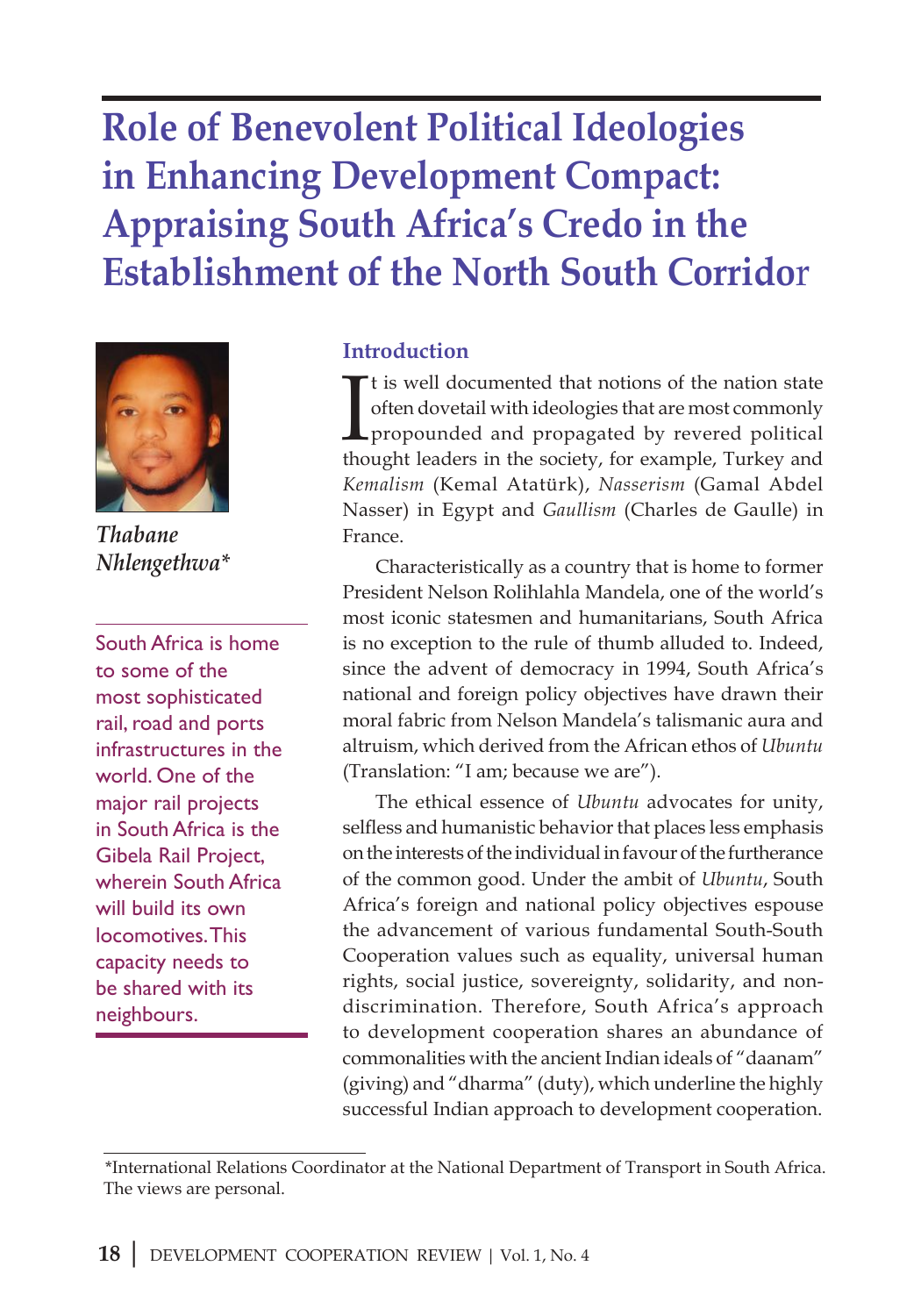In light of the 44/55 African states ratifying an agreement to establish a Pan-African Continental Free Trade Area (CFTA), it remains critically imperative for the regional integration and development efforts in Africa to be infused with benevolent Development Compact<sup>1</sup> in order to level the playing field between the lesser developed African nations and the more developed ones, such as South Africa, in order to circumvent exploitation.

The aim of the research paper is to underscore the value and importance of humanistic frameworks in the implementation of Development Compact by giving a brief overview and microlevel impact analysis of the North-South Corridor regional integration process.

#### **Background on the North-South Corridor Project**

It is often said that poor infrastructure development remains one of the main "Achilles heels" of African economic development and that Africa will never realise its full potential until the pitiable infrastructure albatross is resolved. Discerningly, the African Union (AU) remains privy to the infrastructure challenges faced by the continent, and in July 2010, the inter-governmental organisation unveiled an African Infrastructure Master Plan (AIMP) pillared by the Programme for Infrastructure Development in Africa (PIDA), the New Partnership for Africa's Development (NEPAD) and the African Development Bank (AfDB).

Much has been written about the AU's caprice and velleity with respect to programme implementation to such an extent that the organisation's visions and plans are often dismissed as mere

rhetoric and cajolery. Hence, as the former Presidents of the PIDA and the Republic of South Africa respectively, Jacob Zuma, made a proposition for the establishment of the Presidential Infrastructure Champion Initiative (PICI) to accelerate implementation of the AIMP.

This proposal was made during the 23rd Heads of State and Government Orientation Committee meeting in Kampala, Uganda, in July 2010. The role of the champions is to bring visibility, unblock bottlenecks, co-ordinate resource mobilisation and ensure project implementation. President Jacob Zuma took up the role of the Champion of the North-South Corridor. The project focuses on multi-modal (road, rail and ports) trans-continental interconnector, ultimately connecting Cape Town in the south and Cairo in the north. South Africa champions this project, which will involve numerous countries and Regional Economic Communities (RECs).2

However, the initial phase of the project, which is being spearheaded by South Africa, will involve seven countries from three of the eight RECs recognised by the AU: the Southern African Development Community, the East African Community and the Common Market for Eastern and Southern Africa. The seven countries include Botswana, the Democratic Republic of Congo (DRC), Malawi, South Africa, Tanzania, Zambia and Zimbabwe.

The value proposition of the infrastructure project, amongst many other benefits, includes the improved feasibility of the CFTA, increased intraregional trade, potential GDP contribution to the tune of \$16.1 billion annually and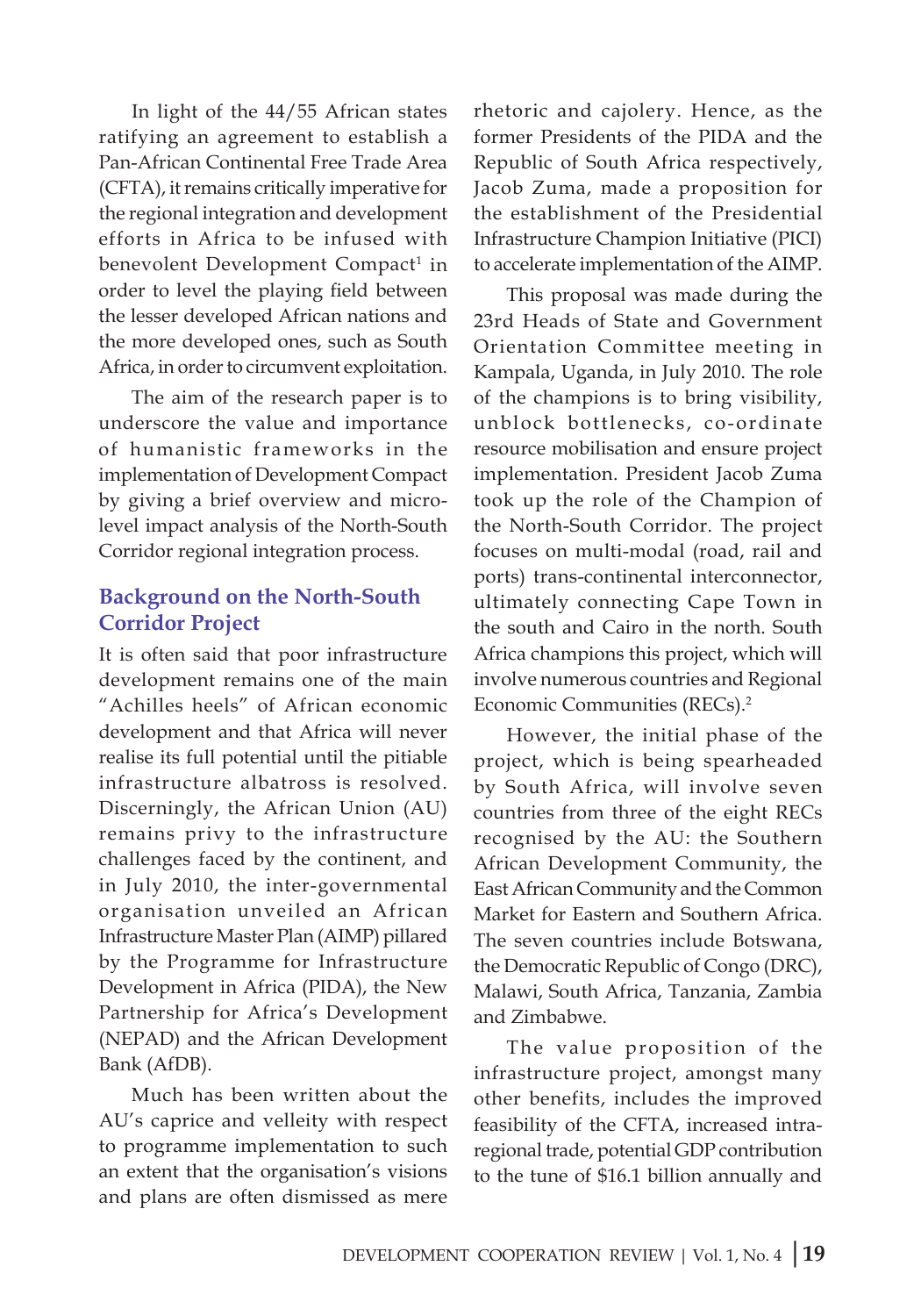in excess of 500 million jobs that could be created by 2035. Below, is a figure which exhibits the NSC blueprint.

As illustrated in the image below, phase one of the project will grant landlocked resource rich countries such as the DRC and Zambia easier market access to other countries in the region as well as continents on the Indian Ocean through Durban Port and Port of Dar-es-salaam.

#### **Infusing Developmental Regionalism With the vales of Ubuntu**

*"Always look for the fool in the deal. If you don't find one, it's you" – Mark Cuban.*

According to Sören Scholvin and Jöran Wrana (2015: 3), "transregional transport infrastructure and the co-ordination of industrial-development policies are essential for what South Africa's Department of Trade and Industry labels "developmental regionalism".

Development regionalism is similar to Development Compact in that it extends beyond trade facilitation to include, for example, research and development sharing, capacity building initiatives, investment, industrial and infrastructure policy harmonization and transboundary transport networking. *ipso facto*, South Africa's approach to developmental regionalism, like India's approach to Development Compact, needs to be predicated on altruistic values.

The reasons for the above are three-fold:

(1) South Africa is a regional giant and its level of industrialisation and infrastructure development is incommensurable with many of the other six NSC countries. South Africa successfully hosted the 1995 Rugby World



*Source: The African Development Bank*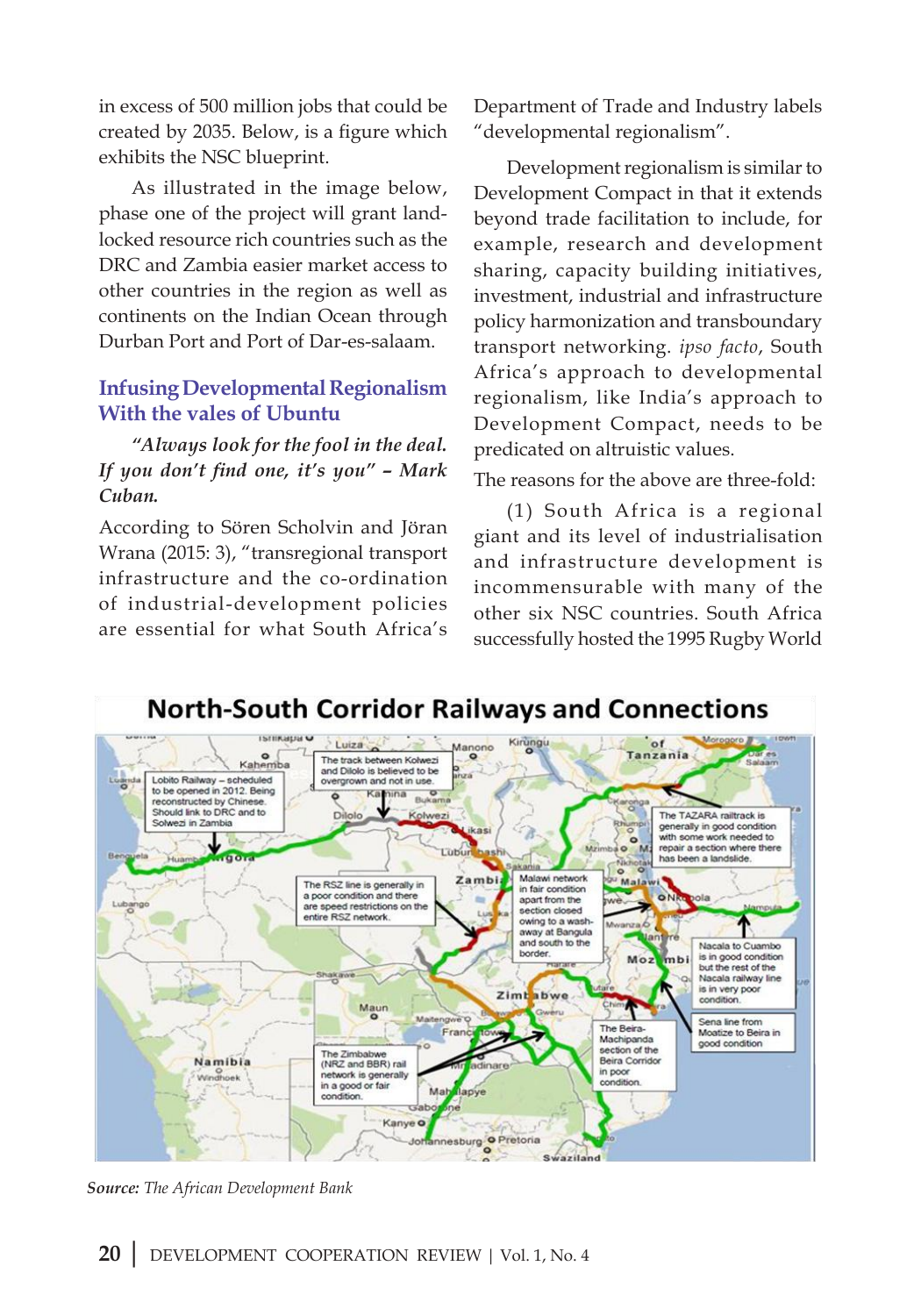Cup, the Federation of International Football Associations (FIFA) World Cup in 2010, hosted the seventeenth edition of the Conference of the Parties (COP) to the United Nations Framework Convention on Climate Change (UNFCC), and will be home to the world's largest radio telescope; the Square Kilometer Array. With respect to the three important infrastructural features: rail, roads and ports South Africa's total road network is about 747 000km, the longest network of roads in any African country, the country is home to some of the most sophisticated ports, infrastructures in the world, and has a world class rail network which is being augmented by the Gibela Rail Project which will render South Africa as one of the first African nations to manufacture locally its own trains. South Africa therefore, is in an advantageous position to share technology and skills with its regional partners.

 $(2)$  The worldwide financial catastrophe of 2008 stifled South Africa's economic growth to negative 1.7% and the 2011 economic downturn in the US and Europe, two of South Africa's major trading partners, culminated in the export industry in South Africa declining. Therefore South Africa needs to play a leading role in boosting intra-regional trade and capitialise on import substitution industrialisation. Furthermore, South Africa is home to many asylum seekers and migrants who cross into its borders from neighbouring countries (many from Zambia, Zimbabwe, Mozambique, and Malawi) seeking greener pastures. This influx of non-nationals from neighbouring countries resulted in xenophobic attacks the South African in 2008 and 2015, as émigrés and locals competed for scarce

resources. Therefore, South Africa needs to help ensure that countries in the region develop rapidly to create opportunities for their citizens and ease the prevalence of immigration into South Africa. In the absence of such remedies, the essence of *Ubuntu* needs to be imbued within the local South African population and they need to be taught to accommodate expatriates. Especially as many South African liberation movement figures were accommodated in neighbouring countries during their exile in the fight against apartheid.

(3) Political and economic instabilities in countries such as the DRC, Zimbabwe and Mozambique will need to be adequately addressed so as not to delay progress in the project. South Africa has a respectable mediation footprint on the African continent and will need to heighten its efforts to ensure peace and regional stability. The Angola-DRC-South Africa Tripartite Mechanism for Dialogue on Cooperation was established in 2013 to help stabilize the DRC politically and South African Deputy President, Cyril Ramaposa, led mediation efforts in Lesotho under the auspices of the SADC in 2015. These two instances highlight South Africa's commitment to establishing development regionalism that is buttressed on peace, stability and inclusive human development – virtues of *Ubuntu*.

#### **Conclusion**

South Africa is home to some of the most sophisticated rail, road and ports infrastructures in the world. One of the major rail projects in South Africa is the Gibela Rail Project wherein South Africa will build its own locomotives.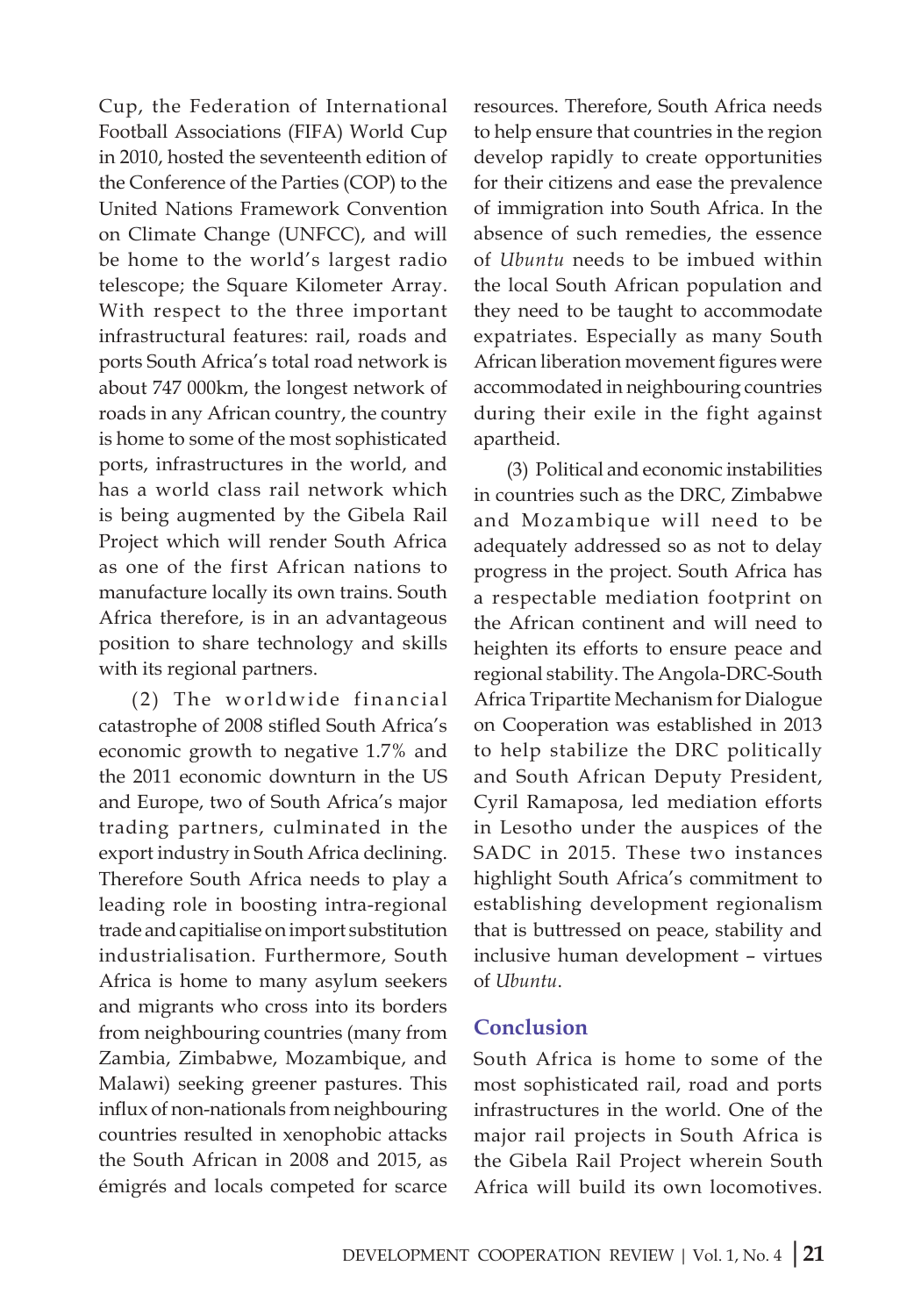This capacity needs to be shared with its neighbours. Increasing access to resources is also an important aspect of SSC, and through its major ports in Cape Town, Durban, Port Elizabeth and Richards Bay, South Africa needs to grant access to landlocked countries to export their goods at concessional rates. Furthermore, as the championing nation of the North South Corridor, South Africa needs to infuse its development cooperation agenda with its philosophy of Ubuntu to ensure that capacity building, knowledge sharing and concessional market access is manifested optimally. Countries such as Malawi and Zimbabwe do not have strong economies and the benefits of the NSC need to be shared with these countries to bridge the inequalities that exist between the seven NSC countries with respect to infrastructure development and industrialisation.

#### **Endnote**

- <sup>1</sup> Conceptually, SSC may be considered to have branched into five founding modalities of development cooperation that includes capacity building, trade and investment, development finance, grants and technology cooperation. These are collectively referred to as 'Development Compact', highlighting the logic that they are not mutually independent of one another.
- <sup>2</sup> The New Partnership for Africa's Development.

#### **Reference**

Soren Scholvin, Joran Wrana. 2015 Retrieved May 20, 2018, URL: https://www. africaportal.org/publications/fromthe-cape-to-cairo-the-potential-of-thetripartite-free-trade-area/

#### **Inaugural meeting of the Jamaica-Panama Joint Commission**

The Ministry of Foreign Affairs and Foreign Trade, Jamaica recently hosted the first inaugural meeting of the Joint Commission between Jamaica and Panama.

The technical meeting is aimed to promote and facilitate cooperation between both countries in the field of economic and technical fields. Jamaica will focus its attention in providing technical assistance to Panama in the development of sports, culture and education. Panama in return, will assist Jamaica in the areas of aviation, ports and tourism.

The Joint commission exemplifies a truly progressive model of international partnership in development cooperation. It promotes joint ownership of cooperation objectives, and through meetings such as this, allows flexibility to remain responsive to changing national circumstances and the needs of the peoples and the partnership has opened a way for increased collaboration in areas such as maritime and port development, tourism, civil aviation, education, sports and trade and investment, which are critical to our economic growth and job creation agenda.

Details available at http://www.jamaicaobserver.com/latestnews/Inaugural\_meeting\_of\_the\_ Jamaica/Panama\_Joint\_Commission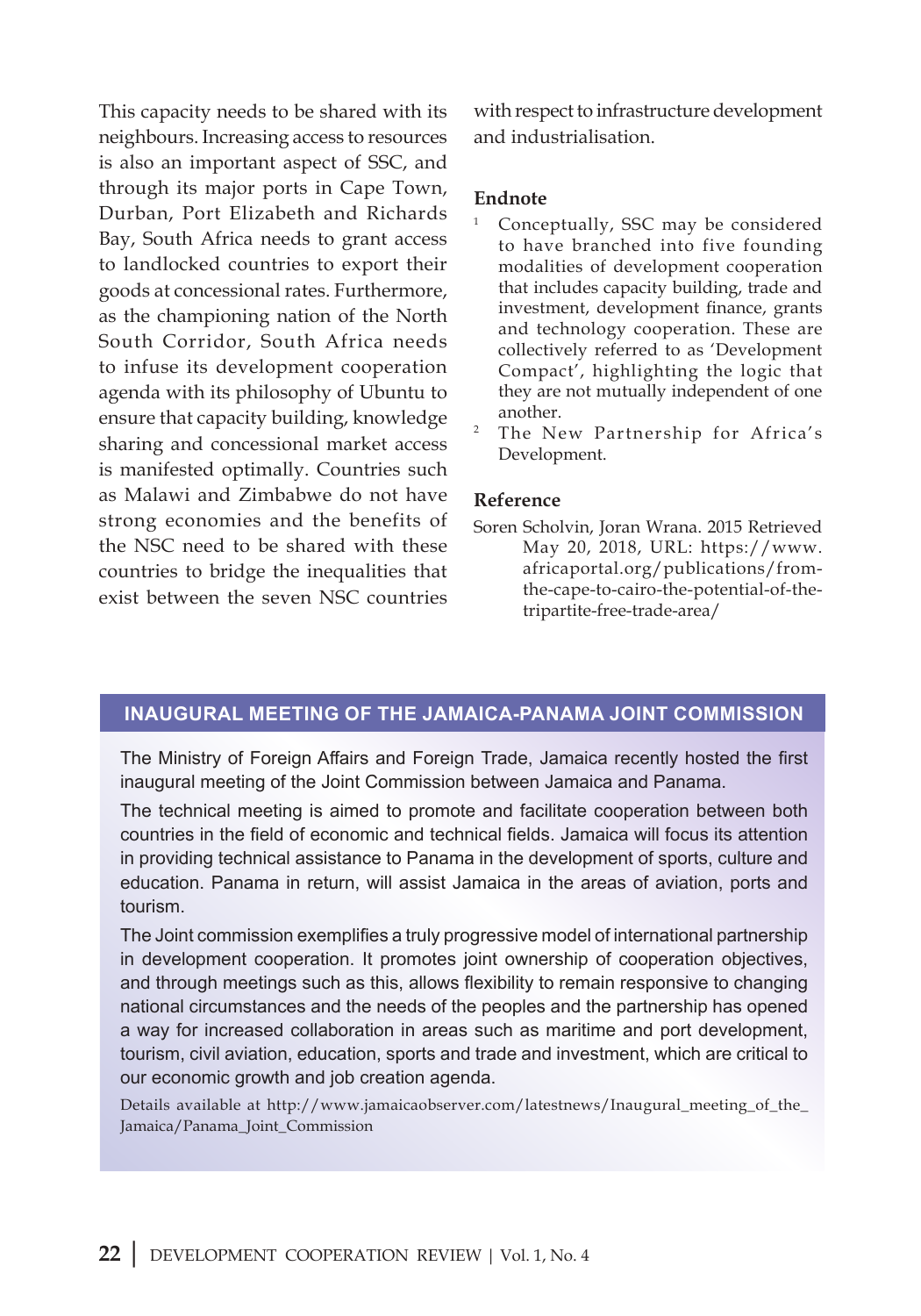### **Brazilian Cooperation in Education Sector**

## A Snap Shot



*Aline Duarte da Graça Rizzo\** 

The Open University of Brazil (UAB), project, in partnership with Universidade Pedagógica (UP) and Universidade Eduardo Mondlane (UEM) of Mozambique, began in 2010 and aims to train professionals in the areas of basic education and public management. Four courses are offered in distance mode (Pedagogy, Mathematics, Biology and Public Administration) by the respective Brazilian universities...

The Brazilian South-South Cooperation (SSC) operates in many fields, but mainly in health, agriculture and educational sectors. The Brazilian Cooperation Agency (ABC – Agência Brasileira de Cooperação), of Minister of Foreign Affairs (MRE – Ministério as Relações Exteriores), plays a coordination role in the technical South-South cooperation projects. However, Brazilian cooperation is not centralized. Big number of organizations, as well as many different actors, promote the Brazilian South-South Cooperation. Therefore, the low degree of institutionalisation and lack of a regulatory framework of international cooperation results in a diffuse performance (Leite, 2013). In this sense, several instances are involved, not only at a federal level, but also at a local level, such as government, universities, health institutions, private sector, think tanks and research centers.

As previously mentioned, education is one of the main fields of Brazilian SSC action and the efforts cover the following sectors: scholarship; structuring of higher education; teacher training; professional education; youth and adult literacy, special education; curriculum building and management; school lunch; distance education, Portuguese language teaching; and education in interface with other areas, as such as health, sports, environment and science.

According to the latest report by the Brazilian Cooperation for International Development of the Institute of Applied Economic Research - Cobradi / IPEA (2011- 2013), the international cooperation projects promoted by the Brazilian government involving education mobilized an important volume of resources between 2005 and 2013: the annual expenses of this period resulted in a total of 476,222,210 (USD) in educational cooperation;

<sup>\*</sup> Research Assistant IV, Institute for Applied Economic Research and PhD Candidate, Federal University of Rio de Janeiro.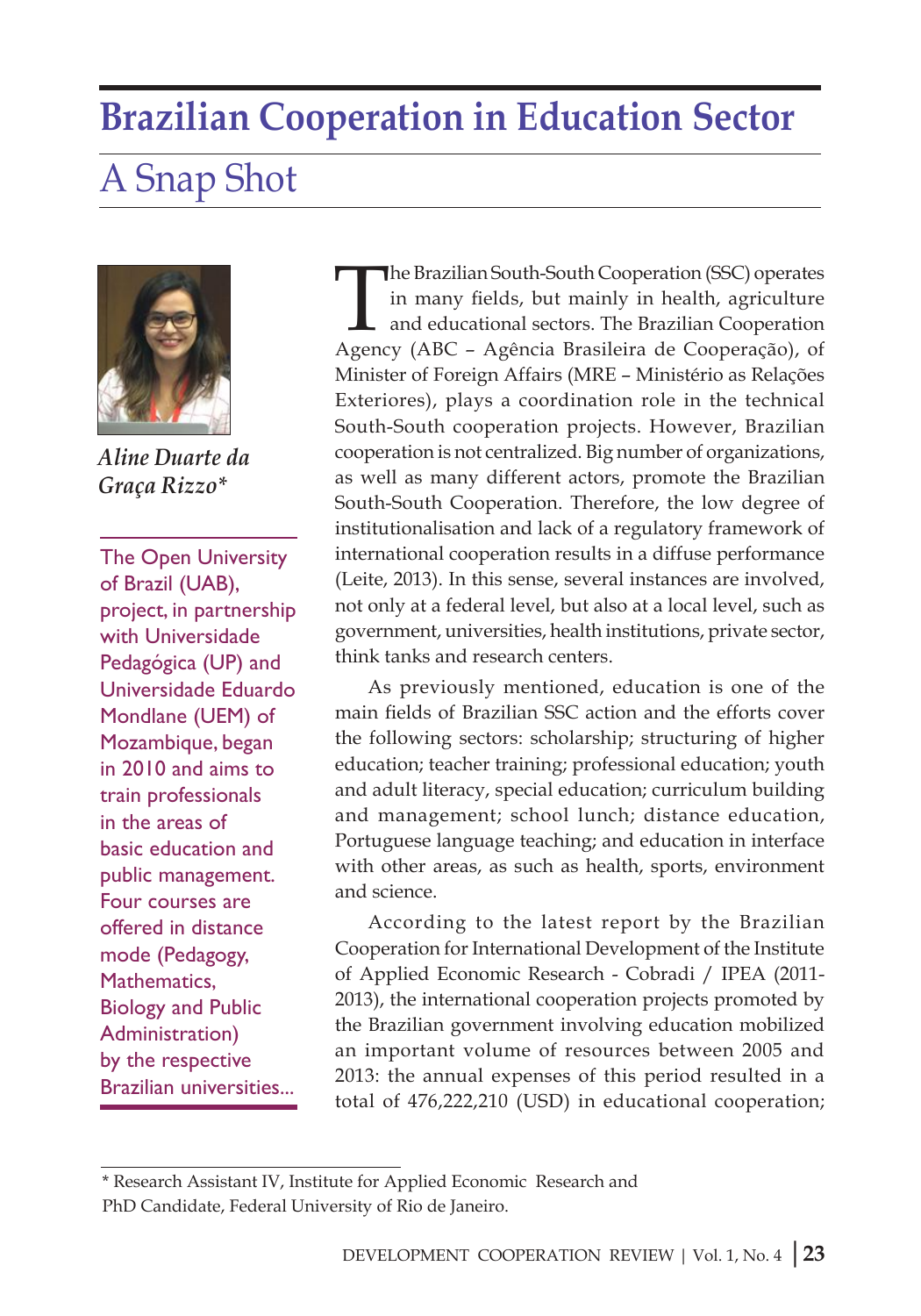420,490,779 (USD) in science technology cooperation; and 565,92,743 (USD) in technical cooperation<sup>1</sup>.

There are few studies focused on Brazilian cooperation in the area of education. An important article recently published, in April 2016, by Carlos Milani, Francisco da Conceição and Timóteo M'Bunde under the title *"South-South Cooperation in Education and Brazil-PALOP Relations"* brings many contributions to the theme outlining a profile of this modality.

First, it points out the diversity of actors involved in cooperation including the public and private sectors:

*In summary, the Brazilian CID / ED is very diversified in terms of design and implementation actors, involving the Brazilian Cooperation Agency (technical cooperation), the Ministry of Education (scholarship program, international exchange programs and technical cooperation), but also SENAI (vocational education) and, to a much lesser extent, some NGOs (non-formal education). This modality of CID counts mainly with public funds and partnerships with private companies and industries (as in the case of SENAI) (Milani et al, 2016: 20).*

In addition, the author points out that the central focus of Brazilian international cooperation in the area of education is in higher education with state policies reaching the mark of 97 per cent of government spending on educational cooperation. This reflects the Brazilian strategy to train elites in the partner countries. In the case of Latin American countries, investment is higher in postgraduate studies, while

in the African continent it is higher in undergraduate programs, reflecting local demands.

An important factor to be analysed is language as a tool of integration that is strongly present in Brazilian cooperation with the CPLP (Community of Portuguese Speaking Countries) member countries which, in addition to Portugal and Brazil, include the PALOPs (African Portuguese Speaking Countries): Angola, Mozambique, Cape Verde, Sao Tome and Principe, Guinea and Guinea-Bissa) and Timor-Leste.

Among them, the PALOP's are the main targets of Brazilian cooperation. These relations are really strong due the common colonial past shared by Brazilian and African countries, mainly in the context of slaving in the Portuguese colonies. Milani *et al.* (2016) point out that exchange of higher education students is one of the main educational projects and that, between 2000 and 2013, the undergraduate students from PALOPs corresponded to 66.2 per cent of the total of 7.676 foreign students in under Brazil government scholarship program. In addition, they highlight the founding of UNILAB (Federal University of International Integration of Afro-Brazilian Lusophone) in 2010 as emblematic in this movement of approximation.

One of the most important Brazilian South-South Cooperation projects in the African region is the Brazilian Open University (UAB – Universidade Aberta do Brasil), an educational project between Brazil and Mozambique. The diplomatic relations between Brazil and Mozambique were established in 1975, the year of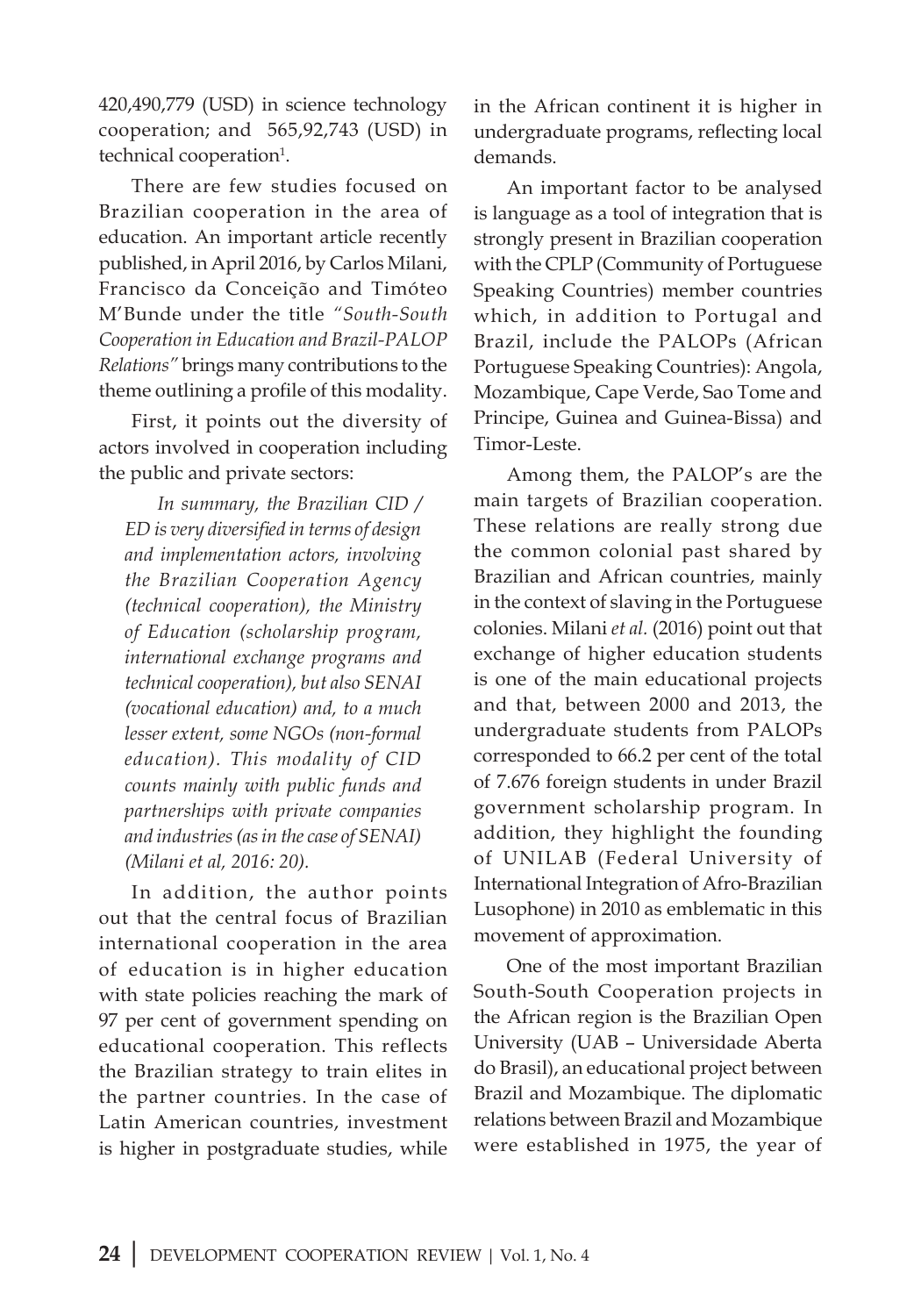Mozambican independence, and the first cooperation agreements between the two countries were signed in 2001.<sup>2</sup> However, only from 2003 an increase in education projects has been observed.

The Open University of Brazil (UAB), project, in partnership with Universidade Pedagógica (UP) and Universidade Eduardo Mondlane (UEM) of Mozambique, began in 2010 and aims to train professionals in the areas of basic education and public management. Four courses are offered in distance mode (Pedagogy, Mathematics, Biology and Public Administration) by the respective Brazilian universities: Federal University of Rio de Janeiro (UniRio), Fluminense Federal University (UFF), Federal University of Goiás (UFG) and Federal University of Juiz de Fora (UFJF).

The courses are distributed in three branches in the cities of Maputo, Beira and Lichinga serving an average of 600 students (Presti, 2013). This is one of the largest Brazilian cooperation projects in the area of education in Mozambique, classified by the Brazilian Cooperation Agency as a "*structuring project*" defined by the *"creation and structuring of institutions for the training of countries that demand cooperation* "3 . In 2016 occurred the graduation of the first class and, unfortunately, the project was interrupted due the Brazilian political crisis.

#### **Endnotes**

- <sup>1</sup> COBRADI/IPEA Cooperação Brasileira para o Desenvolvimento Internacional 2011- 2013. Available: http://www.ipea.gov. br/portal/index.php?option=com\_content&view=article&id=28542&Itemid=406 Access: November 22, 2017.
- 2 MRE Ministério das Relações Exteriores. Available: http://maputo.itamaraty.gov. br/pt-br/relacoes\_brasil-mocambique.xml Access: November 22, 2017.
- 3 ABC -Agência Brasileira de Cooperação Ministério das Relações Exteriores (ABC/ MRE). Available: http://www.abc.gov. br/Gestao/ProjetosEstruturantes Access: November 22, 2017.

#### **Reference**

- COBRADI. 2013. Cooperação Brasileira para o Desenvolvimento Internacional – 2011- 2013 Instituto de Pesquisa Econômica Aplicada – IPEA.
- LEITE, Iara Costa. 2010. Cooperação Sul-Sul: Conceito, História e Marcos Interpretativos. Observador On-line v.7, n.03, mar.
- MELLO, André *et al*. 2016. *Monitoring and Evaluation Mechanism for South.* UNPD. USA.
- MILANI, Carlos, CONCEIÇÃO, Francisco Carlos da, M'BUNDE, Timóteo Saba. 2016. Cooperação Sul-Sul em Educação e Relações Brasil-PALOP Caderno CRH, Salvador, v. 29, n. 76, p. 13-32, Jan./Abr.
- PRESTI, Oresti. 2013. A Universidade Aberta do Brasil em Moçambique: A experiência de um programa de cooperação internacional no continente africano. Retrieved May 20, 2018, URL http:// www.revistappgp.caedufjf.net/index. php/revista1/article/view/46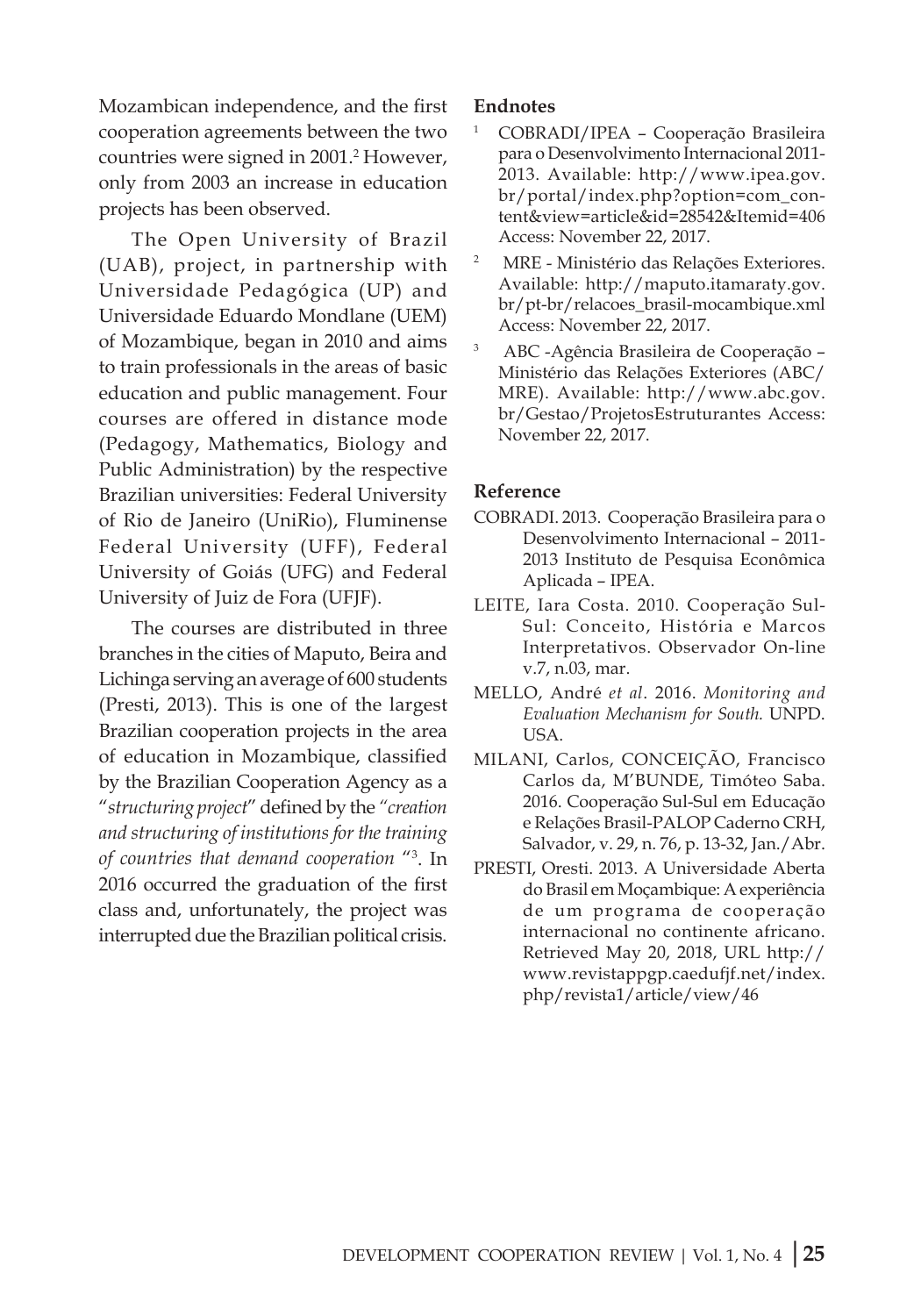# *Lexicon and Syntax of Development Cooperation*  **Institutional Heterogeneity in Development Cooperation**



*Milindo Chakrabarti\**

The focus of control being the people-topeople relations in solidarity, or premise, SSC thus clearly distinguishes itself from the OECD/ DAC institution that shifted its focus from action to output since the declaration at the Second High Level Forum on Aid Effectiveness (2005).

I n the previous issue (Vol. 1 No. 3) we underlined the choice of premise control in managing South-South Cooperation, while it was argued that the development cooperation model followed by OECD/DAC (2005) underwent significant changes after the Paris Declaration from action to output control. We shall elaborate the argument in further detail in the present issue.

Development cooperation involves exchange of resources – transactions, to be precise – between the parties engaged in such an action. Let us first consider the attributes of the transactions under different control regimes. Obviously, the number of transactions under action control (hierarchy) and premise control (Brotherhood) will be higher as the capability of specifying contract *ex ante* would be lower under conditions of limited rationality. The frequency would be generally lower in case of a market determined transaction as the evaluation of the product/services delivered is carried out through output control. In case of exchanges through market involving delivery of a series of intermediate products, the frequency of transactions may even be higher in regimes dictated by output control. Irrespective of the control regime, the uncertainties involved in transaction would be high under all the cases. The variations in terms of ambiguities about goal and action have already been discussed in the previous issue. Table 1 distinguishes the characteristic features of attributes of transactions across the control regimes.

 Let us now turn to the characteristics of the transactional forms. The arbiter of relationship between the parties under action control would undoubtedly be authority where the coordination between the donor and the recipients will be through commands – a feature that

<sup>\*</sup> Managing Editor, DCR and Visiting Fellow at RIS.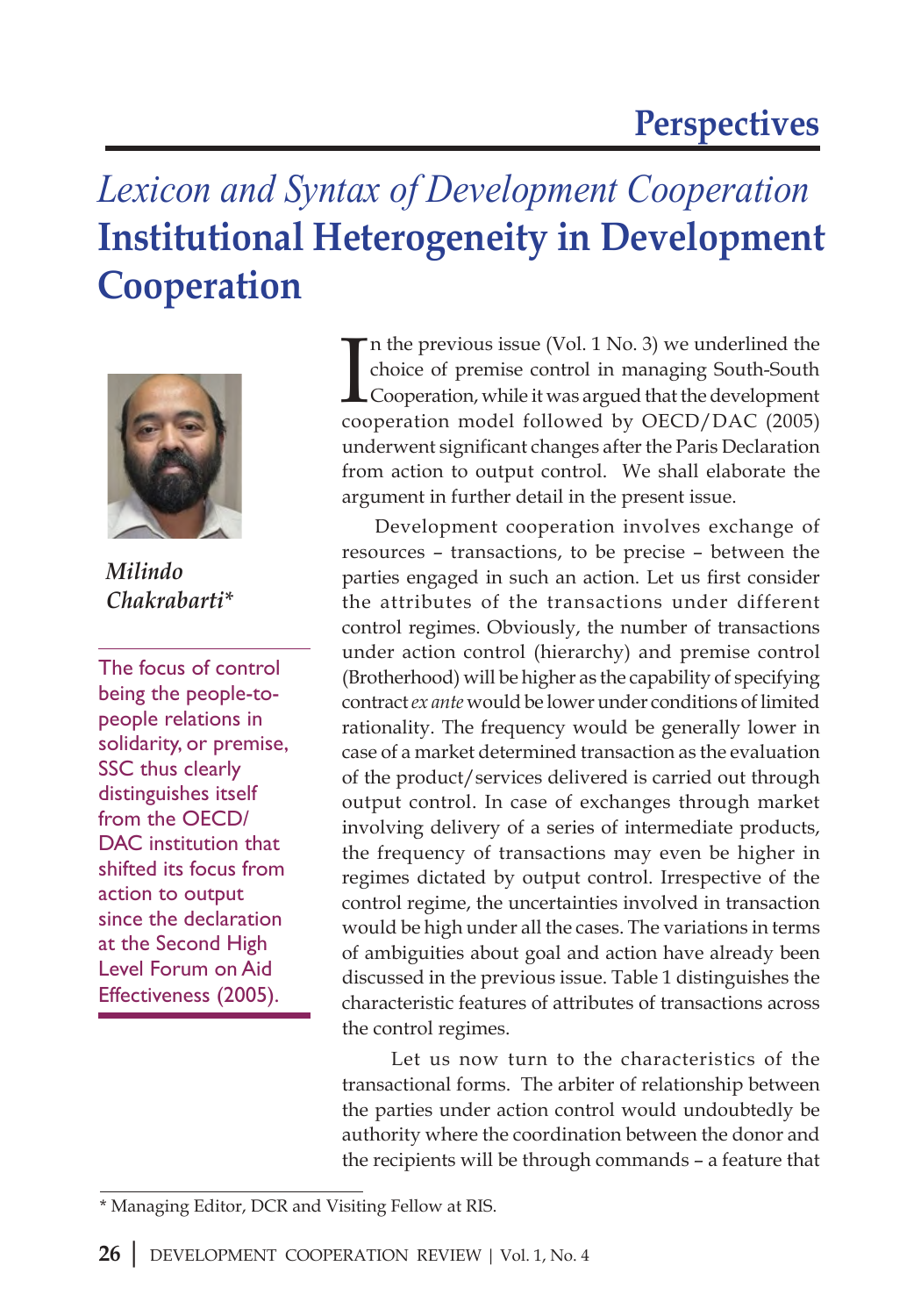characterized development cooperation by OECD/DAC before the Paris Declaration – Structural Adjustment Programme included. Post-Paris Declaration, the relationship changed to that of bargaining, with coordination ensured through exhaustive contracts that called for

- Ownership: Developing countries set their own strategies for poverty reduction, improve their institutions and tackle corruption.
- Alignment: Donor countries align behind these objectives and use local systems.
- Harmonisation: Donor countries coordinate, simplify procedures and share information to avoid duplication.
- Results: Developing countries and donors shift focus to development results and results get measured.
- Mutual accountability: Donors and partners are accountable for development results<sup>1</sup>.

SSC, on the other hand, relied on trust between the partners, with the sense of solidarity, as enshrined in its nonnegotiable guiding principles providing the basis for such horizontal coordination.

Under action control, investments – in the sense of provision of resources – were transaction specific, giving rise to identification of modalities. Paris Declaration, based on output control, argued in favour of investments that need not necessarily be transaction specific. More emphasis was laid on general budget support that covers "financial assistance as a contribution to the overall budget with any conditionality focused on policy measures related to overall budget priorities. Within this category, funds may be notionally accounted for against certain sectors, but there is no formal limitation on where funds may actually be spent"2 . An evaluation study on partnership general budget support (PGBS) in 2004 found<sup>3</sup>:

- (a) PGBS has been a relevant response to acknowledged problems in aid effectiveness.
- (b) PGBS can be an efficient, effective and

|                                  | DAC Post-Paris<br>Declaration (Market) | DAC Pre-Paris<br>Declaration<br>(Hierarchy) | <b>SSC</b><br>(Brotherhood) |
|----------------------------------|----------------------------------------|---------------------------------------------|-----------------------------|
| Attributes of transactions       |                                        |                                             |                             |
| -Frequency                       | Low/high                               | High                                        | High                        |
| -Uncertainty                     | High                                   | High                                        | High                        |
| -Ambiguities about:              |                                        |                                             |                             |
| Goal                             | Low                                    | High                                        | High                        |
| Action                           | High                                   | Low                                         | Low                         |
| Characteristics of the forms     |                                        |                                             |                             |
| Relation                         | Bargaining                             | Authority                                   | Trust                       |
| Coordination through             | <b>Exhaustive contracts</b>            | Command                                     | Ideology                    |
| Transaction-specific investments | No                                     | Yes                                         | Yes                         |
| Autonomy of party                | Yes                                    | No                                          | Yes                         |
| Control type                     | Output control                         | Action control                              | Premise<br>control          |
| Focus of control                 | Outcome                                | Action                                      | Person                      |

 **Table 1 Three institutions of Development Cooperation**

*Source*: Collin (1993) P: 79*.*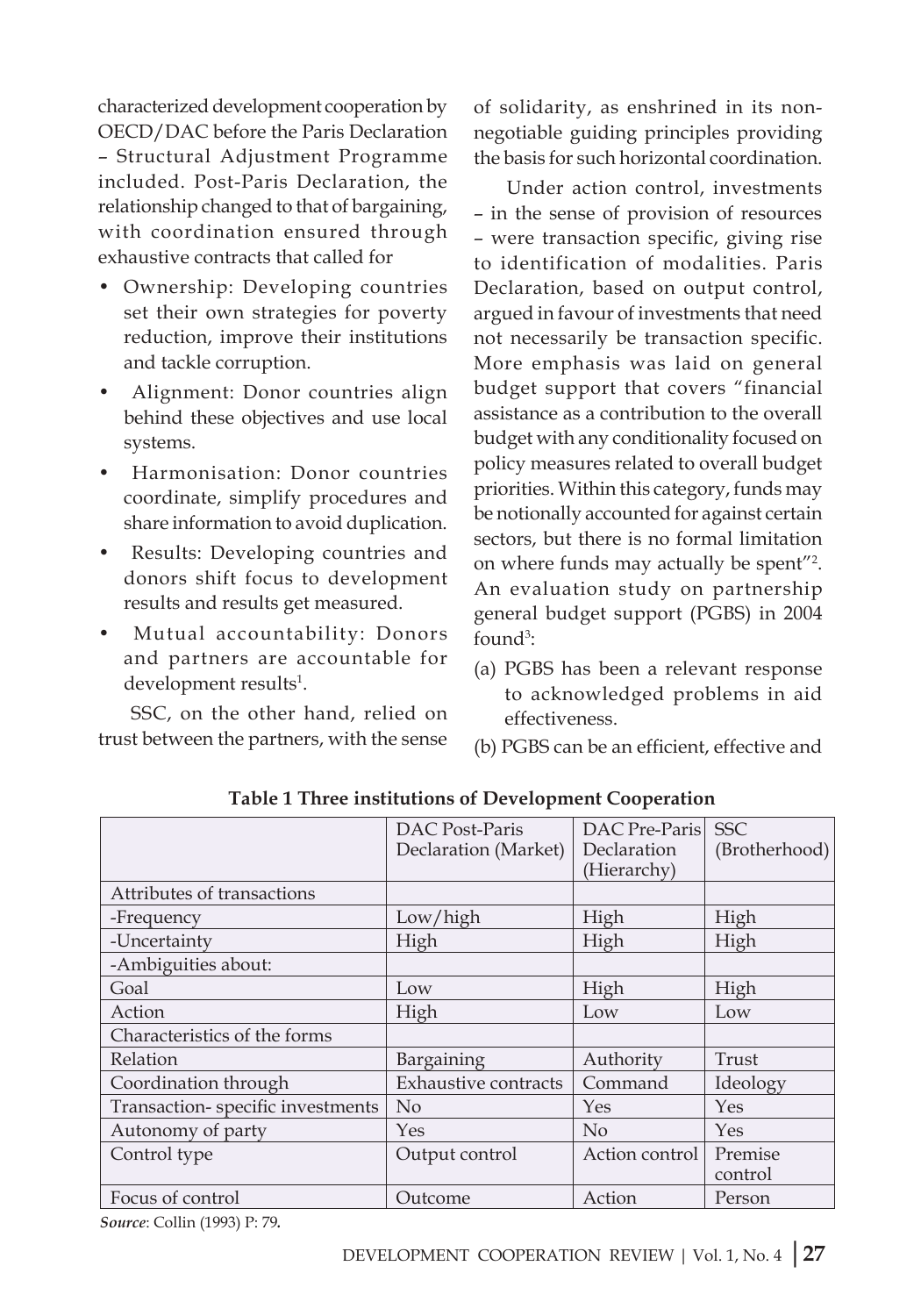sustainable way of supporting national poverty reduction strategies.

- (c) Provision of discretionary funds through national budget systems has produced systemic effects on capacity, particularly PFM-related capacity. These effects are government-wide.
- (d) PGBS tends to enhance the country level quality of aid as a whole, through its direct and indirect effects on coherence, harmonisation and alignment.
- (e) PGBS's effectiveness in reducing poverty depends on the quality of the strategy that it supports. Given the bias of early poverty reduction strategies towards the expansion of public services, most of the effects of PGBS inputs so far have been on access to services, rather than income poverty and empowerment of the poor.
- (f) It is important not to overload the PGBS instrument, but in all cases a capacity to learn from experience suggests that PGBS could become more effective, and have a broader scope, over time.
- (g) The evaluation considered unintended and adverse effects of PGBS (corruption, undermining of revenue effort, unpredictability, crowding out of the private sector). It did not find adverse effects that outweighed the benefits of PGBS, but all these risks need to be taken into account in the design of PGBS (and of other aid).
- (h) PGBS, as presently designed, is vulnerable to a number of risks, including political risks, that threaten its ability to operate as a long-term support modality.
- (i) PGBS is part of a family of programme-

based approaches (PBAs), and many of the study findings are also relevant to PBAs in general.

SSC, for a change, gives credence to transaction specific investments, as exemplified through the five distinct but not independent components of Development Compact – capacity building, trade and investment, development finance, grant and sharing of technology.

In view of the above differential characteristics, it is obvious that post-Paris regime of aid management increases the autonomy of the recipients, compared to what they enjoyed prior to 2005. In a framework of demand driven, unconditional SSC, the autonomy of the partners in cooperation was never in jeopardy. The focus of control being the people-to-people relations in solidarity, or premise, SSC thus clearly distinguishes itself from the OECD/DAC institution that shifted its focus from action to output since the declaration at the Second High Level Forum on Aid Effectiveness.

#### **Endnotes**

- 1 http://www.oecd.org/dac/effectiveness/ parisdeclarationandaccraagendaforaction. htm
- 2 http://ec.europa.eu/development/body/ theme/rurpol/forum/papers/Hoole1En. pdf
- <sup>3</sup> http://www.oecd.org/development/ evaluation/dcdndep/37421292.pdf

#### **Reference**

Collin, S-O (1993): The Brotherhood of the Swedish Sphere: A Third Institutional Form for Economic Exchange: Institutional Studies of Management & Organization: Vol. 23, No. 1 Pp 69-86.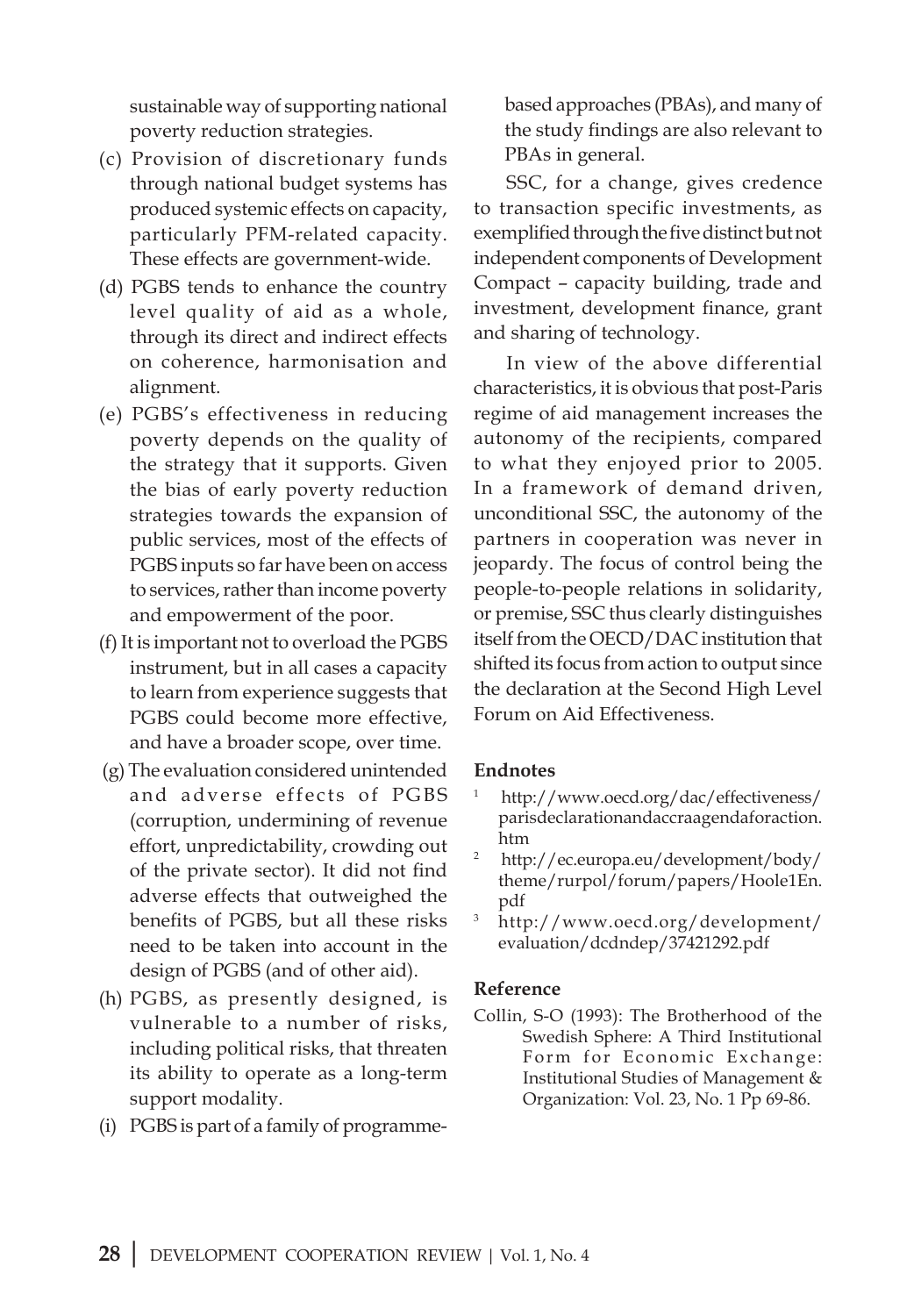### **Regional Consultation on South-South Cooperation in Asia and the Pacific: Towards the Buenos Aires Plan of Action 40th Anniversary**

27-29 June, 2018, United Nations Conference Centre, Bangkok

**South-South cooperation is one of the Superation** in Asia and the Pacific and has resulted in increased volumes outh-South cooperation is one of the important drivers of the regional cooperation in Asia and the Pacific of South-South trade, foreign direct investment flows and technology transfer. Over the decades, countries of the South have accumulated considerable expertise, experience, lessons and capabilities in their own development processes, which have been shared with other developing countries in the form of technical assistance. Middle-income developing countries, as emerging development partners and technical cooperation providers, have significantly influenced the landscape of the South-South cooperation in this region and beyond. South-South and triangular cooperation have been identified as key modalities for delivering the 2030 Agenda for Sustainable Development. To reach their full potential they need to be aligned,

enhanced and structured to correspond with the needs and priorities of developing countries. These issues are to receive prominence in the forthcoming session in 2019 to commemorate Buenos Aires Plan of Action 40th Anniversary (BAPA+40).

In line with the above mandates and given the prominence of the South-South and triangular cooperation in achieving the 2030 Agenda, the United Nations Economic and Social Commission for Asia and the Pacific (ESCAP), the United Nations Office for South-South Cooperation (UNOSSC), and the Government of Thailand jointly organized the Regional Consultation on South-South Cooperation in Asia and the Pacific: Towards the Buenos Aires Plan of Action 40th Anniversary, from 27 to 29 June 2018, at the United Nations Conference Centre in Bangkok.

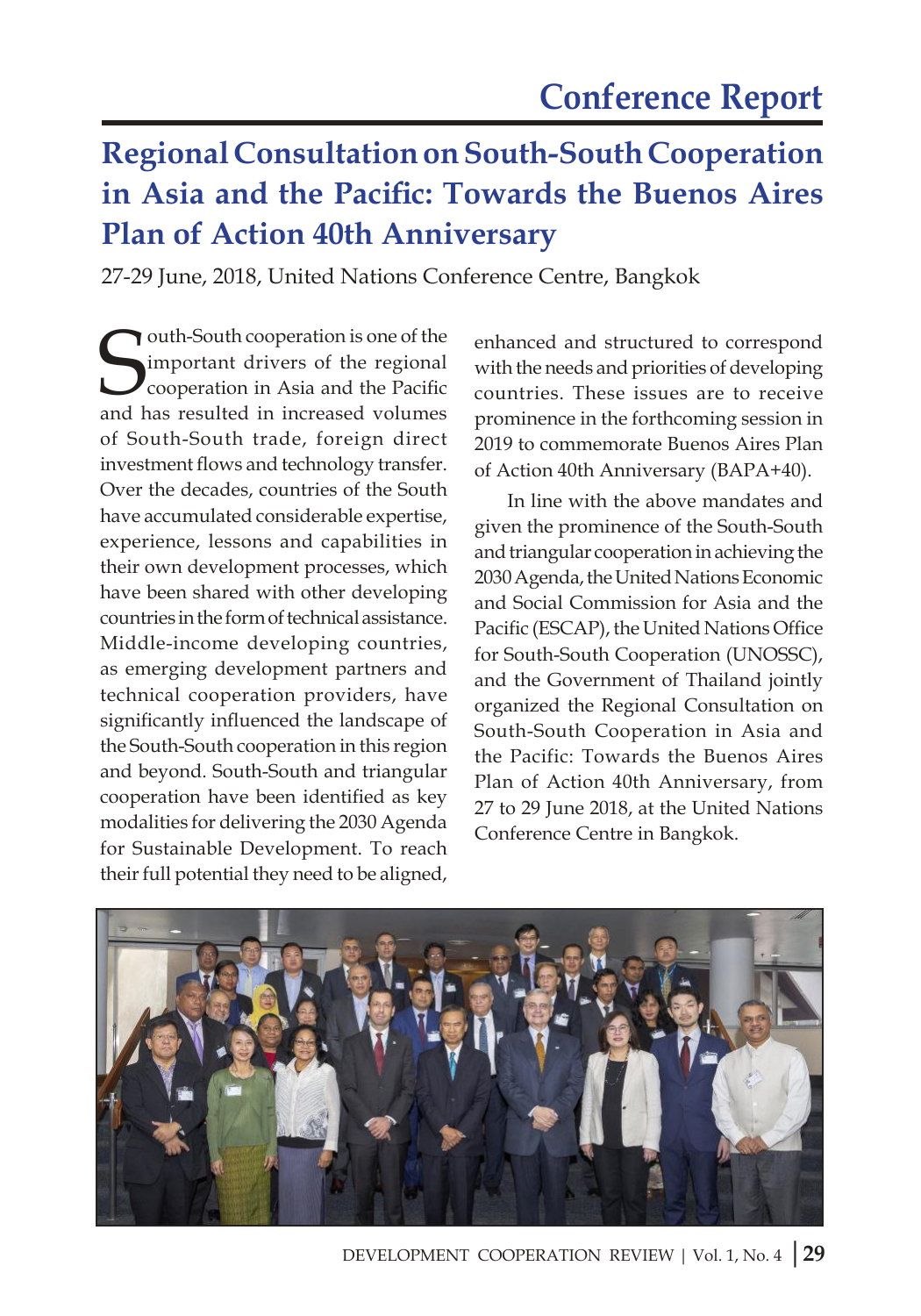The Regional Consultation reviewed the South-South cooperation trends, challenges and opportunities in the region in support of the SDG implementation. It provided countries with a platform to share their experiences as providers or users of South-South and triangular cooperation, their institutional arrangements, policies and lessons learned. The Regional Consultation also discussed and suggested how to leverage the partnerships with the various stakeholders, including the civil society, think tanks and the private sector.

#### **Themes and issues discussed at the Regional Consultation**

The themes and issues discussed at the Regional Consultation are as follows:

- Trends and diversity of the South-South cooperation landscape in Asia-Pacific – turning challenges into opportunities
- Institutional arrangements and management of South-South and triangular cooperation – experience and good practice
- Modalities to strengthen regional and sub-regional cooperation through South-South and triangular cooperation for sustainable development
- Roles of the United Nations Development System and other stakeholders including the civil society organizations and the private sector
- Alternative approaches to sustainable development.

Separate sessions for civil society organizations and the private sector were also organized to allow inputs into the regional outcomes.

Within the conference there was a session specifically on the institutional arrangement of South-South and triangular cooperation. More than any other regions, Asia-Pacific has seen the emergence of countries that have graduated to developed country status and the growth of strong emerging economies. The region has been instrumental in the new global order driving growth not only in Asia but other Regions as well. The panel is designed to be forward-looking in its review of South-South and triangular cooperation institutionalisation that includes: the definition of South-South cooperation, the principles of South-South Cooperation, legal frameworks for South-South Cooperation, Roles for stakeholders in South-South Cooperation, institutions supporting South-South Cooperation, tools for management of South-South Cooperation including its measurement, monitoring and evaluation, and financing for South-South Cooperation.

The points of discussion in this important session were as follows:

- What are the issues in institutionalisation of South-South and triangular cooperation?
- Is definition of South-South Cooperation an issue?
- What is the comparative advantage of South-South and triangular cooperation?
- Are the principles of South-South cooperation still relevant?
- Is South-South Cooperation being implemented in consistency with the Principles?
- What are the main tools that have been developed for management and implementation of South-South and triangular cooperation?
- Are the institutions for South-South cooperation adequate and poised to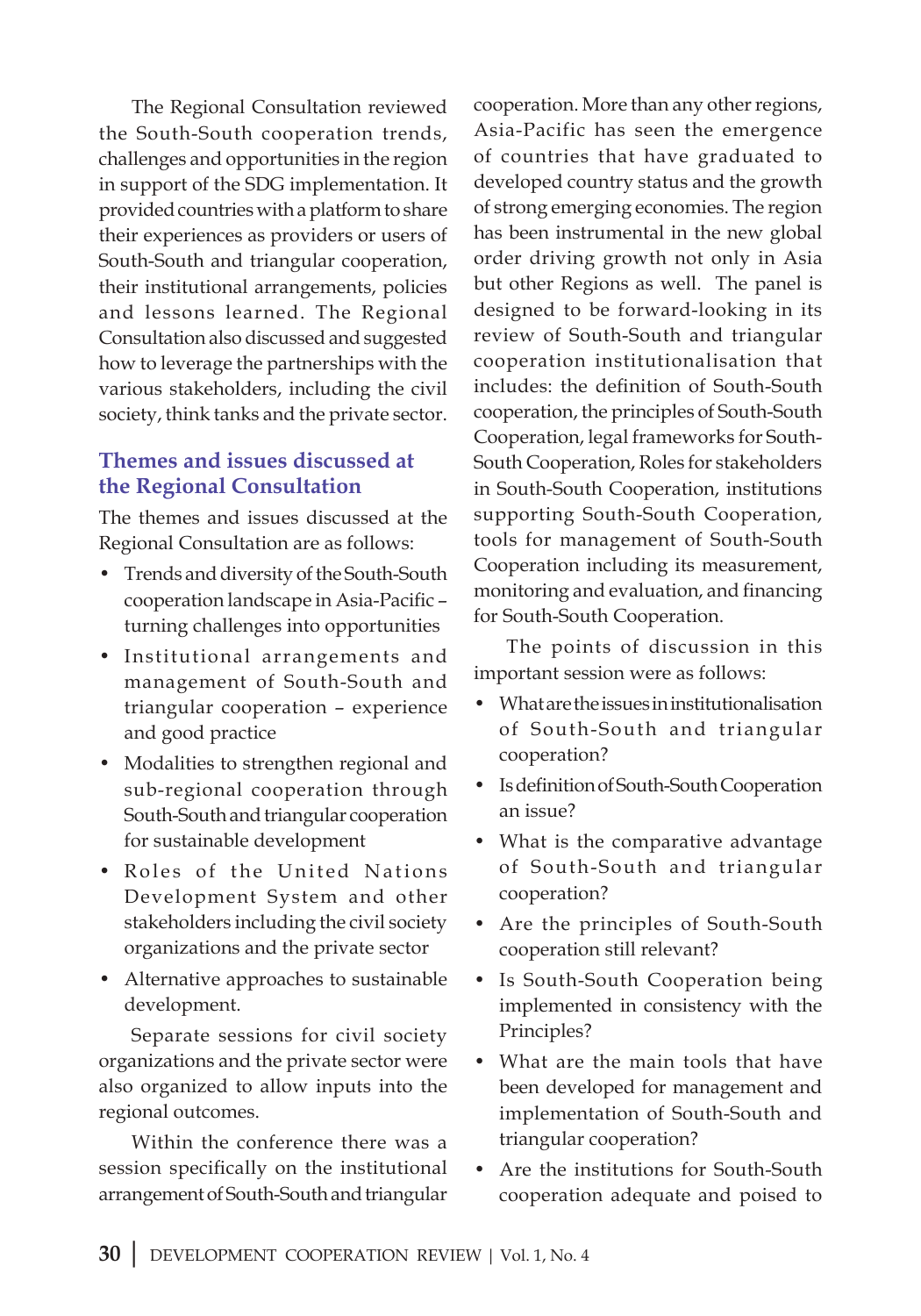lead the next phase of South-South Cooperation.

- Does the separation of South-South from North-South (with complementarities) serve the Global South well or should there be greater rapprochement?
- What is the role of Science and technology in strengthening South-South cooperation?
- Has South-South and Triangular cooperation focused enough on gender issues? What more can be done?
- Reflect and explore on the merits of approaches to enhance effective and practical ways of applying and

scaling up South-South and triangular cooperation in the region.

- What are the most relevant ways to create an enabling environment for a supporting institutional framework at regional and national levels for South-South and triangular cooperation?
- Is funding for South-South and triangular cooperation adequate?
- Have Inter-governmental institutions created to scale up South-South Cooperation been effective?
- What are the issues for South-South Cooperation at Regional and National Level, e.g. ASEAN Region.

#### **Morocco, Nigeria vow to create model of South-South Cooperation**

Moroccan King Mohammed VI and Nigeria's President Muhammadu Buhari reaffirmed their willingness to create a model of South-South Cooperation. In a joint statement following Buhari's visit to Morocco, the two leaders commended the positive bilateral relations between Morocco and Nigeria since the the king's visit to Abuja in December 2016. In this regard, they welcomed the significant progress made in various areas of cooperation, such as agriculture, fertilizer production, energy infrastructure and mining

*Source:* Morocco, Nigeria vow to create model of South-South Cooperation, Xinhua, 16 June, 2018

#### **Korea Hands over \$15m Model School to Federal Capital Territory of Nigeria**

The Korea International Cooperation Agency (KOICA) over the weekend handed over an ultra model school valued at \$15 million to the Federal Capital Territory Administration as part of efforts to deepen ties between Nigeria and Republic of Korea.

The Korea model school located along the International Airport road is touted as the first purpose built secondary school in Nigeria to impart Korean culture in addition to Nigerian curricula.

For further details see: https://www.thisdaylive.com/index.php/2018/07/01/korea-hands-over-15m-model-school-to-fct/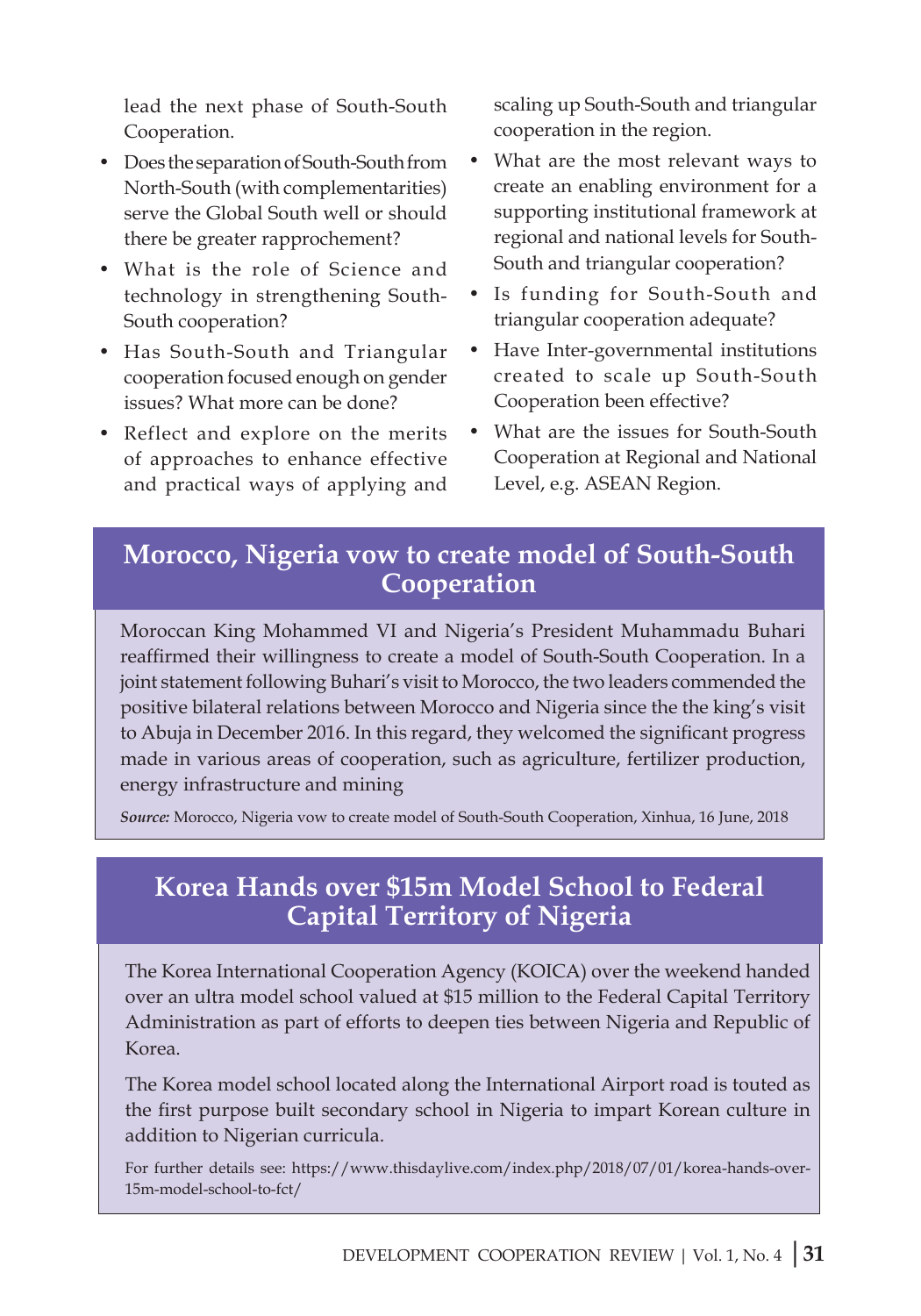### **Book Review**

# South–South Cooperation Beyond the Myths Rising Donors, New Aid Practices?

*Publisher: Palgrave Macmillan, London, 2017 Edited by: Isaline Bergamaschi, Phoebe Moore and Arlene B. Tickner*



The collection has served an important role in laying bare the qualitative  $$ non-economic – perspectives of SSC and their implications for both the provider and recipient countries. Since the beginning of the present millennium, SSC also appears to have been instrumental in bridging gaps in terms of financial resources. Such a shift, even though still an insignificant part of the total support provided under SSC, - capacity building support still plays the most important role – needs to be looked at in detail .

**COMER CONFIDENTIFY CONFIDENTIFY CONFIDENTIFY CONFIDENTIFY CONSIDER AND MORE CONFIDENTIFY CONFIDENTIFY AND ACCORDINGLY CONFIDENTIFY AND ACCORDINGLY CONFIDENTIFY AND ACCORDINGLY CONFIDENTIFY AND ACCORDINGLY CONFIDENTIFY AND** Touth-South Cooperation (SSC) has been attracting considerable attention from diplomats, policy makers, development practitioners, media persons attraction appears more visible with several global forums that accepted SSC as a prominent component in global development architecture. During 2017-18 about 5 full length books have been published with South-South Cooperation mentioned in their titles; more than 75 journal articles have appeared in print during this period. The present book under review is one of such recent additions to the literature on SSC.

Veering away from the traditional academic approach to SSC, the compilation of essays, mainly with contributions from Southern scholars, has been an effort to look at the issues from the perspectives of the "recipient" countries. Thus instead of looking at the spirit of and the guiding principles followed by the "providers" of SSC in extending development support to partner countries, the book tries to consider the implications – or better to put in a more technical term – impact assessment of SSC in the countries who were at the receiving end of such assistance programmes. The book also stands out in terms of its attempt to go beyond the "traditional" emerging nations engaged as providers of SSC to capture the efforts of assistance by countries like Turkey, Colombia, Cuba, Venezuela and United Arab Emirates. A more interesting addition to the book, however, could have been a few cases involving countries, specially from Latin America, who have been mutually engaged in SSC between one another, providing development assistance on a reciprocal basis. The SEGIB Report on South-South Cooperation (2017) records a number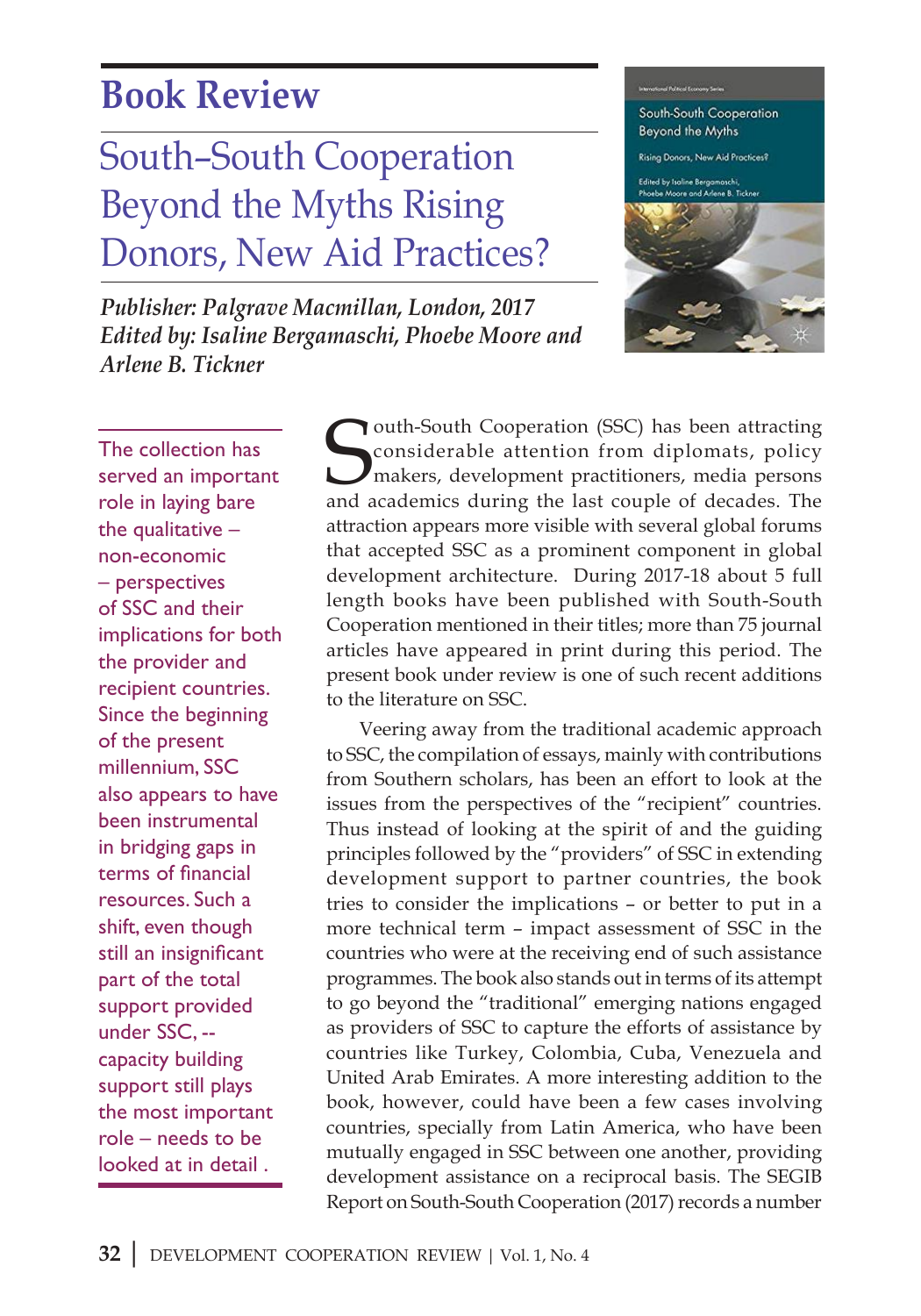of such instances. During 2015, Brazil and Argentina helped each other through reciprocal interventions under SSC. Similar instances are reported between Chile and Mexico. Such cases are very important to highlight that SSC need not necessarily be a unidirectional process in flow of resources and knowledge and that its strength can be better leveraged by recognizing the possibilities of bi-directional – and even, if needs be, multidirectional support – across countries. Recognition of such possibilities can take the process towards further horizontality and break the provider and recipient barriers.

The publication under review, as already mentioned, is a collection of case studies spread across a number of countries like Mozambique, Senegal, Lao PDR, Somalia among others, even though the experiences from Mozambique are a little extensive covering three articles. Besides experiences through the lens of recipients, the book also captures the experiences of providers who are often not highlighted as a part of the group in the existing literature. The experiences, as the researchers chronicled, are varied and cannot be generalized as characterizing the 'true' model of SSC. Perhaps this is the only generalized assertion that emerges from this book. This finding is relevant enough to contribute meaningfully to the present day debate about the need or otherwise, for a standardized template to describe resource flows in the name of SSC. The cases argue that the actors in SSC are influenced by a myriad factors ranging from historical links, shared past or cultural links, religion and ideology, among others. SSC also involves export of sector specific knowhow from a particular country, for example, health services by Cuba, agriculture and food security by Brazil, among others.

The book appears fascinating in terms of its approach in going beyond the debate about the normative perspectives of SSC and exploring the ground level realities pertaining to this idea. Thus it goes beyond the macro impact of SSC on global aid architecture and concentrates beyond the "idealist" structure of SSC to debate as to whether it is "desirable or dangerous". To facilitate such a query, most of the contributions across this volume consciously move away from the analytical economic model and borrow immensely from methodological insights of political sociology, international relations etc., where SSC is treated as a social construct, shaped by the "dialectical relationship between knowledge and power".

In the process of developing their understanding of SSC, some authors noted the connection with domestic development imperatives of provider countries in promoting their domestic enterprises as a part of their efforts to sustain economic growth. Contributors also underscored the emergence of post-Washington Consensus that led to revamping of the core principles of "aid mechanism" by the Northern donors. Emergence of poverty reduction strategic plans (PRSPs) – a pluri-annual plan to be designed by the recipient countries in collaboration with the donors from OECD/DAC to achieve the Millennium Development Goals (MDGs) – as a new normal of conditionalities also received considerable attention in this volume. They appear to have replaced the conditionalities ushered in terms of Structural Adjustment Programme (SAP) as a part of the Washington Consensus. The growing importance of Civil Society Organizations (CSOs) and private enterprises in facilitating SSC has also been identified.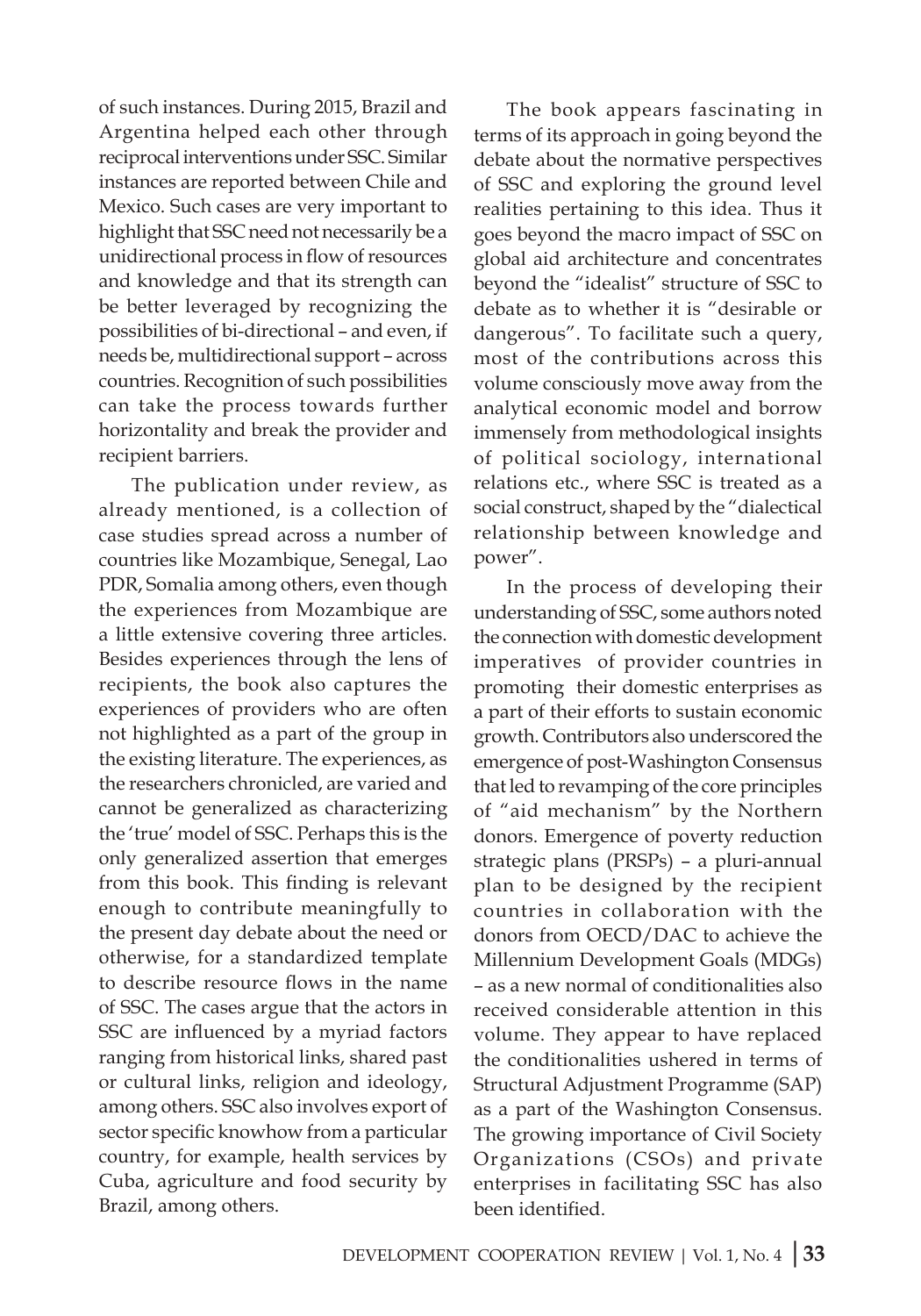By its own elaboration, the volume claims to have looked into the following aspects of SSC.

(1) Whether SSC has been instrumental to promote a development model that claims to be different from or alternative to the one promoted by traditional donors;

(2) Do the practitioners of SSC endorse and implement the OECD–DAC aid effectiveness agenda; and

(3) Whether they agree to participate in triangular cooperation initiatives with traditional donors or prefer to protect their independence through isolated, bilateral intervention or with other Southern donors.

Besides the introductory and the concluding sections, it has 10 chapters, looking into the practices of 10 emerging but non-traditional actors in development cooperation and their apparent implications for those who received support thereof.

The editors assert in the concluding chapter that the book is not a comparative exercise. Even though a guideline was shared and discussed with the contributors, they were free to emphasize certain aspects of the reality that obtains in their respective cases and best reflects the specificities. This editorial freedom given to the contributors constitutes the most important achievement of this collection and captured the diversity of contemporary SSC exercises – role of religion, private sector, security objectives, triangular cooperation – among others.

This collection is a welcome addition to the literature on development cooperation in general, and SSC in particular. It will whet the appetite, to a considerable degree, of those who keenly follow the trends in global development architecture.

However, to conclude, one may like to raise an issue that needs to be resolved urgently. Reading the contents of the present book under review brought such an issue under more refined focus. One may recall that the OECD/ DAC approach towards development cooperation was designed around the idea of "two gap" theory that identified gaps firstly, in investible funds and secondly, in terms of foreign exchange reserves necessary to procure capital goods from the advanced nations, that necessitate flow of resources – financial and technical – to the developing nations from the OECD members. The Southern version of development cooperation did not emerge out of such a conceptual framework. It was more of a response to the apprehension of being forced to surrender their sovereignty again, in some way or other, to the countries that are politically and economically stronger than them. Thus was articulated the centrality of solidarity and horizontality in SSC. The collection has served an important role in laying bare the qualitative – noneconomic – perspectives of SSC and their implications for both the provider and recipient countries. Since the beginning of the present millennium, SSC also appears to have been instrumental in bridging gaps in terms of financial resources. Such a shift, even though still an insignificant part of the total support provided under SSC, - capacity building support still plays the most important role – needs to be looked at in detail . Such an exercise will also involve use of quantitative tools in measuring the extent of "mutual benefit" enjoyed by the partners in cooperation. A similar volume that captures the insights from impact assessment of interventions carried out in the spirit of SSC is perhaps the need of the day to strengthen the principles and practice of SSC.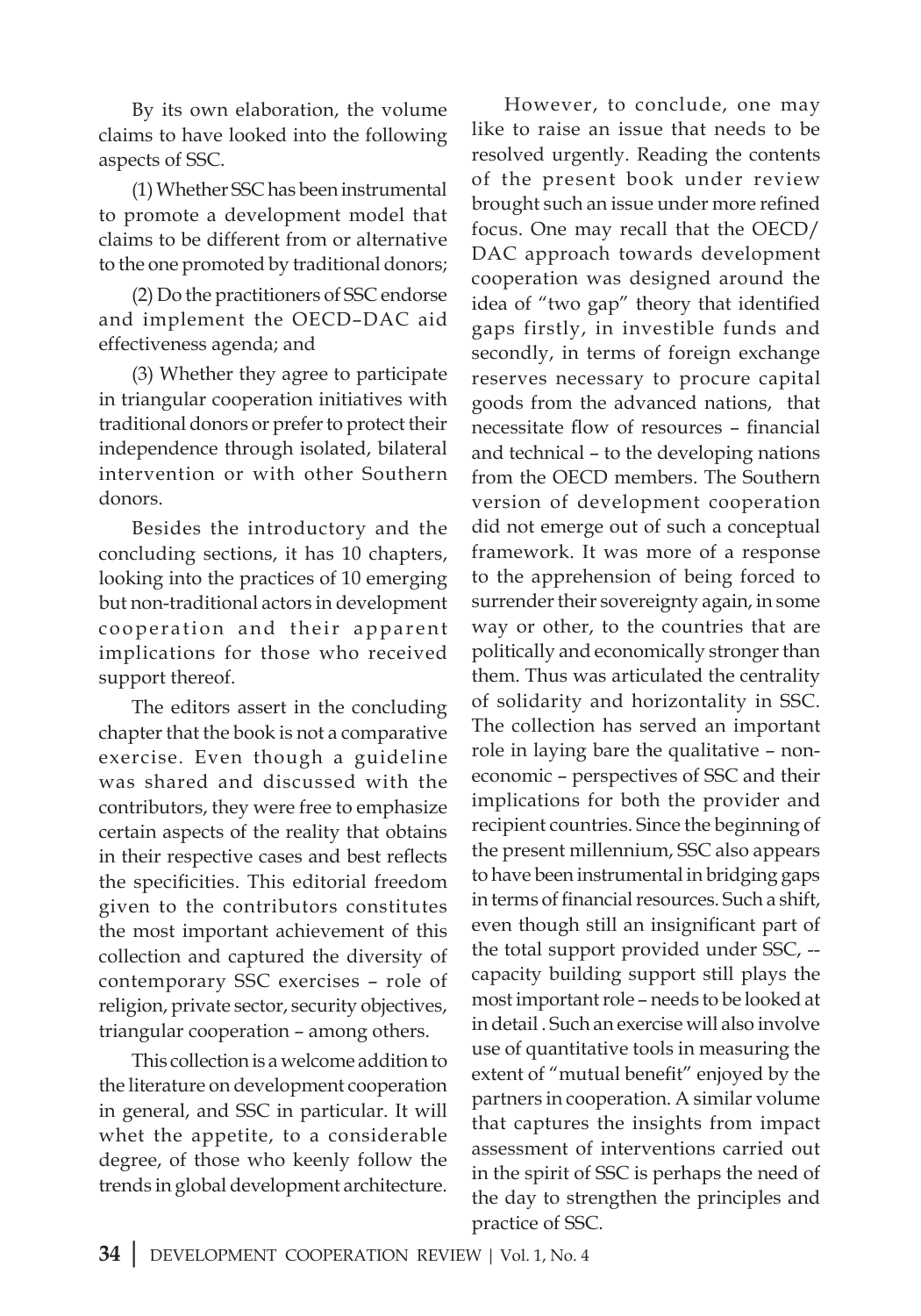### **IBSA Declaration on South-South Cooperation**

*The following is the declaration issued by the heads of delegation from India, Brazil and South Africa on the 4th of June 2018.*

• The External Affairs Minister of the Republic of India, Smt. Sushma Swaraj, The Minister of International Relations and Cooperation of the Republic of South Africa, Ms. Lindiwe Sisulu and the Deputy Minister of Foreign Affairs of the Federative Republic of Brazil, Mr. Marcos Bezerra Abbott Galvão, met in Pretoria on 4th June, 2018. The Ministers agreed as under:

#### **Preamble**

- IBSA brings together India, Brazil and South Africa, three large democracies and major developing economies from three continents.
- IBSA is bound together by a shared conviction in the universal values of democracy, plurality, diversity, human rights, rule of law and commitment to sustainable development, inclusivity of all communities and gender, and respect for international law.
- IBSA recalls all efforts over the decades to bring about greater solidarity among South-South countries, including the Bandung Conference 1955, NAM 1961, UNCTAD, G-77 grouping, BAPA 1978, Nairobi Declaration 2009.
- IBSA has, over the years, emerged as a grouping supporting welfare and developmental concerns for the Global South, which have been pursued in the spirit of access, equity and inclusion.
- The IBSA's 2007 Tshwane Declaration; 2008 Delhi Declaration and 2010 Brasilia Declaration underscored SSC as a common endeavour of the Global South guided by equality, non-conditionality, non-interference in domestic affairs, and mutual benefit. They also provided the blueprint for IBSA partnership with countries of the South.
- Recalling the commitments and the means of implementation for the development agenda, IBSA stresses the centrality of the SDGs and the Rio principle of Common But Differentiated Responsibilities (CBDR) and respective capabilities.
- IBSA recalls the development commitment enshrined in the 2008 Doha Declaration and of the Monterrey Consensus of 2002 of providing 0.7 percent GNI as ODA by developed countries and the measures contained in the Addis Ababa Action Agenda for making finance available for achieving 2030 Agenda and the Sustainable Development Goals (SDGs).
- IBSA calls upon the global North to honour its ODA commitments fully, scale up existing resources and commit additional resources to provide the necessary means to implement SDGs.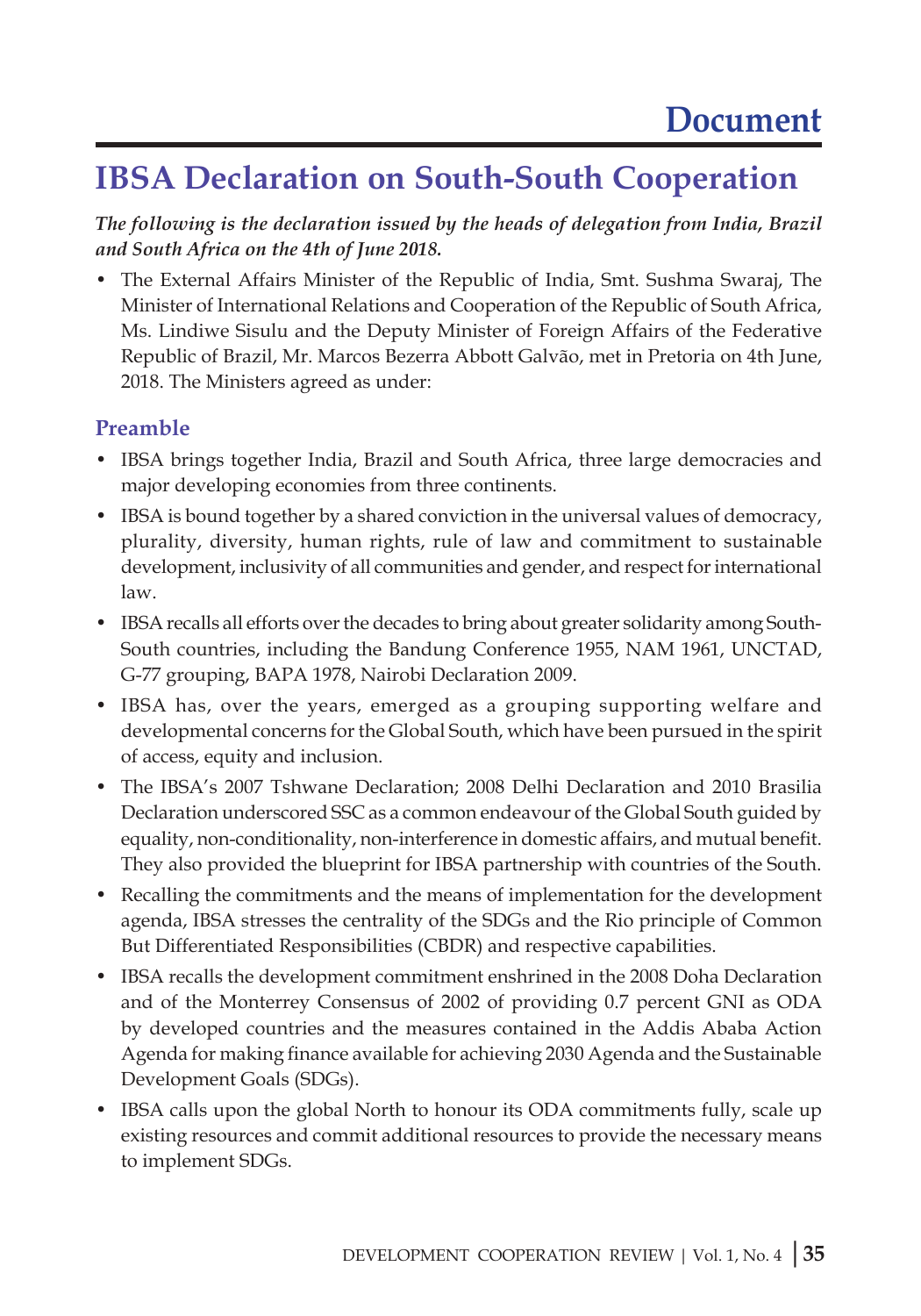- IBSA reiterates the balanced emphasis on the social, economic, and environmental pillars of sustainable development.
- IBSA recognizes, inter-alia, capacity building, skills and technology transfer, food security and industrialisation as key to sustainable development.

#### **IBSA Mechanism for Development Cooperation**

- The IBSA Fund for the Alleviation of Poverty and Hunger was set up with the objective of facilitating the execution of human development projects to advance the fight against poverty and hunger in developing countries and to pioneer and lead by example the SSC agenda by building new partnerships.
- The IBSA Fund is managed by the United Nations Office for South-South Cooperation (UNOSSC), which lends its professional expertise to multiple stakeholders in promoting the development of the Global South.
- With a cumulative contribution of \$35mn, IBSA Fund has thus far partnered 19 countries from the Global South for implementing 26 projects over the last decade. 62.4 percent of the IBSA Fund has been devoted to Least Developed Countries (LDCs).
- The IBSA Fund has been recognised for its good work, including through the United Nations South-South Partnership Award 2006; the UN MDG Award 2010 and the South-South and Triangular Cooperation Champions Award 2012.

#### **Principles and basis for South-South Cooperation**

- The basic principles of SSC were particularly emphasised in the IBSA Summit Declaration of 2010 in Brasilia. It underscored SSC as a common endeavour of peoples and countries of the South. It outlined IBSA partnership based amongst equals which is guided by principles of respect for national sovereignty; national ownership and independence; equality; non-conditionality; non-interference in domestic affairs; and mutual benefit.
- The Brasilia Declaration of 2010 states that SSC is not aid and developing countries engaged in SSC are not donors and recipients but developing partners.
- IBSA notes the shared histories, understanding and beliefs and developmental experiences, and consequently adheres to the principles of SSC which have been incorporated in IBSA funded projects.
- Solidarity and the spirit of sharing are the primary motivations for SSC.
- IBSA recognises that SSC is voluntary in nature and not obligatory like ODA is.
- SSC is a demand driven process whereby it is the partner countries that determine the priorities in IBSA projects.
- Respect for national sovereignty is at the core of SSC. SSC is about interdependences and not 'new dependencies'. The partner countries themselves initiate, organise and manage SSC activities. IBSA believes that the primary responsibility towards development rests with the States themselves under their ownership and leadership.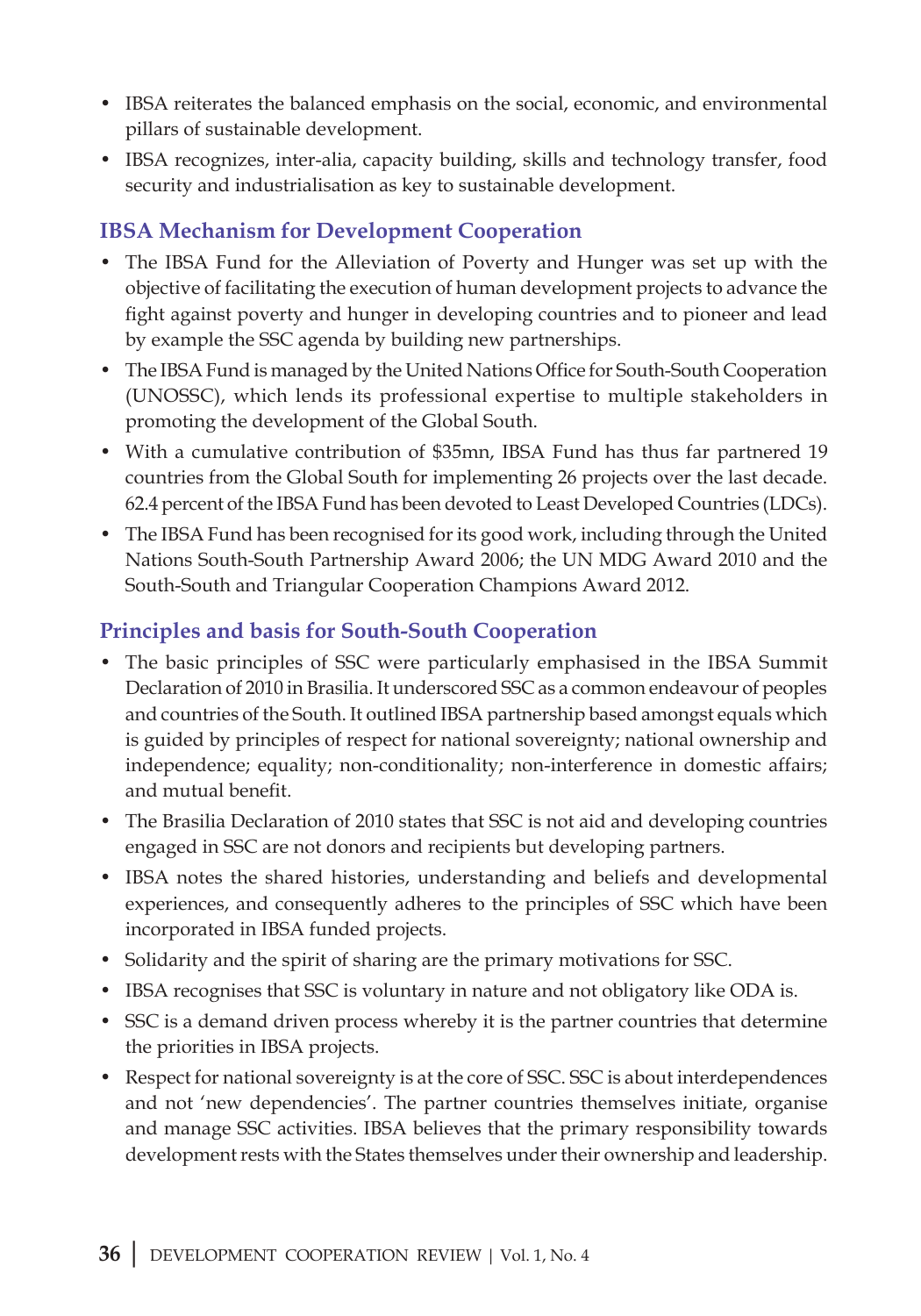- The aim of SSC is to create higher levels of capability and economic opportunity for both the partners. Capacity building and technology transfer continues to drive SSC in the spirit of solidarity among partner countries.
- South-South Cooperation serves as a complement to and not as a substitute for North-South cooperation, in supporting the acceleration of the development agenda.
- IBSA is convinced that SSC is completely different from the North-South/donordonee cooperation, and that ODA templates are not a good basis for SSC.
- Further, South-South Cooperation does not imply reducing the responsibilities of developed countries with respect to their ODA commitments, new and additional financing, provision of means of implementation to achieve the goals of the Paris Agreement on Climate Change as well as implementation of the SDGs.
- Economic and political non-conditionality is essential and is reflected in the IBSA projects, as clearly demonstrated from the fact that the fiscal independence is maintained by partner countries.
- Sustainable projects under IBSA Fund provide partners with ownership of projects through various capacity building measures. Involvement of relevant stakeholders of partner countries in projects' initiation, implementation and delivery phases is ensured

#### **Emerging Focus Areas**

- IBSA will step up advocacy for reforms of global governance institutions in multilateral fora.
- The 2011 Tshwane Declaration brought people to the centre of the discourse on global governance. The Declaration considered people-centric social policies as the driving mechanism for restructuring the international financial architecture and reforming international organisations, thereby strengthening SSC.
- IBSA is committed to the realisation of the SDGs. In this regard, IBSA considers responsible financing an essential component of development cooperation and would like to underline that such efforts should not potentially hamper the long term interest of partner countries.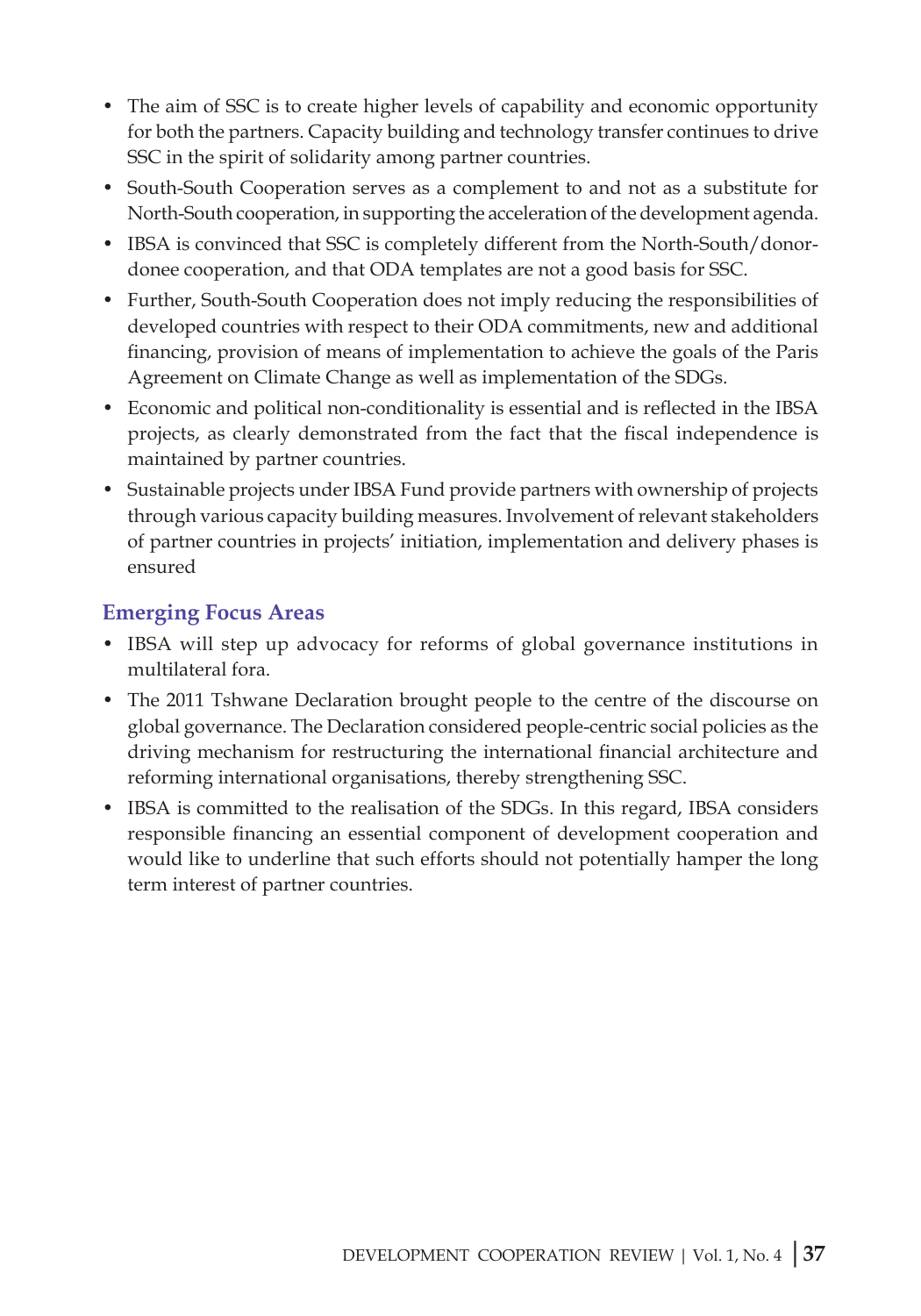### **India's Cooperation Efforts in Myanmar**



*Vikram Misri\** 

Indian participation in development cooperation in Myanmar is tailored firmly to Myanmar's own national priorities. The projects are fully cognizant of and sensitive to the need for pursuing good governance practices, conforming to the requirements of environmental and social impact assessments and mindful of the imperative of transferring skills and technology to local communities. European Cooperation has always been prominent<br>in India's overall bilateral cooperation with Myanmar.<br>Our involvement and assistance in this field extends<br>from the setting un of major connectivity infrastructure in India's overall bilateral cooperation with Myanmar. Our involvement and assistance in this field extends from the setting up of major connectivity infrastructure as well as significant initiatives in setting up long-term, sustainable and relevant institutions for capacity building and human resource development in critical areas such as agricultural research and education, IT and skill development. In addition, India also extends a considerable amount of concessional finance for projects ranging from transport and communications to agriculture and farm mechanisation and highway development.

In the field of infrastructure, the Kaladan Multimodal Transit Transport Project (KMTTP) is perhaps the most significant project undertaken by India. The project will connect Kolkata by sea to Sittwe in Rakhine province and then, through the Kaladan river and a road connecting Paletwa in Chin State of Myanmar to Zorinpui in Mizoram, and extend this corridor all the way to India. Work on the development of the port at Sittwe, the Inland Water Terminal (IWT) in Paletwa and the navigational aids in the river channel has been completed. Work on the final stage of the project, consisting of a 109-km road from Paletwa to Zorinpui, is now underway and expected to be completed in 2020.

The India-Myanmar-Thailand Trilateral Highway is the other major connectivity project, India is involved in. Work is now underway on the reconstruction of 69 bridges on the Tamu-Kalewa-Kyigone sector and on the 120-km long Kalewa-Yargi sector. Both these are also expected to be completed by 2020-21. In addition to these projects, India is also working on developing the Rih-Tedim road, on which final approvals are awaited from the Government of Myanmar.

In the area of capacity building, two flag-ship projects that India has been involved in are the Myanmar Institute of Information Technology in Mandalay and the Advanced Centre for Agricultural Research and Education in Nay Pyi Taw. Both these are among the most well regarded institutes

Ambassador of India to Myanmar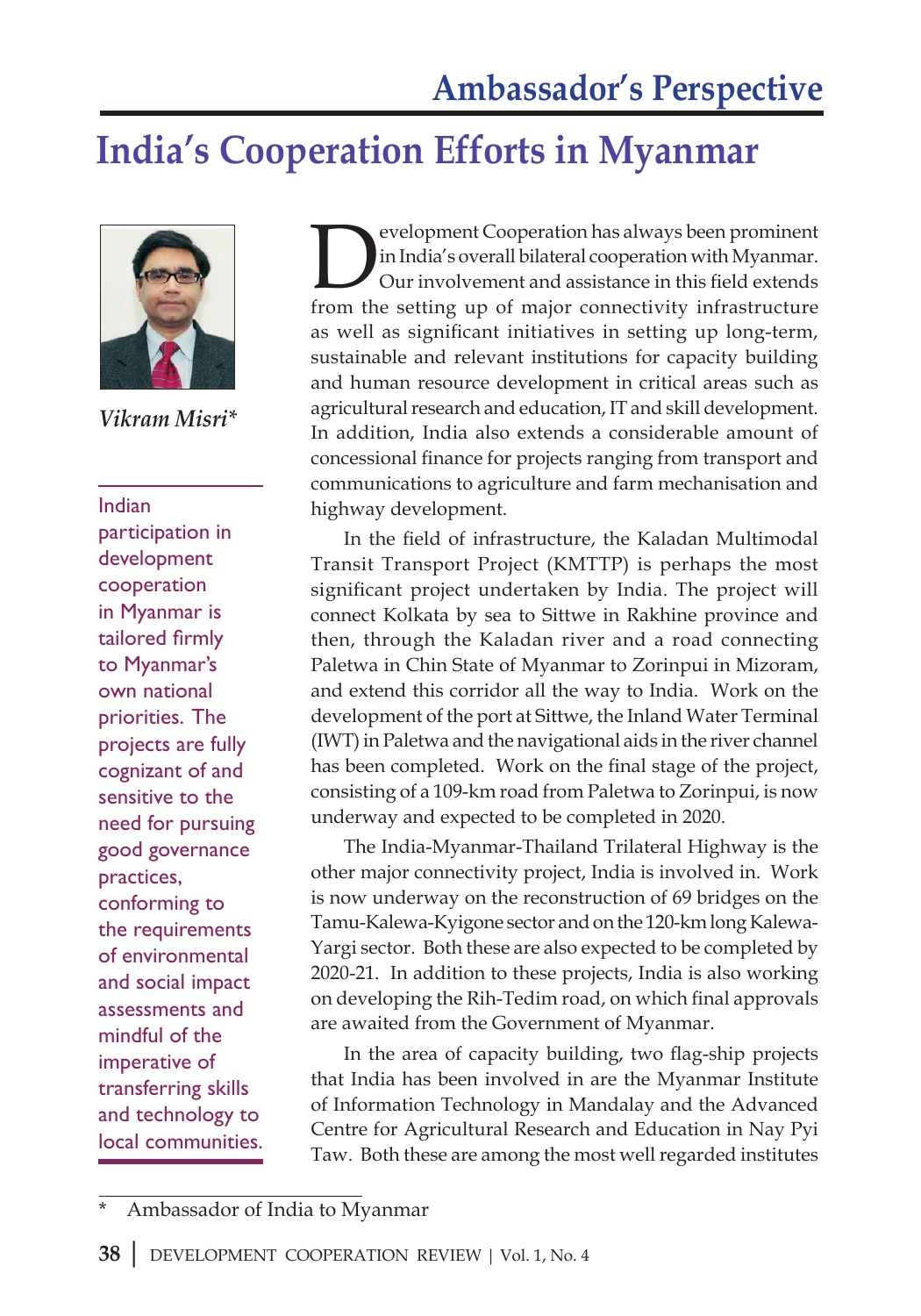in their respective fields in Myanmar and are contributing to building up a highly skilled and well-qualified cadre of IT professionals and agricultural research scientists for future. In addition to these, India has also set up a Rice Bio-Park in Nay Pyi Taw that aims to demonstrate the full potential of paddy/rice value chain. This is particularly important in the context of Myanmar, which is a significant producer of rice, and farming communities can benefit enormously by exploiting the commercial opportunities offered by rice husk and rice bran oil. Assistance to centres that India has set up earlier, such as the India-Myanmar Centre for Enhancement of IT Skills, the Myanmar-India Centre for English Language Training and the Myanmar-India Enterpreneurship Development Centre, all in Yangon, is also continuing and being enhanced wherever necessary. India has also set up two Industrial Training Centres in Pakokku and Myingyan, and is providing maintenance support to these centres. In addition, two new centres will be set up in Thaton and Monywa.

In the cultural field, India has contributed to the spectacular restoration of the Ananda temple in Bagan and will shortly begin undertaking an extensive project on the restoration and conservation of as many as 92 structures that were damaged following an earthquake in Bagan in 2016. In the health field, India has undertaken projects to upgrade facilities in the Yangon Children's Hospital, the Sittwe General Hospital and the Monywa General Hospital. India also continues to extend assistance under the Border Areas Development Programme to assist projects in the neighbouring regions of Chin and Sagaing.

Indian assistance is directed not only at the creation of hard infrastructure but also focuses on the potential that they have for furthering peace and reconciliation in this country. The KMTTP is particularly important in this regard. Once fully completed, the potential of the project to generate economic opportunities for the populations living in its vicinity will undoubtedly contribute to development and peace in the troubled areas that this transport corridor passes through. Similarly, the upgradation of connectivity corridors in the neighbouring regions of India and Myanmar promises to significantly enhance cross-border trade and commerce and give a boost to sectors such as tourism. When supplemented with institutional mechanisms such as a Land Border Crossing Agreement and a Motor Vehicles Agreement, these corridors will have a truly transformative impact across this entire region.

Indian participation in development cooperation in Myanmar is tailored firmly to Myanmar's national priorities. The projects are fully cognizant of and sensitive to the need for pursuing good governance practices, conform to the requirements of environmental and social impact assessments and mindful of the imperative of transferring skills and technology to local communities. Given that the bulk of Indian development assistance is under the 'Grant-in-Aid' window and that concessional finance is offered on very generous terms, such assistance also does not result in creating any kind of financial unsustainability for Myanmar. India remains committed to a peaceful, prosperous and stable Myanmar and looks forward to continuing its multi-faceted development cooperation partnership with it.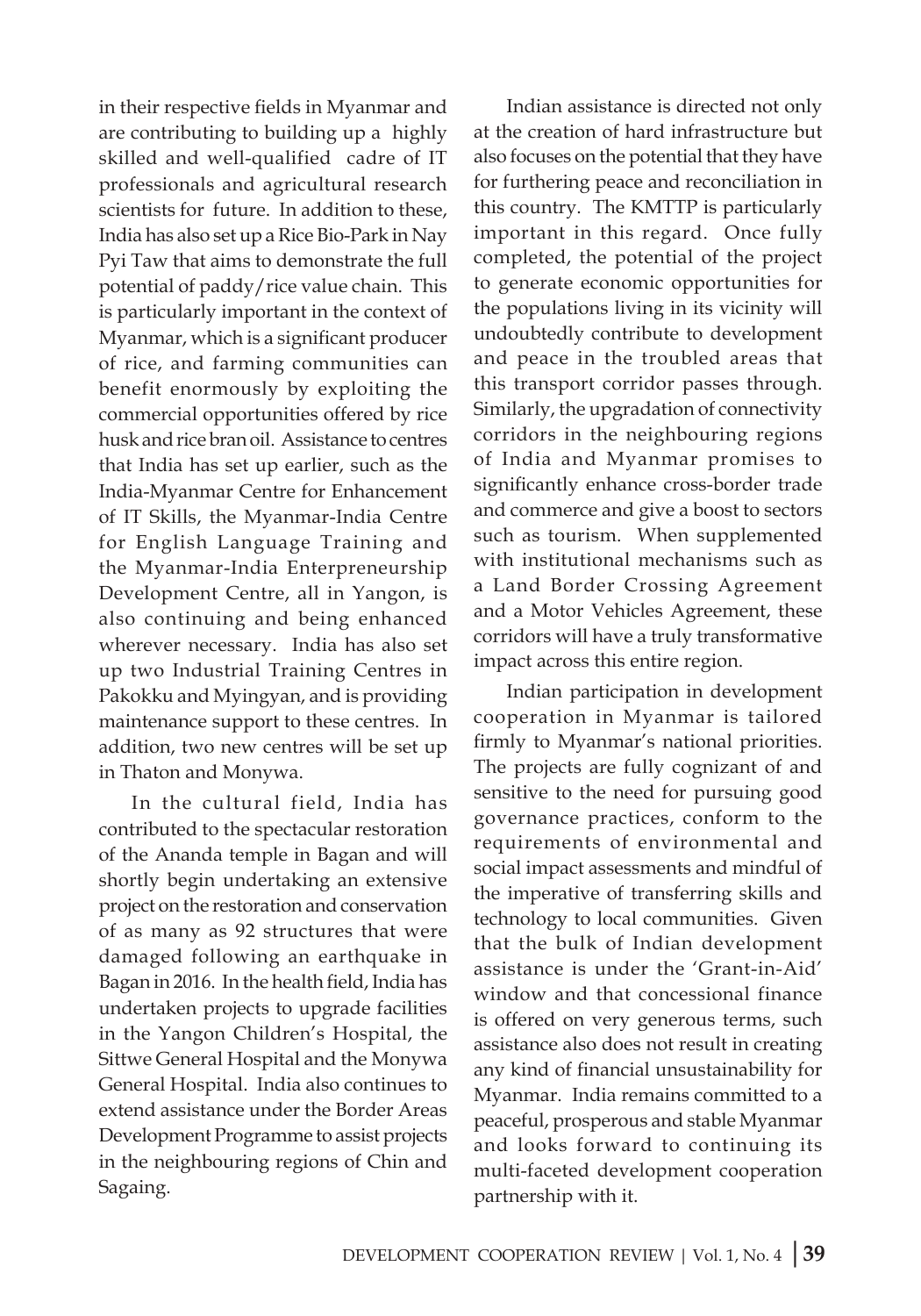# **SSC in Statistics**

### Domestic Security Market\*

Interaction of the South have undergone substantial<br>transformation over time, particularly in the 2000s. This is reflected in higher<br>financial system deposits especially in the LDCs and transition economies<br>and impressive transformation over time, particularly in the 2000s. This is reflected in higher financial system deposits especially in the LDCs and transition economies and impressive growth in domestic credit flows to the private sector. Deep domestic

long-term debt markets are well-positioned now to cater to the financing requirements in the Southern economies. Even though the public and private bond markets remained subdued because of the first episode of the global economic recession during 2007-09, corporate bond issuance in the emerging markets grew from 1.1 per cent of GDP in 2001 to 3.1 per cent of GDP in 2013.

Over the years, equity markets in the South witnessed significant growth in terms of overall market capitalization and dynamism in the developing economies and the LDCs. With greater financial market integration, the South would reduce its dependence on foreign capital markets and contain external vulnerabilities to a great extent. Financial markets in some emerging countries such



as Korea, Singapore, Hong Kong, India and China are viewed as potential regional financial hubs for raising capital in the South.

<sup>\*</sup> Resurging South Stylized Facts, (2016): Prepared by RIS Team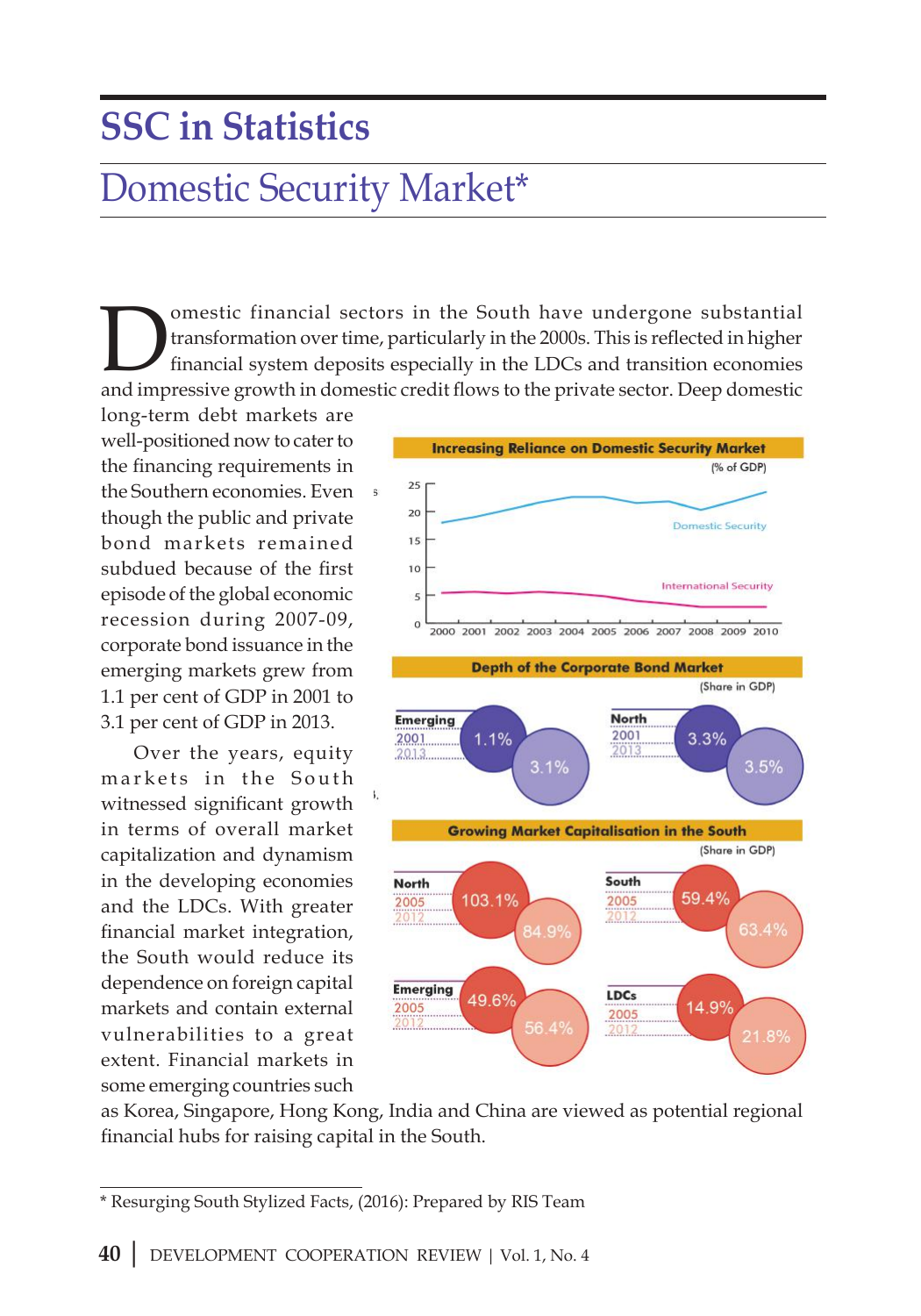#### **Course on South-South Cooperation**

In recent years, the global dialogue on South-South Cooperation (SSC) has become more prominent in discussions on international cooperation, highlighting the importance of SSC in the global arena. There is evidence that substantial attention is being paid to discussions on SSC including intensified intergovernmental dialogue on SSC in international fora where a larger role has been assigned to SSC. In these discussions, there have been serious efforts at viewing SSC as a process that is distinct from the North-South Cooperation (NSC).

This course on Learning South-South Cooperation held at Research and Information System for Developing Countries, New Delhi will be 5th annual course which started in 2014 and is intended to familiarise the participants to a broader concept of SSC. This year the programme has been scheduled between November 12 and November 23, 2018.

Get in touch with Indian embassy of your home countries to apply for Indian Technical and Economic Cooperation (ITEC) course on Learning South-South Cooperation.

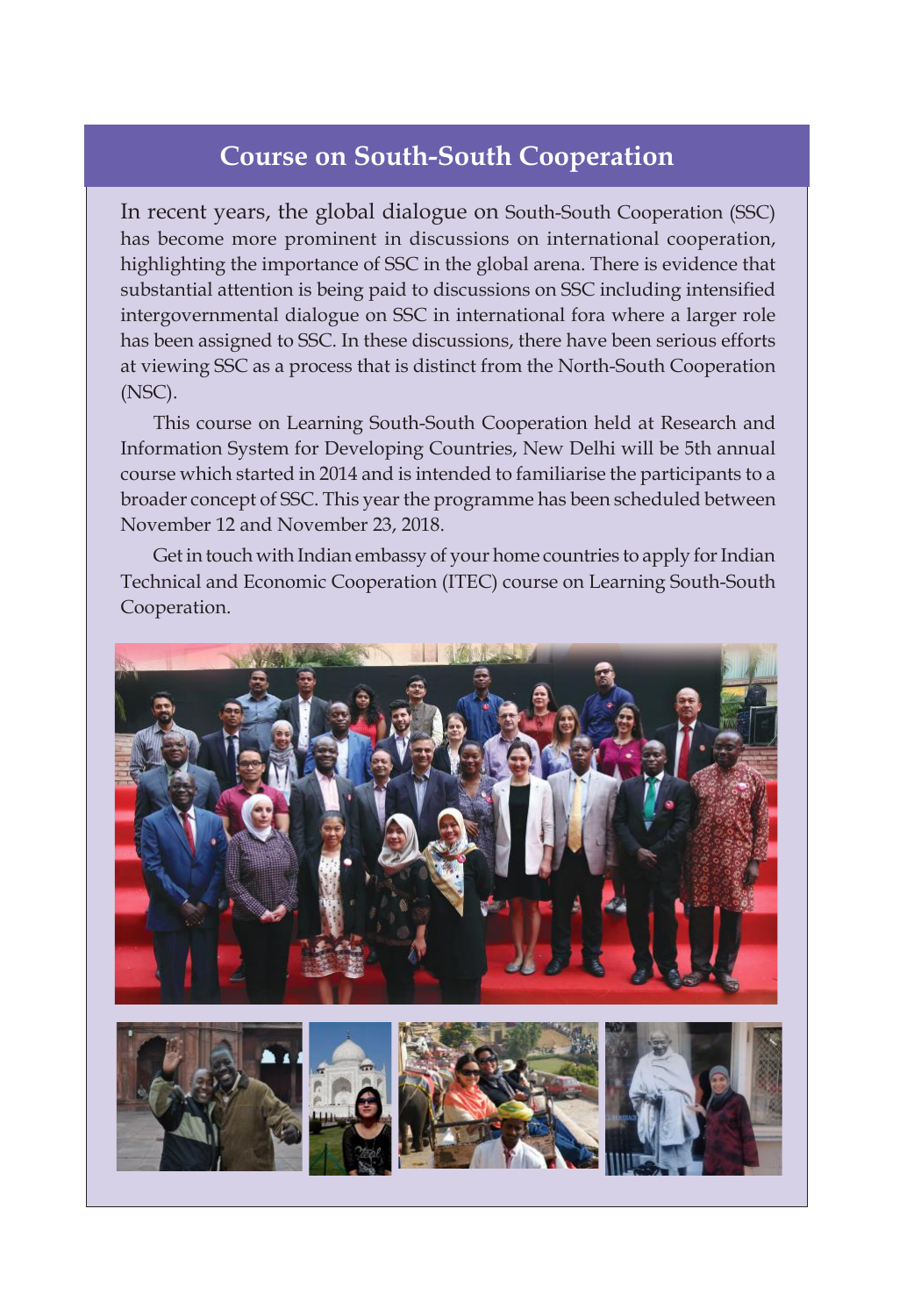#### **Guidelines for Contributors**

1. DCR is a refereed multi-disciplinary international journal. Manuscripts can be sent, as email attachment, in MS-Word to the Managing Editor (milindo.chakrabarti@ris.org.in).

2. Manuscripts should be prepared using double spacing. The text of manuscripts should not ordinarily exceed 1500 words. Manuscripts sent for peer review section may be limited to 5000 words Such submissions should contain a 200 word abstract, and key words up to six.

3. Use 's' in '-ise' '-isation' words; e.g., 'civilise', 'organisation'. Use British spellings rather than American spellings. Thus, 'labour' not 'labor'. (2 per cent, 3 km, 36 years old, etc.). In general descriptions, numbers below 10 should be spelt out in words. Use thousands, millions, billions, not lakhs and crores. Use fuller forms for numbers and dates— for example 1980-88, pp. 200-202 and pp. 178-84. for example 'the eighties', 'the twentieth century', etc.

**Reference Style:** References should be appended at the end of the paper. References must in double space, and should be same author(s) is cited, then arrange them chronologically by year of publication.

All references should be embedded in the text in the APA style. For details please refer to Course and Subject Guides: https://pitt.libguides.com/c.php?g=12108&p=64730

#### **Invitation to Join our Mailing List**

If the reader wishes to be added in our mailing list in order to receive the soft version of *Development Cooperation Review*, kindly send in details along with organisational affiliations to Mr. Pranay Sinha (Email : pranay.sinha@ris.org.in). Also specify if hard copy is desired.

#### **Call for Contributions**

We invite contributions from interested readers on issues related to development cooperation in general and South-South Cooperation in particular. Contributions may also capture theory, practice and associated debates on development cooperation. Reviews of latest publications - books, monographs, reports - are also welcome. Any institutional upcoming events on development cooperation may also be captured in DCR. The contributions should be restricted to not more than 1500 words.

For editorial information, contributions, feedback and comments: mail to milindo. chakrabarti@ris.org.in and dgoffice@ris.org.in

#### **Introduction of a Section on Peer Reviewed Articles/Essays**

In keeping with suggestions, feedbacks and accumulated experience, we have decided to introduce a section, containing peer reviewed full length articles/essays. Interested scholars willing to contribute are requested to send in their manuscripts (preferably in not more than 5000 words) to the editorial office.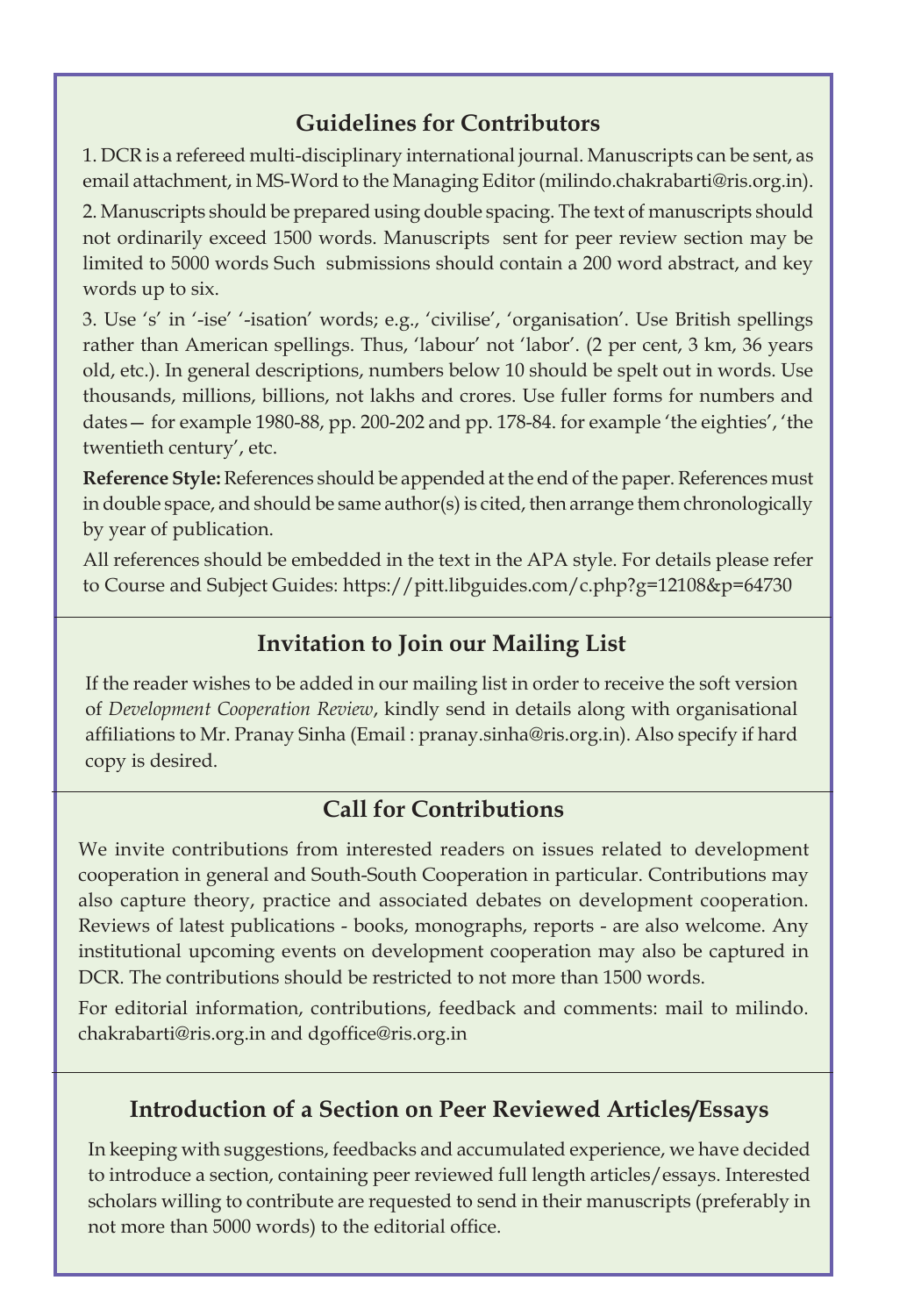#### **About Research and Information System for Developing Countries (RIS)**

RIS is a New Delhi–based autonomous policy research institute that specialises in issues related to international economic development, trade, investment and technology. RIS is envisioned as a forum for fostering effective policy dialogue and capacity-building among developing countries on global and regional economic issues. The focus of the work programme of RIS is to promote South-South Cooperation and collaborate with developing countries in multilateral negotiations in various forums. RIS is engaged across inter-governmental processes of several regional economic cooperation initiatives. Through its intensive network of think tanks, RIS seeks to strengthen policy coherence on international economic issues and the development partnership canvas. **W@RIS\_NewDelhi** 

#### **About Network of Southern Think Tanks (NeST)**

NeST was established on the sidelines of the first high-level meeting (HLM) of the Global Partnership for Effective Development Cooperation (GPEDC) in Mexico in April 2014, and as a follow- up to the Conference of Southern Providers held in Delhi in April 2013. The network has committed itself to 'generating, systematising, consolidating and sharing knowledge on South−South co-operation (SSC) approaches to international development'. A collaborative initiative for the South by the South, NeST is primarily a think tank and academic forum that provides policy inputs into the arena of SSC. NeST welcomes inputs from a diversity of Southern stakeholders, through the open engagement of governments, civil society organisations (CSOs), private sector institutions and various Southern practitioners, to contribute towards creating a unified understanding and framework for debates around SSC. **M**eST SSC

#### **About Forum for Indian Development Cooperation (FIDC)**

FIDC aims to encourage detailed analysis of broad trends in South-South cooperation and contextualise Indian policies by facilitating discussions across various subject streams and stakeholders based on theoretical and empirical analysis, field work, perception surveys and capacity building needs. At the domestic level, the FIDC has worked towards raising the awareness about various dimensions of the development cooperation policies through seminars, discussion meetings and publications and focused on sectoral analysis in the areas of agriculture, health, education, human resource development, infrastructure projects, environment and other social areas including gender and humanitarian assistance. **W@FIDC\_NewDelhi**